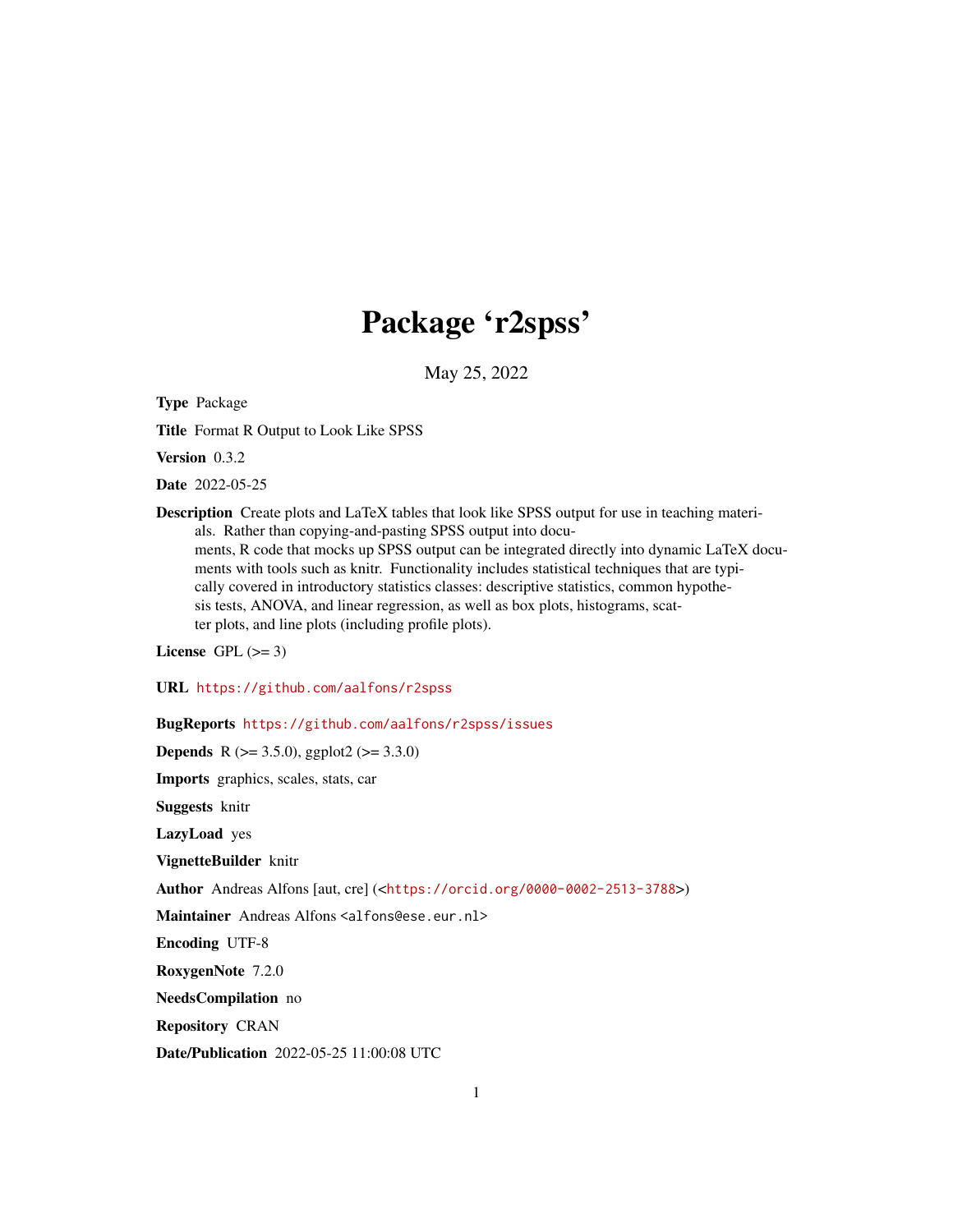# <span id="page-1-0"></span>R topics documented:

| Index | 46 |
|-------|----|

r2spss-package *Format R Output to Look Like SPSS*

# Description

Create plots and LaTeX tables that look like SPSS output for use in teaching materials. Rather than copying-and-pasting SPSS output into documents, R code that mocks up SPSS output can be integrated directly into dynamic LaTeX documents with tools such as knitr. Functionality includes statistical techniques that are typically covered in introductory statistics classes: descriptive statistics, common hypothesis tests, ANOVA, and linear regression, as well as box plots, histograms, scatter plots, and line plots (including profile plots).

# Details

The DESCRIPTION file:

Package: r2spss Type: Package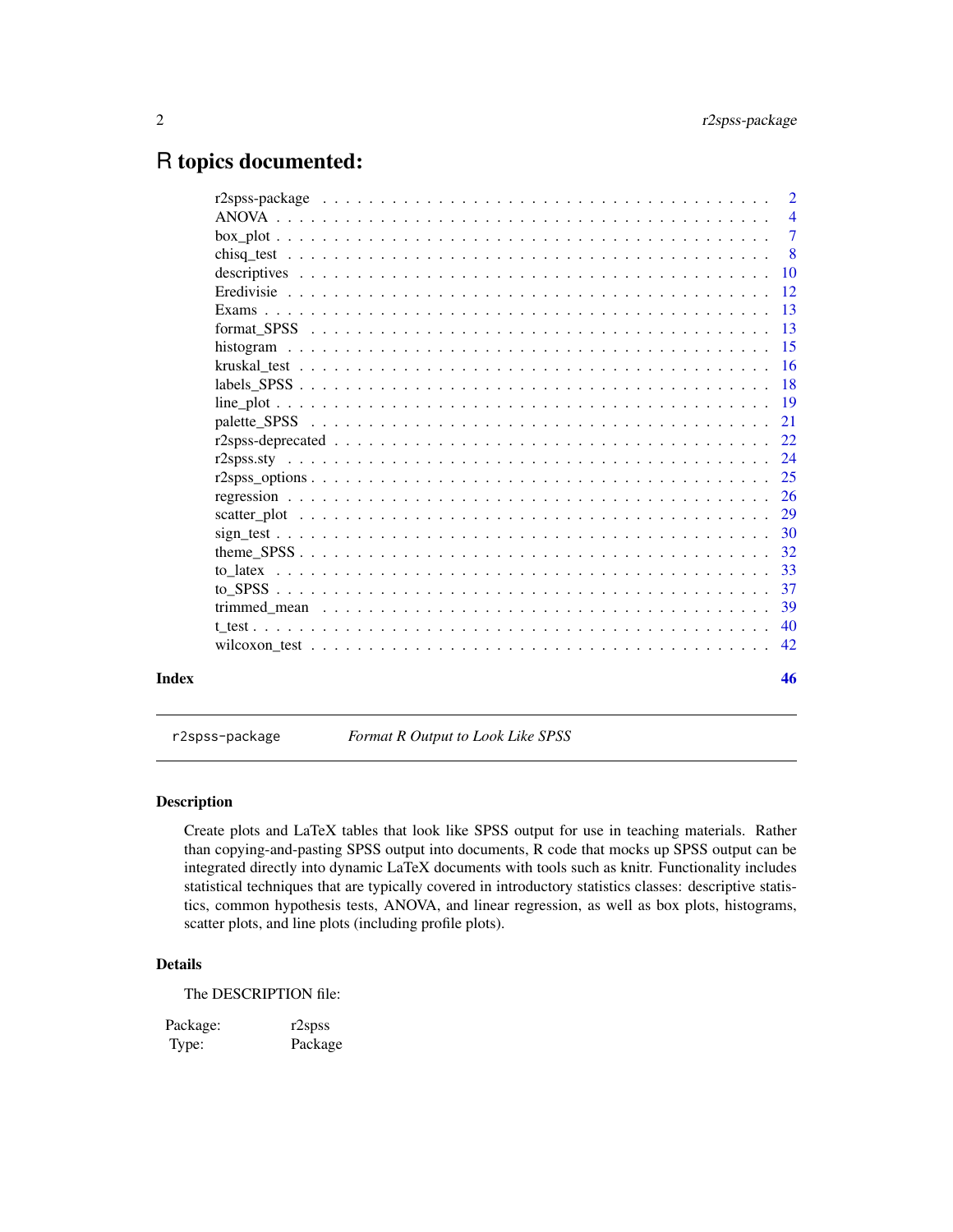# r2spss-package 3

| Format R Output to Look Like SPSS                                                                          |
|------------------------------------------------------------------------------------------------------------|
| 0.3.2                                                                                                      |
| 2022-05-25                                                                                                 |
| Create plots and LaTeX tables that look like SPSS output for use in teaching materials. Rather than copyin |
| $GPL (=3)$                                                                                                 |
| https://github.com/aalfons/r2spss                                                                          |
| https://github.com/aalfons/r2spss/issues                                                                   |
| R ( $> = 3.5.0$ ), ggplot2 ( $>= 3.3.0$ )                                                                  |
| graphics, scales, stats, car                                                                               |
| knitr                                                                                                      |
|                                                                                                            |
| VignetteBuilder: knitr                                                                                     |
|                                                                                                            |
| Andreas Alfons [aut, cre] ( <https: 0000-0002-2513-3788="" orcid.org="">)</https:>                         |
| Andreas Alfons <alfons@ese.eur.nl></alfons@ese.eur.nl>                                                     |
| UTF-8                                                                                                      |
| RoxygenNote: 7.2.0                                                                                         |
|                                                                                                            |

Index of help topics:

| <b>ANOVA</b>      | One-way and Two-way ANOVA                                      |
|-------------------|----------------------------------------------------------------|
| Eredivisie        | Football players of the Dutch Eredivisie season<br>$2013 - 14$ |
| Exams             | Exam results of an applied statistics course                   |
| box_plot          | Box Plots                                                      |
| chisq_test        | Chi-squared Tests                                              |
| descriptives      | Descriptive Statistics                                         |
| format_SPSS       | Format Objects                                                 |
| histogram         | Histogram                                                      |
| kruskal_test      | Kruskal-Wallis Test                                            |
| labels_SPSS       | Format axis tick labels similar to SPSS                        |
| line_plot         | Line Plots                                                     |
| palette_SPSS      | SPSS Color Palette and Color Scales                            |
| r2spss-deprecated | Deprecated plot functions in r2spss                            |
| r2spss-package    | Format R Output to Look Like SPSS                              |
| r2spss.sty        | Create the LaTeX style file for 'r2spss'                       |
| r2spss_options    | Options for package r2spss                                     |
| regression        | Linear Regression                                              |
| scatter_plot      | Scatter Plot and Scatter Plot Matrix                           |
| sign_test         | Sign Test                                                      |
| t test            | t Tests                                                        |
| theme_SPSS        | Plot theme to mimic the look of SPSS graphs                    |
| to_SPSS           | Convert R Objects to SPSS-Style Tables                         |
| to_latex          | Print LaTeX Tables that Mimic the Look of SPSS                 |
|                   | Output                                                         |
| trimmed_mean      | Trimmed mean                                                   |
| wilcoxon_test     | Wilcoxon Signed Rank and Rank Sum Tests                        |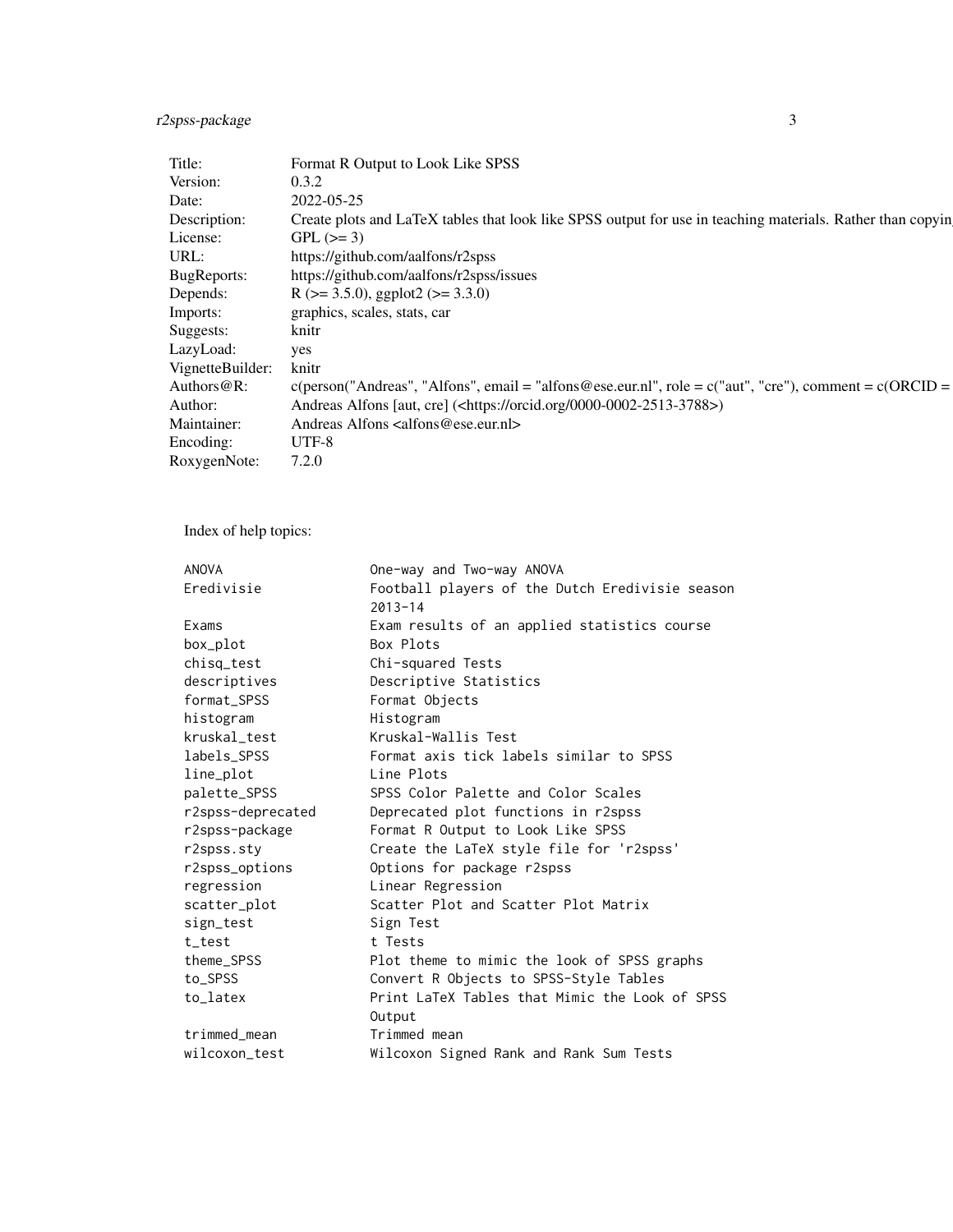<span id="page-3-0"></span>Further information is available in the following vignettes:

r2spss-intro r2spss: Format R Output to Look Like SPSS (source)

# Author(s)

Andreas Alfons [aut, cre] (<https://orcid.org/0000-0002-2513-3788>)

Maintainer: Andreas Alfons <alfons@ese.eur.nl>

# <span id="page-3-1"></span>ANOVA *One-way and Two-way ANOVA*

#### Description

Perform one-way or two-way ANOVA on variables of a data set. The output is printed as a LaTeX table that mimics the look of SPSS output, and a profile plot of the results mimics the look of SPSS graphs.

# Usage

```
ANOVA(data, variable, group, conf.level = 0.95)
## S3 method for class 'ANOVA_SPSS'
to_SPSS(
 object,
  statistics = c("test", "variance", "descriptives"),
  version = r2spss_options$get("version"),
  digits = 3,
  ...
\lambda## S3 method for class 'ANOVA_SPSS'
print(
  x,
  statistics = c("descriptives", "variance", "test"),
  version = r2spss_options$get("version"),
  ...
\lambda## S3 method for class 'ANOVA_SPSS'
plot(x, y, which = 1, version = r2spss_options$get("version"), ...)
```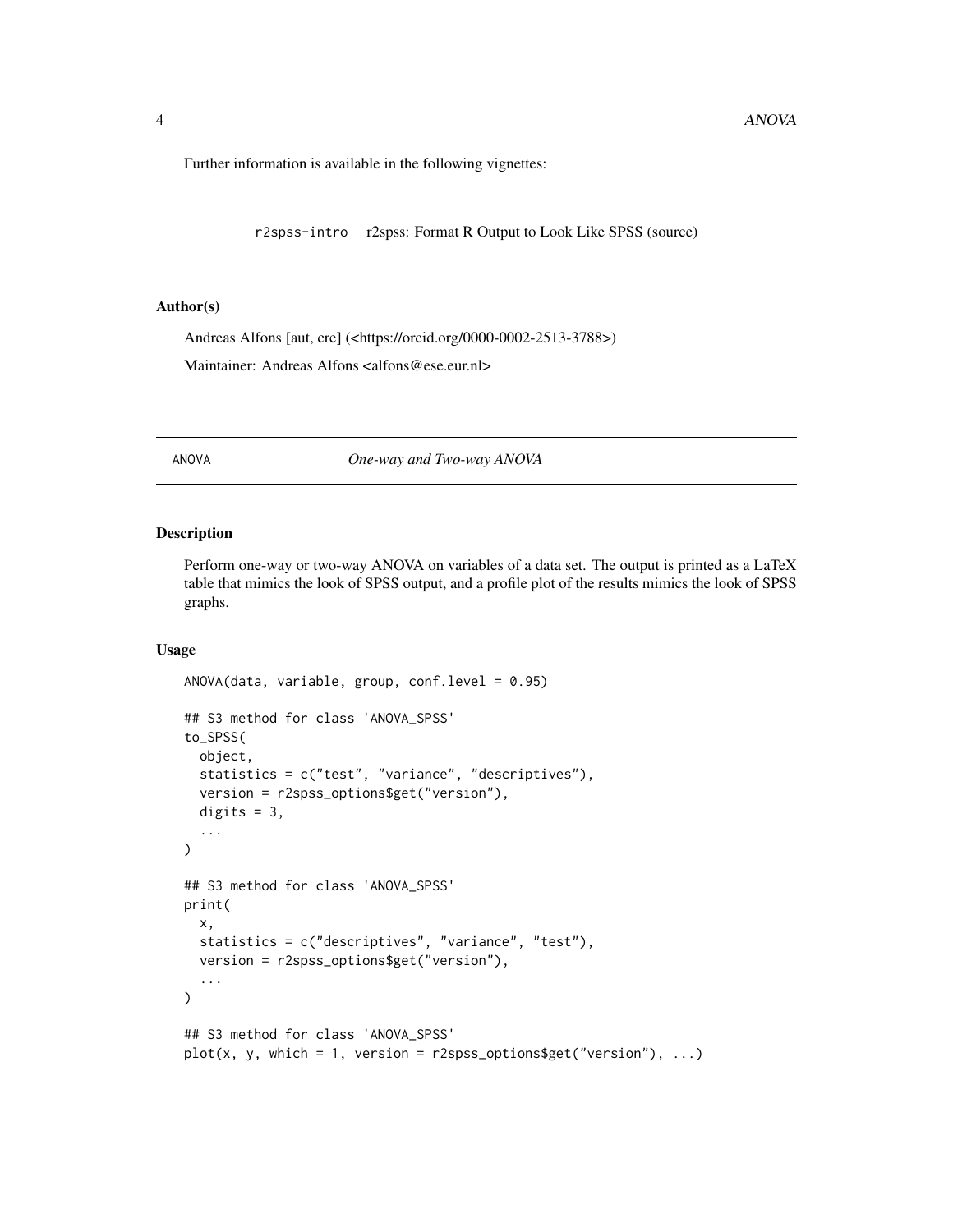#### <span id="page-4-0"></span>ANOVA 5

#### Arguments

| data       | a data frame containing the variables.                                                                                                                                                                                                                                                                                                                                                                                              |
|------------|-------------------------------------------------------------------------------------------------------------------------------------------------------------------------------------------------------------------------------------------------------------------------------------------------------------------------------------------------------------------------------------------------------------------------------------|
| variable   | a character string specifying the numeric variable of interest.                                                                                                                                                                                                                                                                                                                                                                     |
| group      | a character vector specifying one or two grouping variables.                                                                                                                                                                                                                                                                                                                                                                        |
| conf.level | a number between 0 and 1 giving the confidence level of the confidence interval.                                                                                                                                                                                                                                                                                                                                                    |
| object, x  | an object of class "ANOVA_SPSS" as returned by function ANOVA.                                                                                                                                                                                                                                                                                                                                                                      |
| statistics | a character string or vector specifying which SPSS tables to produce. Available<br>options are "descriptives" for descriptive statistics, "variance" for Levene's<br>test on homogeneity of the variances, and "test" for ANOVA results. For the<br>to_SPSS method, only one option is allowed (the default is the table of ANOVA<br>results), but the print method allows several options (the default is to print all<br>tables). |
| version    | a character string specifying whether the table or plot should mimic the content<br>and look of recent SPSS versions ("modern") or older versions (<24; "legacy").<br>For the table, the main differences in terms of content are that recent versions in-<br>clude different variations of Levene's test, and that small p-values are displayed<br>differently.                                                                    |
| digits     | an integer giving the number of digits after the comma to be printed in the SPSS<br>tables.                                                                                                                                                                                                                                                                                                                                         |
|            | for the to_SPSS and print methods, additional arguments to be passed down to<br>format_SPSS. For the plot method, additional arguments to be passed down to<br>linesSPSS, in particular graphical parameters.                                                                                                                                                                                                                       |
| У          | ignored (only included because it is defined for the generic function plot).                                                                                                                                                                                                                                                                                                                                                        |
| which      | for two-way ANOVA, an integer with possible values 1 or 2 indicating whether<br>the first or the second factor should be used on the x-axis. The other factor<br>will then be used for drawing separate lines. For one-way ANOVA, this is not<br>meaningful and ignored.                                                                                                                                                            |

# Details

The print method first calls the to\_SPSS method followed by [to\\_latex](#page-32-1). Further customization can be done by calling those two functions separately, and modifying the object returned by to\_SPSS.

#### Value

ANOVA returns an object of class "ANOVA\_SPSS" with the following components:

descriptives a data frame containing per-group descriptive statistics.

levene an object as returned by [leveneTest](#page-0-0) (if version = "legacy"); or a list of such objects containing different variations of Levene's test (if version = "modern").

test a data frame containing the ANOVA table.

variable a character string containing the name of the numeric variable of interest.

group a character vector containing the name(s) of the grouping variable(s).

i an integer giving the number of groups in the (first) grouping variable.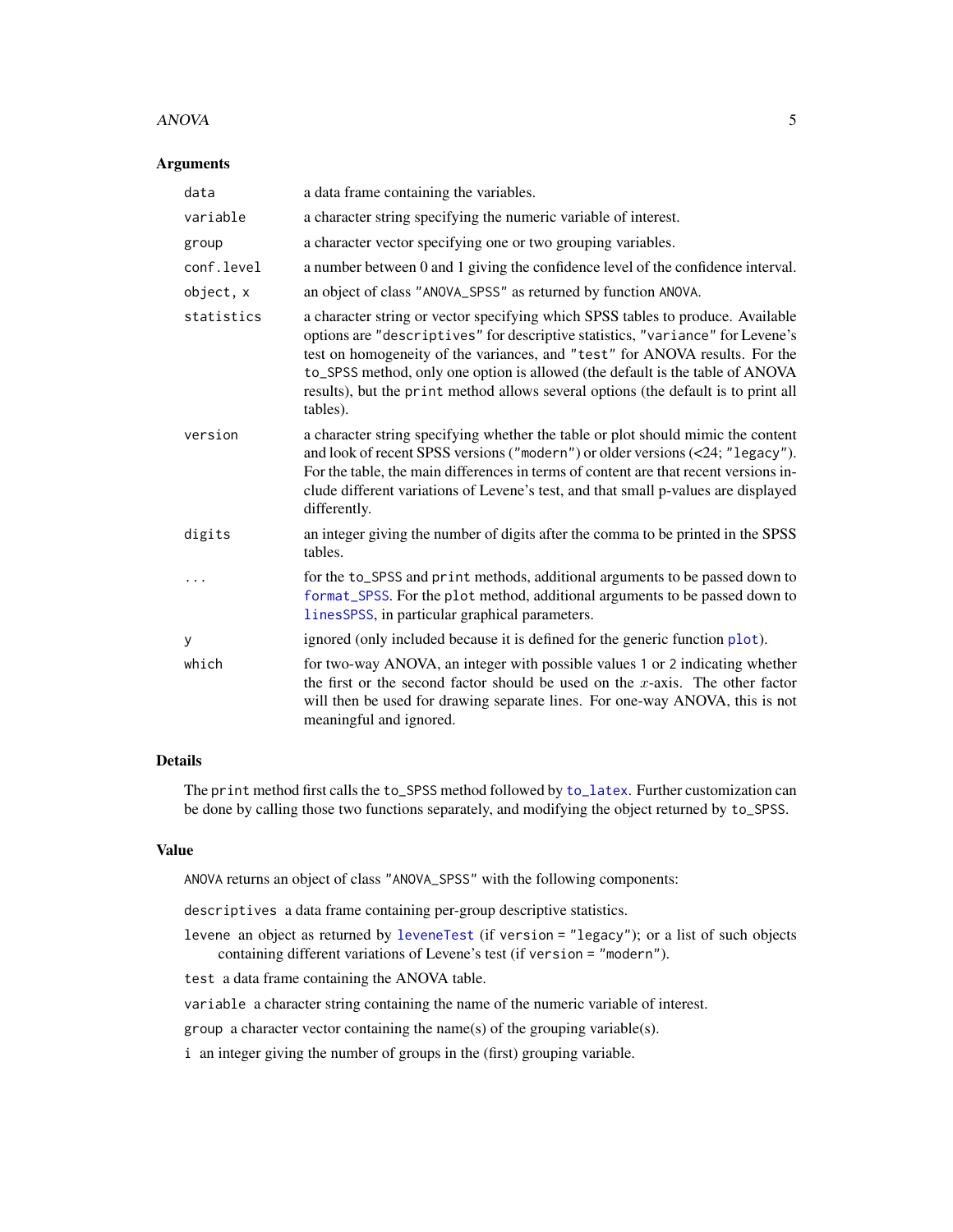<span id="page-5-0"></span>j an integer giving the number of groups in the second grouping variable (only two-way ANOVA).

conf.level numeric; the confidence level used.

type a character string giving the type of ANOVA performed ("one-way" or "two-way").

The to\_SPSS method returns an object of class "SPSS\_table" which contains all relevant information in the required format to produce the LaTeX table. See [to\\_latex](#page-32-1) for possible components and how to further customize the LaTeX table based on the returned object.

The print method produces a LaTeX table that mimics the look of SPSS output.

The plot method returns an object of class ["ggplot"](#page-0-0), which produces a profile plot of the ANOVA results when printed.

#### Note

The test statistic and p-value for Levene's test based on the trimmed mean (only returned for version = "modern") differ slightly from those returned by SPSS. Function [trimmed\\_mean](#page-38-1) rounds the number of observations to be trimmed in a different manner than the base R function [mean](#page-0-0), which brings the results closer to those of SPSS, but they are still not identical.

LaTeX tables that mimic recent versions of SPSS (version = "modern") may require several La-TeX compilations to be displayed correctly.

#### Author(s)

Andreas Alfons

# Examples

```
# load data
data("Eredivisie")
# log-transform market values
Eredivisie$logMarketValue <- log(Eredivisie$MarketValue)
# one-way ANOVA
oneway <- ANOVA(Eredivisie, "logMarketValue",
               group = "Position")
oneway # print LaTeX table
plot(oneway) # create profile plot
# two-way ANOVA
twoway <- ANOVA(Eredivisie, "logMarketValue",
               group = c("Position", "Foreign"))
twoway # print LaTeX table
plot(twoway) # create profile plot
```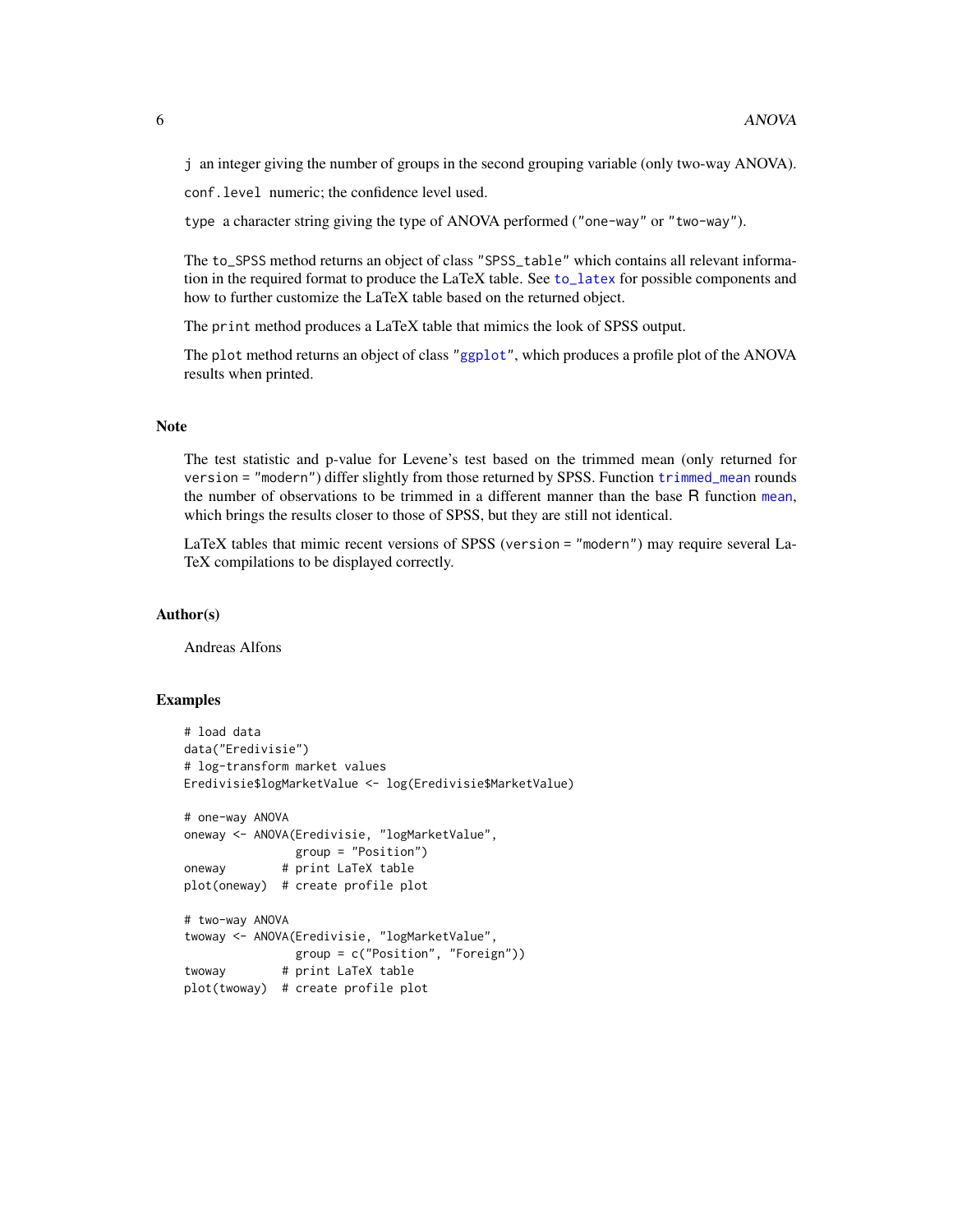<span id="page-6-0"></span>

# Description

Draw box plots of variables in a data frame, including box plots for groups of observations and box plots for separate variables. The plots thereby mimic the look of SPSS graphs.

# Usage

```
box_plot(
  data,
 variables,
 group = NULL,
 cut.names = NULL,
  style = c("T", "whiskers"),
  coef = c(1.5, 3),outlier.shape = c(1, 42),
 version = r2spss_options$get("version"),
  ...
\mathcal{E}
```
# Arguments

| data          | a data frame containing the variables to be plotted.                                                                                                                                                                                    |
|---------------|-----------------------------------------------------------------------------------------------------------------------------------------------------------------------------------------------------------------------------------------|
| variables     | a character vector specifying separate variables to be plotted. If group is not<br>NULL, only the first variable is used and box plots of groups of observations are<br>drawn instead.                                                  |
| group         | an character string specifying a grouping variable, or NULL for no grouping.                                                                                                                                                            |
| cut.names     | a logical indicating whether to cut long variable names or group labels to 8<br>characters. The default is TRUE for box plots of separate variables, but FALSE for<br>box plots of groups of observations (which mimics SPSS behavior). |
| style         | a character string specifying the box plot style. Possible values are "T" for T-<br>bars (the default) or "whiskers" for simple whiskers.                                                                                               |
| coef          | a numeric vector of length 2 giving the multipliers of the interquartile range for<br>determining intermediate and extreme outliers, respectively.                                                                                      |
| outlier.shape | an integer vector of length 2 giving the plot symbol for intermediate and extreme<br>outliers, respectively.                                                                                                                            |
| version       | a character string specifying whether the plot should mimic the look of recent<br>SPSS versions ("modern") or older versions (<24; "legacy").                                                                                           |
| $\cdots$      | additional arguments to be passed down, in particular aesthetics (see geom_boxp1ot).                                                                                                                                                    |

# Value

An object of class ["ggplot"](#page-0-0), which produces a box plot when printed.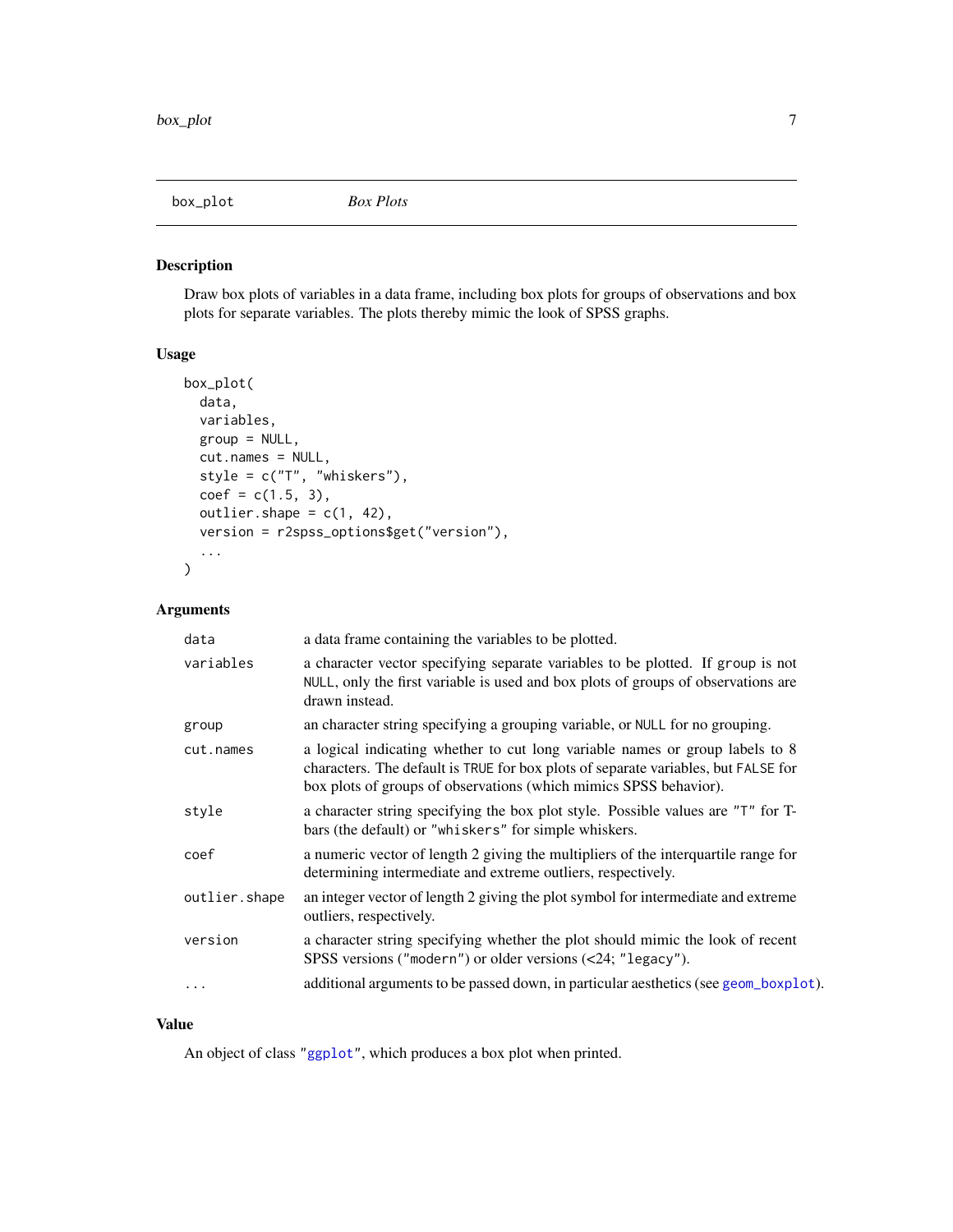#### <span id="page-7-0"></span>Author(s)

Andreas Alfons

#### Examples

```
## paired sample
# load data
data("Exams")
# plot grades on regular and resit exams
box_plot(Exams, c("Regular", "Resit"))
## independent samples
# load data
data("Eredivisie")
# log-transform market values
Eredivisie$logMarketValue <- log(Eredivisie$MarketValue)
# plot log market values of Dutch and Foreign players
```

```
box_plot(Eredivisie, "logMarketValue", group = "Foreign")
```

| $\chi$ <sup>2</sup> Tests<br>chisq_test |
|-----------------------------------------|
|-----------------------------------------|

# Description

Perform a  $\chi^2$  goodness-of-fit test or a  $\chi^2$  test on independence on variables of a data set. The output is printed as a LaTeX table that mimics the look of SPSS output.

#### Usage

```
chisq_test(data, variables, p = NULL)
## S3 method for class 'chisq_test_SPSS'
to_SPSS(
 object,
 statistics = c("test", "frequencies"),
 version = r2spss_options$get("version"),
 digits = c(1, 3),
  ...
\lambda## S3 method for class 'chisq_test_SPSS'
print(
 x,
```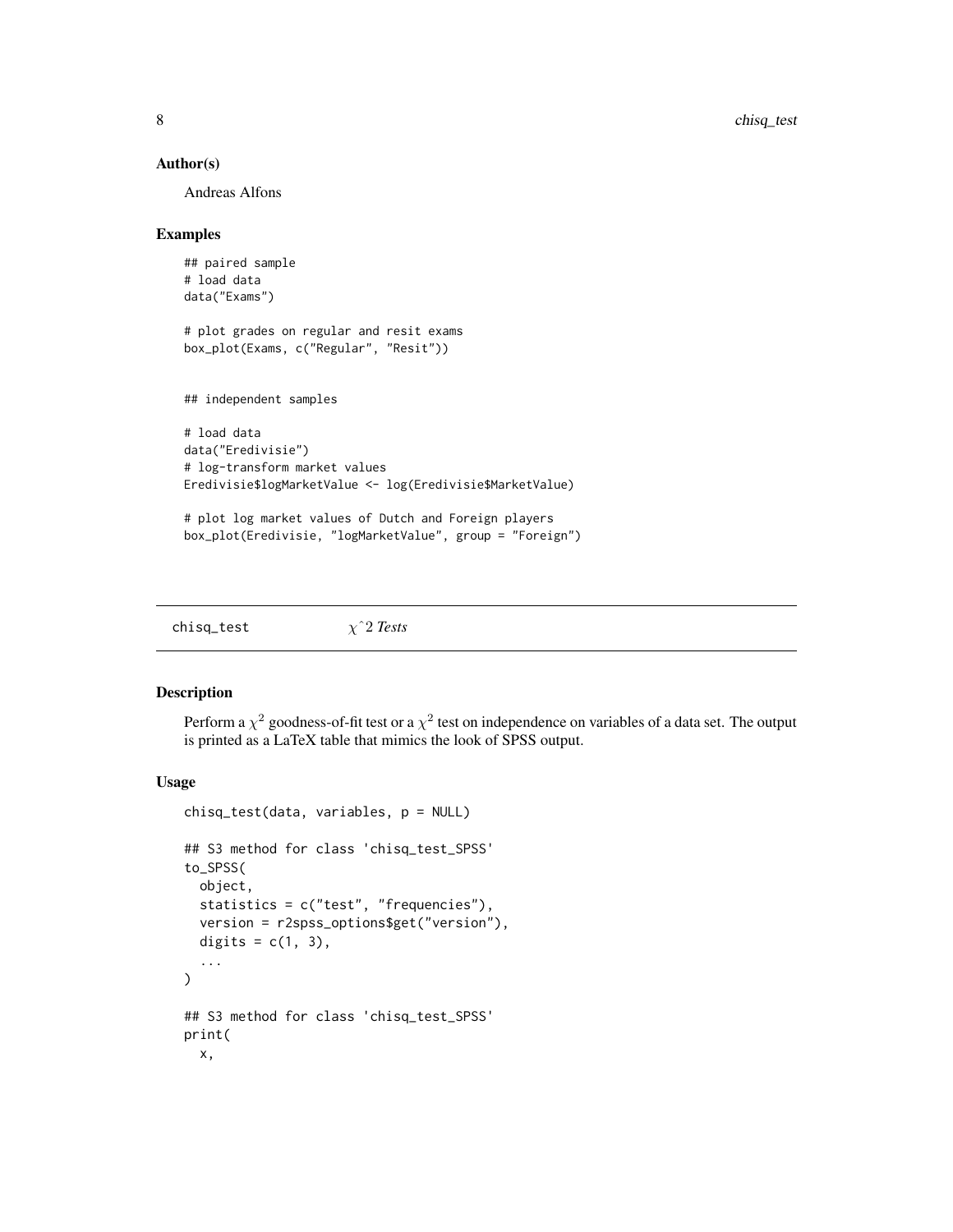#### <span id="page-8-0"></span>chisq\_test 9

```
statistics = c("frequencies", "test"),
  version = r2spss_options$get("version"),
  digits = c(1, 3),
  ...
\mathcal{L}
```

```
chisqTest(data, variables, p = NULL)
```
# Arguments

| data       | a data frame containing the variables.                                                                                                                                                                                                                                                                                                                                                      |
|------------|---------------------------------------------------------------------------------------------------------------------------------------------------------------------------------------------------------------------------------------------------------------------------------------------------------------------------------------------------------------------------------------------|
| variables  | a character vector specifying the categorical variable(s) of interest. If only one<br>variable is specified, a goodness-of-fit test is performed. If two variables are<br>specified, a test on independence is performed (with the first variable used for<br>the rows and the second variable for the columns of the crosstabulation).                                                     |
| p          | a vector of probabilities for the categories in the goodness-of-fit test.                                                                                                                                                                                                                                                                                                                   |
| object, x  | an object of class "chisq_test_SPSS" as returned by function chisq_test.                                                                                                                                                                                                                                                                                                                    |
| statistics | a character string or vector specifying which SPSS tables to produce. Available<br>options are "frequencies" for a table of the observed and expected frequen-<br>cies, and "test" for test results. For the to_SPSS method, only one option is<br>allowed (the default is the table of test results), but the print method allows<br>several options (the default is to print all tables). |
| version    | a character string specifying whether the table should mimic the content and<br>look of recent SPSS versions ("modern") or older versions (<24; "legacy").<br>The main difference in terms of content is that small p-values are displayed<br>differently.                                                                                                                                  |
| digits     | an integer vector giving the number of digits after the comma to be printed<br>in the SPSS tables. The first element corresponds to the number of digits for<br>the expected frequencies, and the second element corresponds to the number of<br>digits in the table for the test.                                                                                                          |
| .          | additional arguments to be passed down to format_SPSS.                                                                                                                                                                                                                                                                                                                                      |

# Details

The print method first calls the to\_SPSS method followed by [to\\_latex](#page-32-1). Further customization can be done by calling those two functions separately, and modifying the object returned by to\_SPSS.

# Value

An object of class "chisq\_test\_SPSS" with the following components:

chisq a list containing the results of the  $\chi^2$  test.

- lr a list containing the results of a likelihood ratio test (only test on independence).
- MH a list containing the results of a Mantel-Haenszel test of linear association (only test on independence).

observed a table containing the observed frequencies.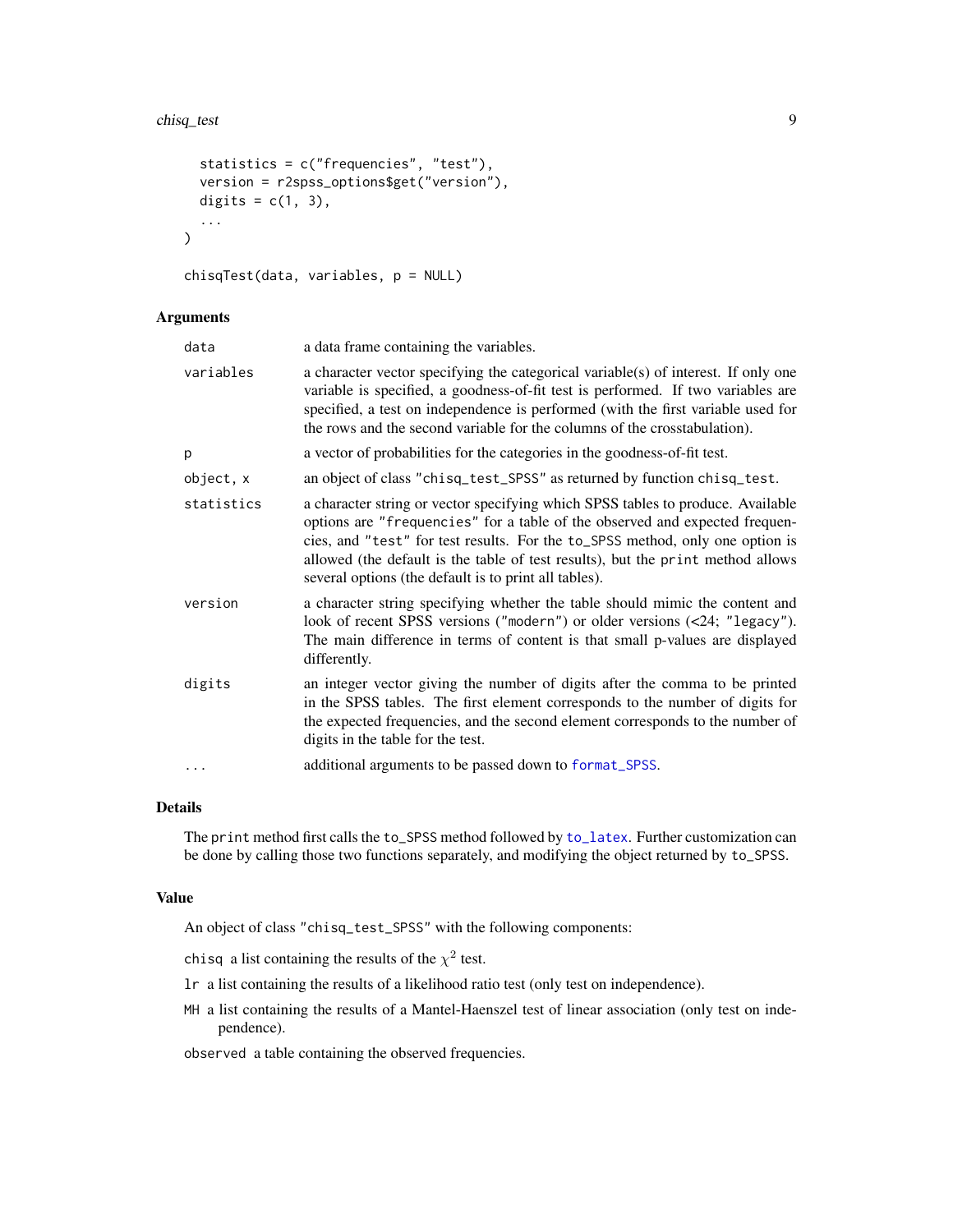<span id="page-9-0"></span>expected a vector or matrix containing the expected frequencies.

- n an integer giving the number of observations.
- k an integer giving the number of groups (only goodness-of-fit test).
- r an integer giving the number of groups in the first variable corresponding to the rows (only test on independence).
- c an integer giving the number of groups in the second variable corresponding to the columns (only test on independence).

variables a character vector containing the name(s) of the categorical variable(s) of interest.

type a character string giving the type of  $\chi^2$  test performed ("goodness-of-fit" or "independence").

The to\_SPSS method returns an object of class "SPSS\_table" which contains all relevant information in the required format to produce the LaTeX table. See [to\\_latex](#page-32-1) for possible components and how to further customize the LaTeX table based on the returned object.

The print method produces a LaTeX table that mimics the look of SPSS output.

#### Note

The test on independence also reports the results of a likelihood ratio test.

LaTeX tables that mimic recent versions of SPSS (version = "modern") may require several La-TeX compilations to be displayed correctly.

# Author(s)

Andreas Alfons

#### Examples

```
# load data
data("Eredivisie")
# test whether the traditional Dutch 4-3-3 (total football)
# is still reflected in player composition
chisq_test(Eredivisie, "Position", p = c(1, 4, 3, 3)/11)
# test whether playing position and dummy variable for
# foreign players are independent
chisq_test(Eredivisie, c("Position", "Foreign"))
```
descriptives *Descriptive Statistics*

#### Description

Compute descriptive statistics of numeric variables of a data set (number of observations, minimum, maximum, mean, standard deviaiton). The output is printed as a LaTeX table that mimics the look of SPSS output.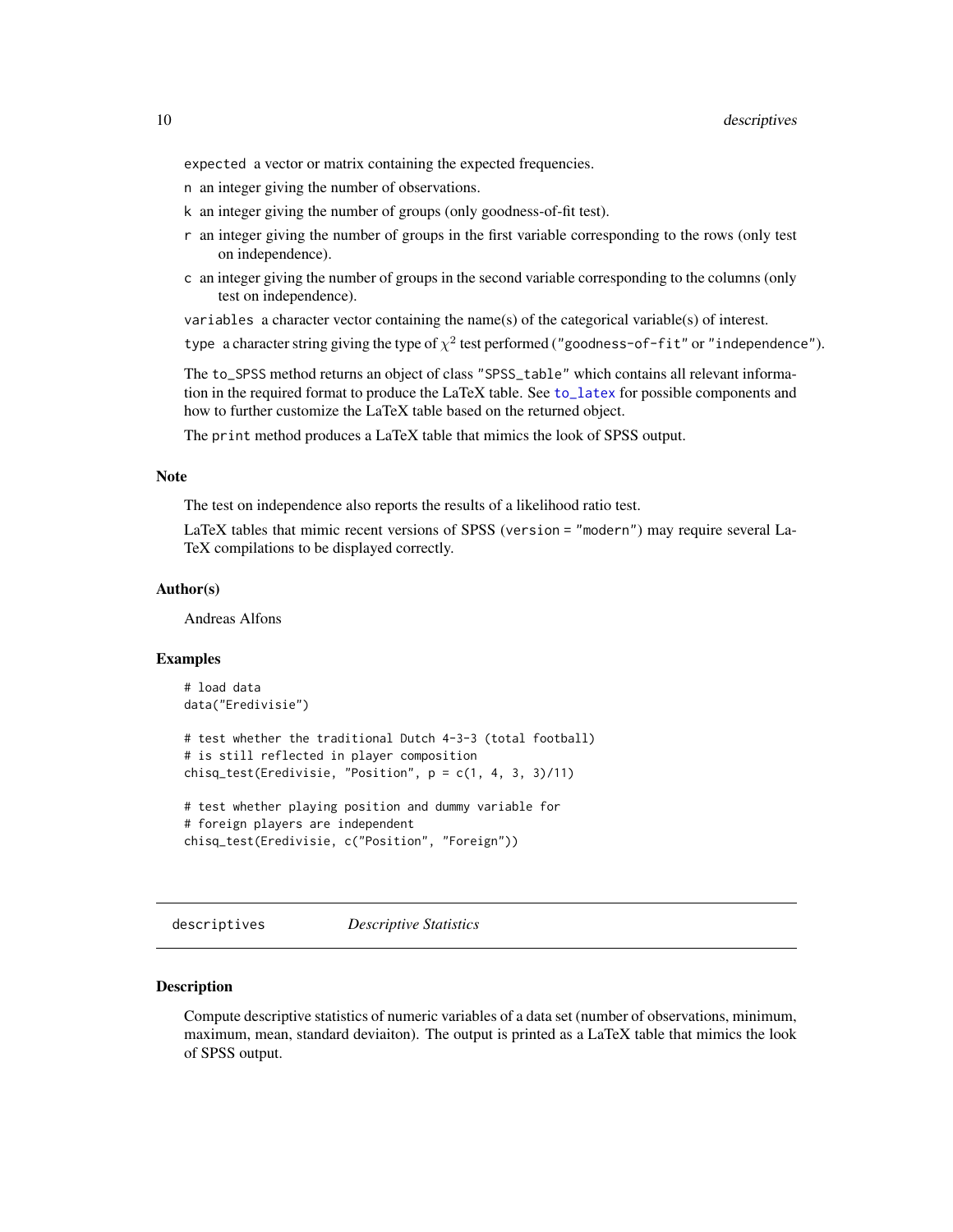# <span id="page-10-0"></span>descriptives that the contract of the contract of the contract of the contract of the contract of the contract of the contract of the contract of the contract of the contract of the contract of the contract of the contract

Arguments

#### Usage

```
descriptives(data, variables)
## S3 method for class 'descriptives_SPSS'
to SPSS(object, digits = 2, ...)
## S3 method for class 'descriptives_SPSS'
```
 $print(x, version = r2spss_options\$ 

| data      | a data frame containing the variables.                                                                                                         |
|-----------|------------------------------------------------------------------------------------------------------------------------------------------------|
| variables | a character vector specifying numeric variables for which to compute descriptive<br>statistics.                                                |
| object, x | an object of class "descriptives_SPSS" as returned by function descriptives.                                                                   |
| digits    | an integer giving the number of digits after the comma to be printed in the SPSS<br>table.                                                     |
| $\ddots$  | additional arguments to be passed down to format_SPSS.                                                                                         |
| version   | a character string specifying whether the table should mimic the look of recent<br>SPSS versions ("modern") or older versions (<24; "legacy"). |

# Details

The print method first calls the to\_SPSS method followed by [to\\_latex](#page-32-1). Further customization can be done by calling those two functions separately, and modifying the object returned by to\_SPSS.

# Value

An object of class "descriptives\_SPSS" with the following components:

classes a character vector giving the (first) class of the variables of interest.

descriptives a data frame containing the descriptive statistics.

n an integer giving the number of observations.

The to\_SPSS method returns an object of class "SPSS\_table" which contains all relevant information in the required format to produce the LaTeX table. See [to\\_latex](#page-32-1) for possible components and how to further customize the LaTeX table based on the returned object.

The print method produces a LaTeX table that mimics the look of SPSS output.

# Note

LaTeX tables that mimic recent versions of SPSS (version = "modern") may require several La-TeX compilations to be displayed correctly.

# Author(s)

Andreas Alfons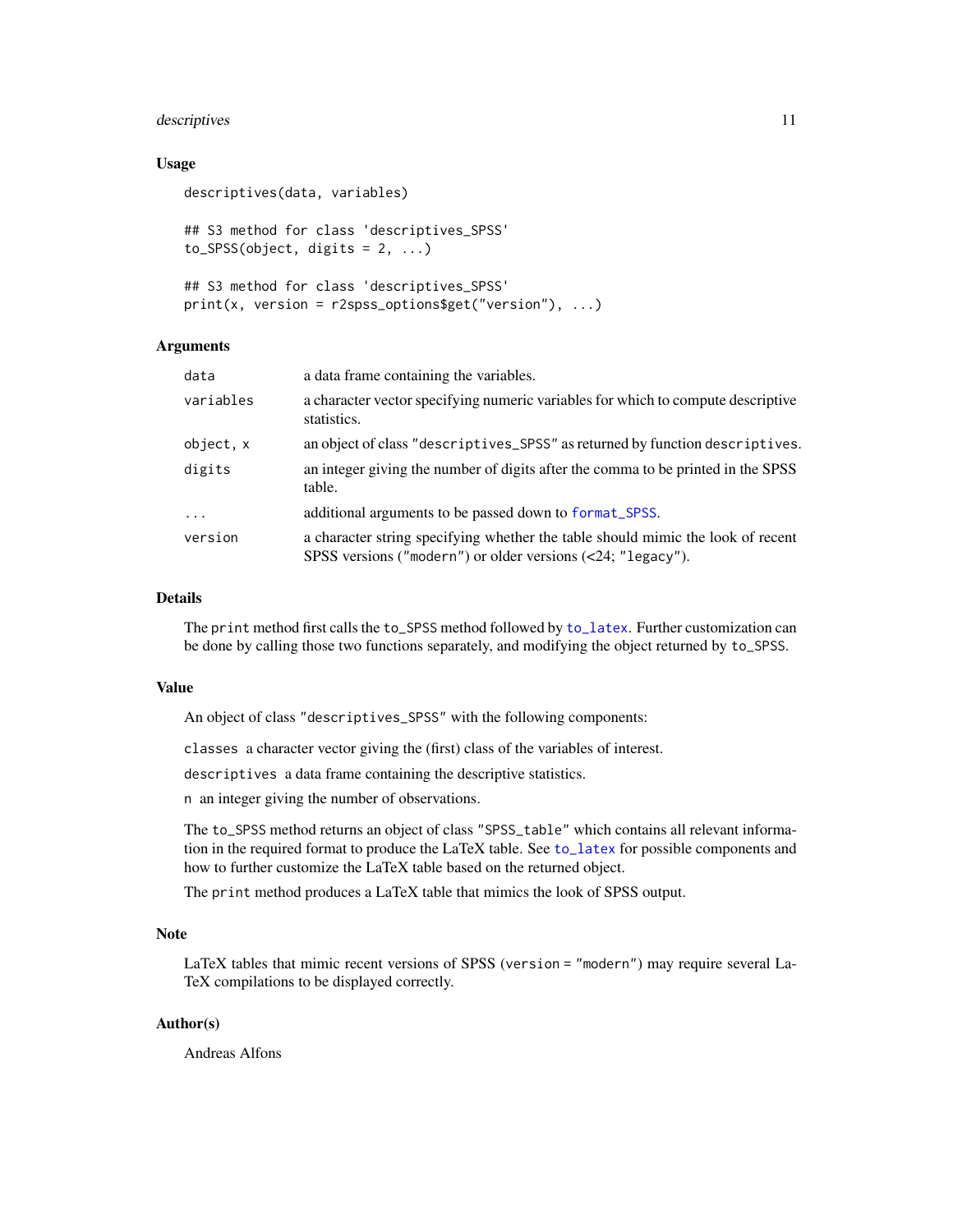# Examples

```
# load data
data("Eredivisie")
```

```
# compute descriptive statistics for market value and age
descriptives(Eredivisie, c("MarketValue", "Age"))
```
Eredivisie *Football players of the Dutch Eredivisie season 2013-14*

# **Description**

Data on all football players in the Dutch Eredivisie, the highest men's football league in the Netherlands, who played at least one match in the 2013-14 season.

#### Usage

data("Eredivisie")

#### Format

A data frame with 417 observations on the following 20 variables.

Player the player's name.

Team the team with which the player was under contract at the end of the 2013-14 season.

MarketValue the player's market value after the 2013-14 season.

Age the player's age in years.

Height the player's height in centimeters.

- Foreign a dummy variable with value 0 for Dutch players and value 1 for players without a Dutch nationality.
- Position the primary postion of the player ("Goalkeeper", "Defender", "Midfielder", or "Forward").

BothFeet a dummy variable with value 0 if the player has one stronger foot and value 1 if the player is equally strong with both feet.

AtClub the number of years the player is with the current team.

Contract the number of years remaining on the player's current contract.

Matches the number of matches played in the 2013-14 season.

Goals the number of goals scored in the 2013-14 season.

OwnGoals the number of own goals scored in the 2013-14 season.

Assists the number of assists given in the 2013-14 season.

Yellow the number of yellow cards received in the 2013-14 season.

YellowRed the number of yellow-red cards received in the 2013-14 season.

Red the number of red cards received in the 2013-14 season.

SubOn the number of times the player was substituted on the field in the 2013-14 season.

SubOff the number of times the player was substituted off the field in the 2013-14 season.

Minutes the number of minutes played in the 2013-14 season.

<span id="page-11-0"></span>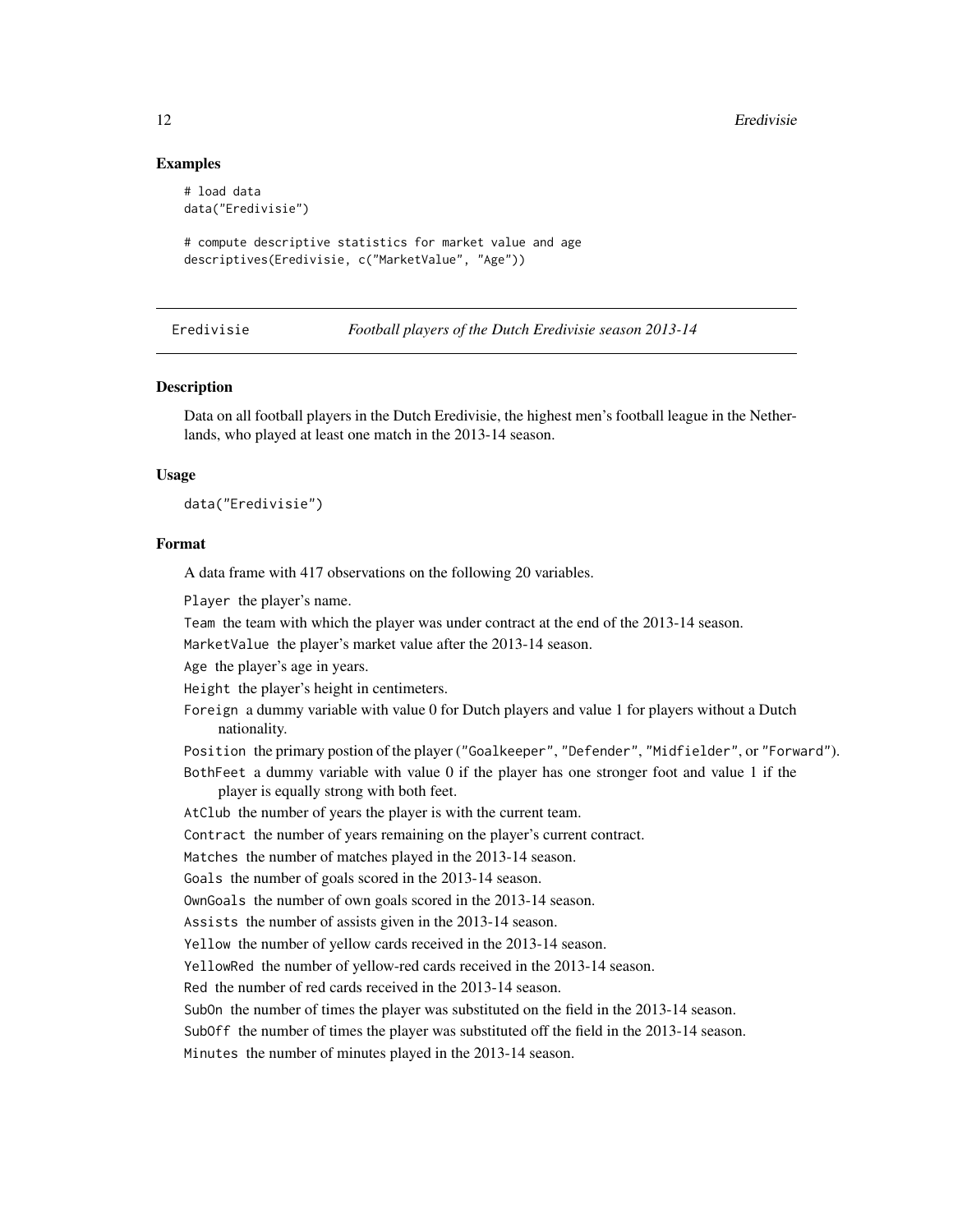#### <span id="page-12-0"></span>Exams and the set of the set of the set of the set of the set of the set of the set of the set of the set of the set of the set of the set of the set of the set of the set of the set of the set of the set of the set of the

# Source

<https://www.transfermarkt.de/>

# Examples

```
data("Eredivisie")
summary(Eredivisie)
```
Exams *Exam results of an applied statistics course*

# Description

Data on grades for an applied statistics course at Erasmus University Rotterdam for students who took both the regular exam and the resit. Grades in the Netherlands are on a scale from 1 to 10, with a higher grade being better, and a minimum of 5.5 is required to pass.

# Usage

data("Exams")

#### Format

A data frame with 45 observations on the following 2 variables.

Regular the student's grade based on the regular exam at the end of the course.

Resit the student's grade based on the resit exam at the end of the academic year.

# Examples

data("Exams") summary(Exams)

<span id="page-12-1"></span>format\_SPSS *Format Objects*

# Description

Format an object for printing, mostly used to print numeric data in the same way as SPSS. This is mainly for internal use in [to\\_SPSS](#page-36-1) and [print](#page-0-0) methods.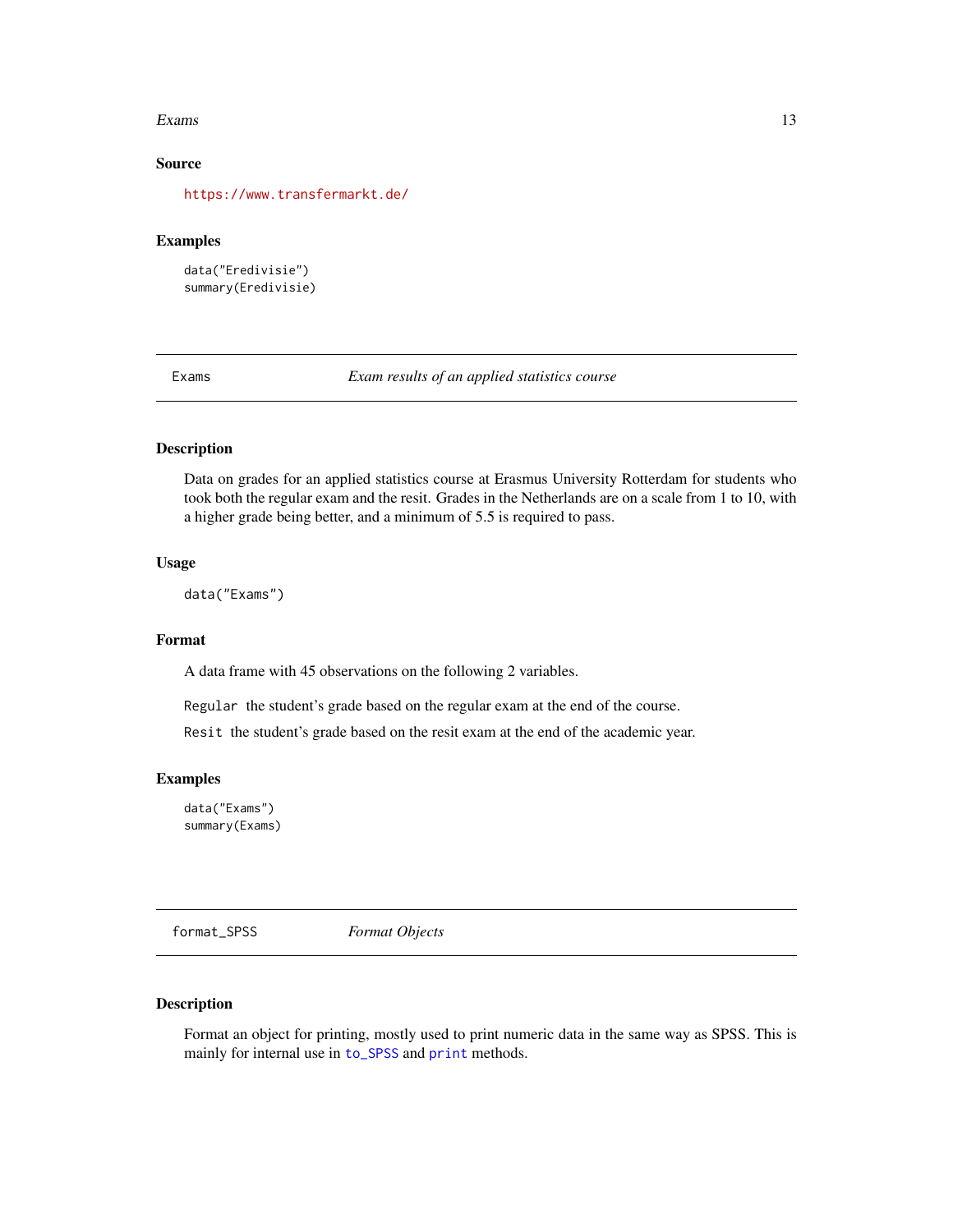# Usage

```
format_SPSS(object, ...)
## Default S3 method:
format_SPSS(object, ...)
## S3 method for class 'integer'
format_SPSS(object, ...)
## S3 method for class 'numeric'
format_SPSS(object, digits = 3, p_value = FALSE, check_int = FALSE, ...)
## S3 method for class 'matrix'
format_SPSS(object, digits = 3, p_value = FALSE, check_int = FALSE, ...)
## S3 method for class 'data.frame'
format_SPSS(object, digits = 3, p_value = FALSE, check_int = FALSE, ...)
```
formatSPSS(object, ...)

# Arguments

| object    | an R object. Currently methods are implemented for vectors, matrices, and data<br>frames. The default method calls as character.                                                                                                                                                                                                                                                                                                                               |
|-----------|----------------------------------------------------------------------------------------------------------------------------------------------------------------------------------------------------------------------------------------------------------------------------------------------------------------------------------------------------------------------------------------------------------------------------------------------------------------|
| $\ddots$  | additional arguments passed down to methods.                                                                                                                                                                                                                                                                                                                                                                                                                   |
| digits    | an integer giving the number of digits after the comma to display.                                                                                                                                                                                                                                                                                                                                                                                             |
| p_value   | a logical indicating whether small positive values should be indicated as below<br>the threshold defined by digits, e.g., "<. $001$ " if digits = 3. This is used<br>for formatting p-values in LaTeX tables that mimic the look of SPSS. For the<br>"numeric" method, a logical vector indicates the behavior for each element of<br>object. For the "matrix" or "data. frame" methods, a logical vector indicates<br>the behavior for each column of object. |
| check_int | a logical indicating whether to check for integer values and format them as such,<br>e.g., to format the integer 2 as "2" instead of "2.000" if digits $=$ 3. For the<br>"numeric" method, a logical vector indicates the behavior for each element of<br>object. For the "matrix" or "data. frame" methods, a logical vector indicates<br>the behavior for each column of object.                                                                             |

# Value

A character vector, matrix, or data frame containing the formatted object.

# Author(s)

Andreas Alfons

<span id="page-13-0"></span>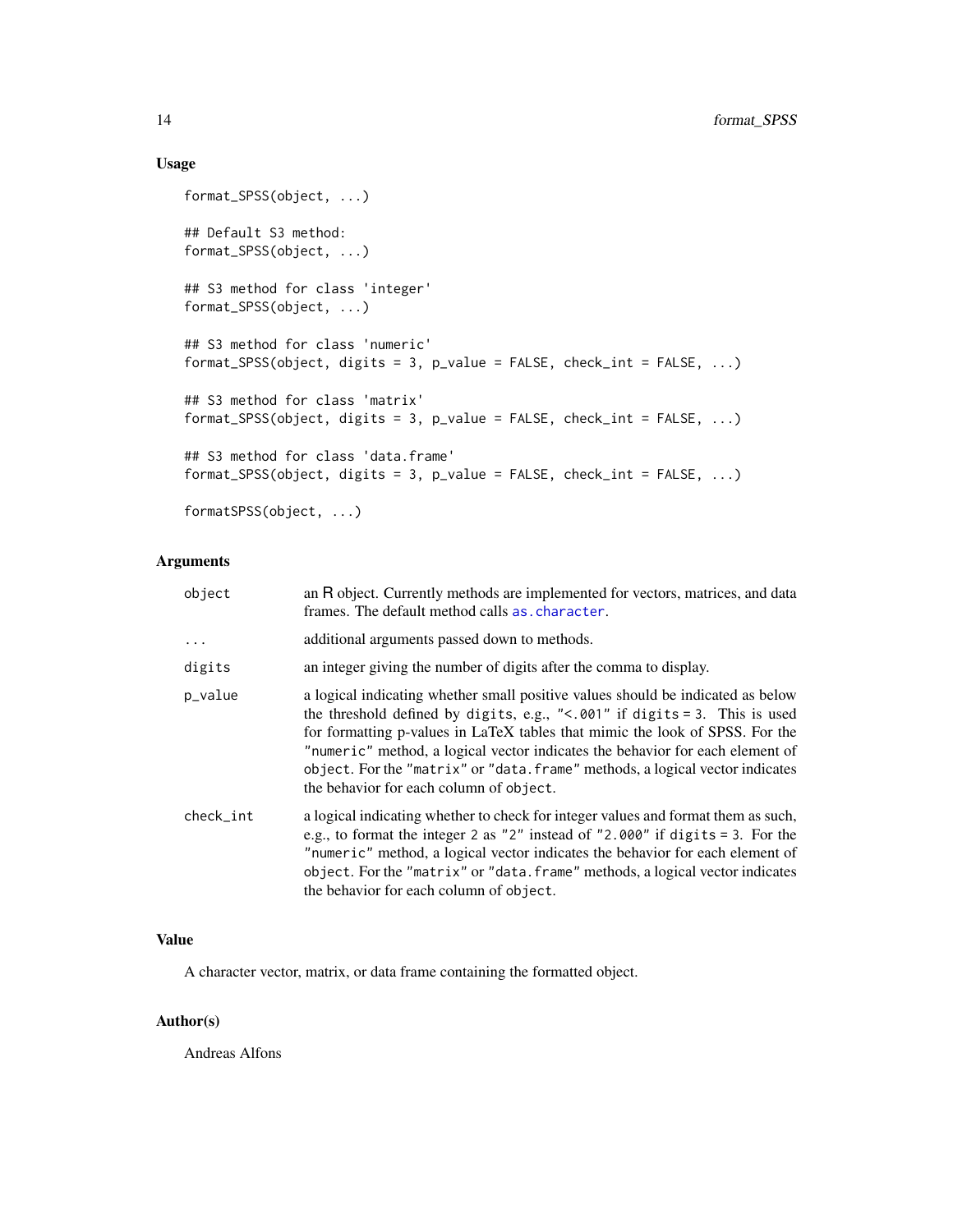#### <span id="page-14-0"></span>histogram 15

# Examples

```
# note how numbers in the interval (-1, 1) are printed
# without the zero in front of the comma
format_SPSS(c(-1.5, -2/3, 2/3, 1.5))
```
histogram *Histogram*

# Description

Draw a histogram of a variable in a data frame. The plot thereby mimics the look of SPSS graphs.

# Usage

```
histogram(
  data,
  variable,
 bins = NULL,
  normal = FALSE,normal.colour = NULL,
 normal.color = NULL,
  normal.linetype = NULL,
  normal.size = NULL,
  normal.alpha = NULL,
  digits = 3,
  limits = NULL,
  expand = 0.05,
  version = r2spss_options$get("version"),
  ...
\mathcal{L}
```
# Arguments

| data     | a data frame containing the variable to be plotted.                                                                                                                                                                               |
|----------|-----------------------------------------------------------------------------------------------------------------------------------------------------------------------------------------------------------------------------------|
| variable | a character string specifying the variable to be plotted.                                                                                                                                                                         |
| bins     | an integer giving the number of bins for the histogram.                                                                                                                                                                           |
| normal   | a logical indicating whether to add a normal density with the estimated mean<br>and standard deviation (the default is FALSE).                                                                                                    |
|          | normal.colour, normal.color, normal.linetype, normal.size, normal.alpha<br>aesthetics for the normal density. In the unlikely event that both US and UK<br>spellings of color are supplied, the US spelling will take precedence. |
| digits   | an integer giving the number of digits after the comma to be printed in the sum-<br>mary statistics in the right plot margin.                                                                                                     |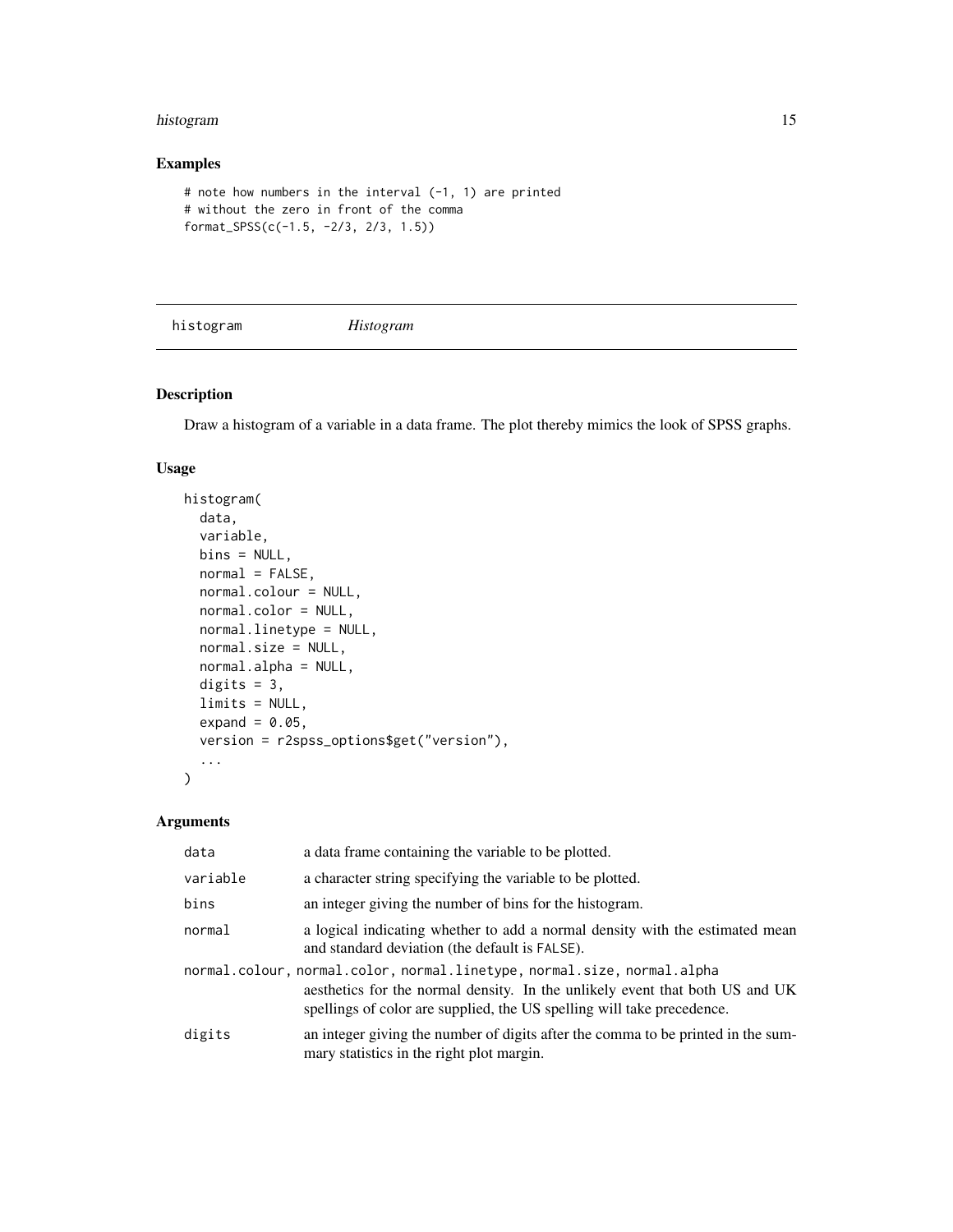<span id="page-15-0"></span>

| a numeric value specifying the percentage of the range to be used for padding<br>expand<br>the axes. The default is 0.05 to expand the x-axis by 5% on both sides and the<br>y-axis by 5% on the upper end. Note that there is no padding on lower end of<br>the $y$ -axis to mimic SPSS behavior.<br>a character string specifying whether the plot should mimic the look of recent<br>version<br>SPSS versions ("modern") or older versions (<24; "legacy").<br>.<br>and geom_line). | limits | a list of arguments to be passed to expand_limits. Typically, the list would<br>contain components x or y to specify values that should be included in the range<br>of the corresponding axis. |
|----------------------------------------------------------------------------------------------------------------------------------------------------------------------------------------------------------------------------------------------------------------------------------------------------------------------------------------------------------------------------------------------------------------------------------------------------------------------------------------|--------|------------------------------------------------------------------------------------------------------------------------------------------------------------------------------------------------|
|                                                                                                                                                                                                                                                                                                                                                                                                                                                                                        |        |                                                                                                                                                                                                |
|                                                                                                                                                                                                                                                                                                                                                                                                                                                                                        |        |                                                                                                                                                                                                |
|                                                                                                                                                                                                                                                                                                                                                                                                                                                                                        |        | additional arguments to be passed down, in particular aesthetics (see geom_histogram                                                                                                           |

# Value

An object of class ["ggplot"](#page-0-0), which produces a histogram when printed.

#### Note

Due to the inner workings of this function to mimic the look of histograms in SPSS, it is not expected that the user adds [scale\\_x\\_continuous](#page-0-0) or [scale\\_y\\_continuous](#page-0-0) to the plot. Instead, axis limits and padding should be modified via the limits and expand arguments.

# Author(s)

Andreas Alfons

# Examples

```
# load data
data("Eredivisie")
# log-transform market values
Eredivisie$logMarketValue <- log(Eredivisie$MarketValue)
# plot histogram of log market values
histogram(Eredivisie, "logMarketValue", normal = TRUE,
         limits = list(x = c(9.5, 17.5)))
```
kruskal\_test *Kruskal-Wallis Test*

# Description

Perform a Kruskal-Wallis test on variables of a data set. The output is printed as a LaTeX table that mimics the look of SPSS output.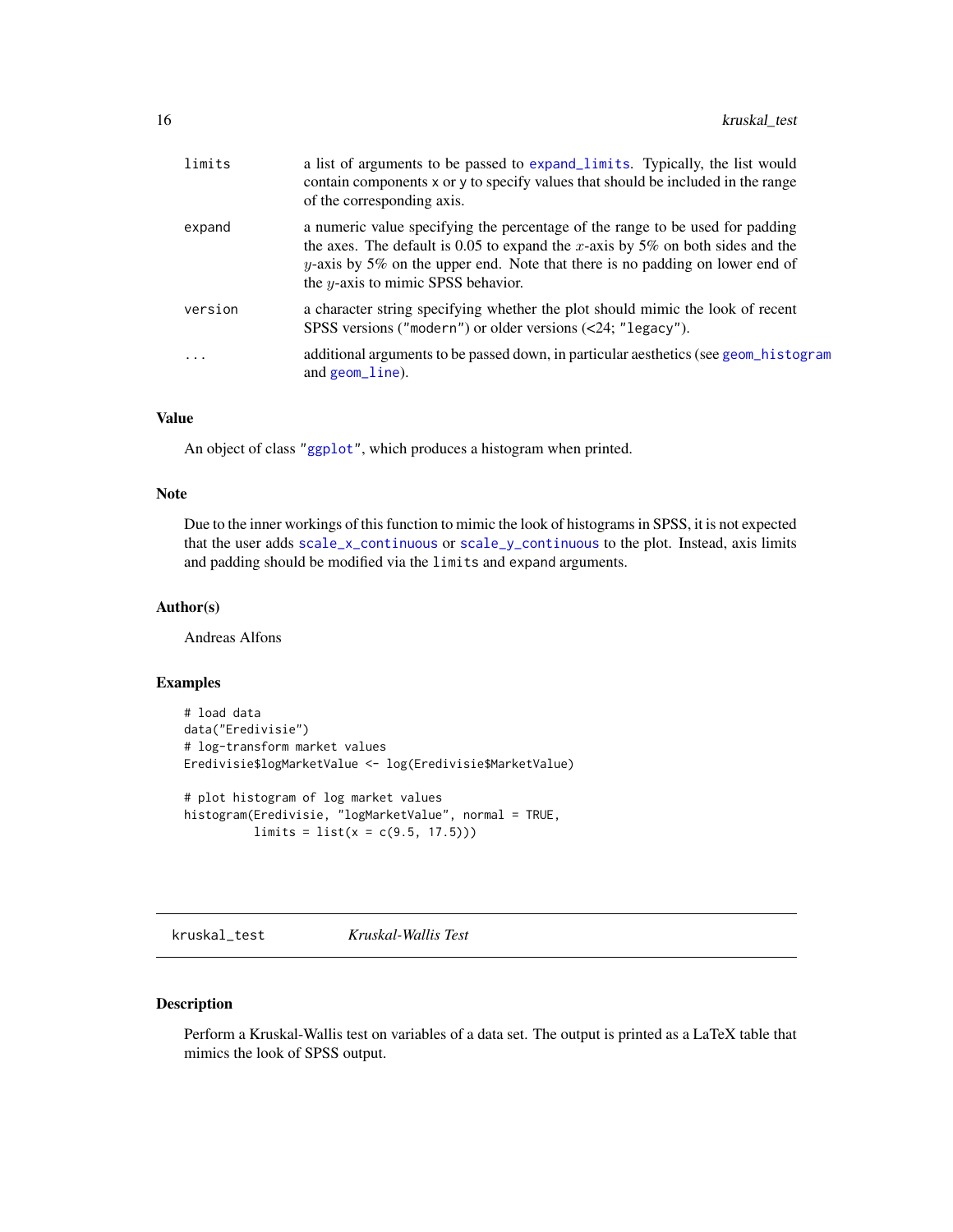# <span id="page-16-0"></span>kruskal\_test 17

# Usage

```
kruskal_test(data, variable, group)
## S3 method for class 'kruskal_test_SPSS'
to_SPSS(
 object,
 statistics = c("test", "ranks"),
 version = r2spss_options$get("version"),
 digits = NULL,
  ...
\mathcal{L}## S3 method for class 'kruskal_test_SPSS'
print(
 x,
 statistics = c("ranks", "test"),
 version = r2spss_options$get("version"),
 digits = 2:3,
  ...
\mathcal{L}
```
kruskalTest(data, variable, group)

# Arguments

| data       | a data frame containing the variables.                                                                                                                                                                                                                                                                                                                                                       |
|------------|----------------------------------------------------------------------------------------------------------------------------------------------------------------------------------------------------------------------------------------------------------------------------------------------------------------------------------------------------------------------------------------------|
| variable   | a character string specifying the numeric variable of interest.                                                                                                                                                                                                                                                                                                                              |
| group      | a character string specifying a grouping variable.                                                                                                                                                                                                                                                                                                                                           |
| object, x  | an object of class "kruskal_test_SPSS" as returned by function kruskal_test.                                                                                                                                                                                                                                                                                                                 |
| statistics | a character string or vector specifying which SPSS tables to produce. Available<br>options are "ranks" for a summary of the ranks and "test" for test results. For<br>the to_SPSS method, only one option is allowed (the default is the table of test<br>results), but the print method allows several options (the default is to print all<br>tables).                                     |
| version    | a character string specifying whether the table should mimic the content and<br>look of recent SPSS versions ("modern") or older versions (<24; "legacy").<br>The main differences in terms of content are the label of the test statistic and<br>that small p-values are displayed differently.                                                                                             |
| digits     | for the to_SPSS method, an integer giving the number of digits after the comma<br>to be printed in the SPSS table. For the print method, this should be an integer<br>vector of length 2, with the first element corresponding to the number of digits<br>in table with the summary of the ranks, and the second element corresponding<br>to the number of digits in the table for the test. |
| $\cdots$   | additional arguments to be passed down to format_SPSS.                                                                                                                                                                                                                                                                                                                                       |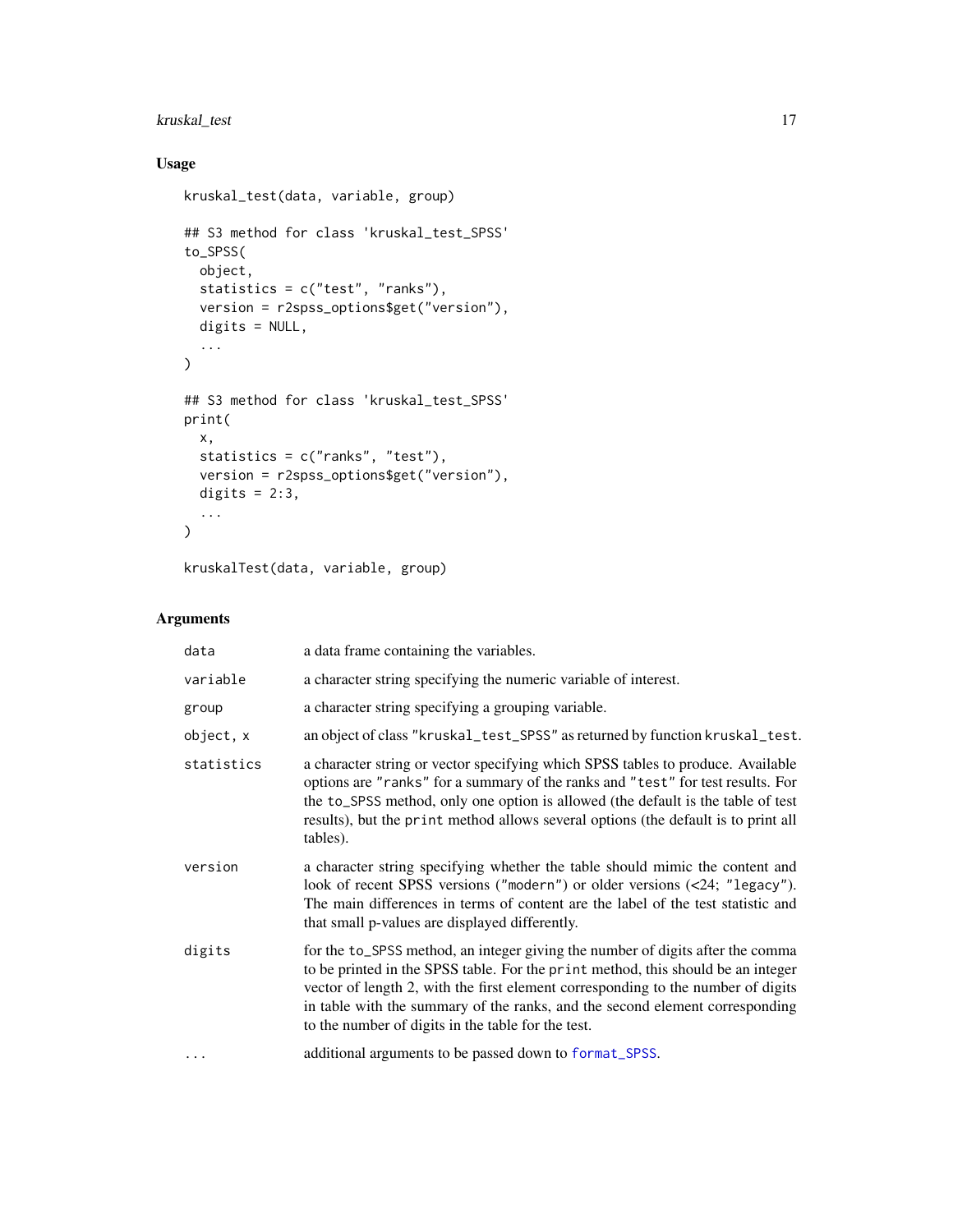# <span id="page-17-0"></span>Details

The print method first calls the to\_SPSS method followed by [to\\_latex](#page-32-1). Further customization can be done by calling those two functions separately, and modifying the object returned by to\_SPSS.

#### Value

An object of class "kruskal\_test\_SPSS" with the following components:

statistics a data frame containing information on the per-group mean ranks.

test a list containing the results of the Kruskal-Wallis test.

variable a character string containing the name of the numeric variable of interest.

group a character string containing the name of the grouping variable.

The to\_SPSS method returns an object of class "SPSS\_table" which contains all relevant information in the required format to produce the LaTeX table. See [to\\_latex](#page-32-1) for possible components and how to further customize the LaTeX table based on the returned object.

The print method produces a LaTeX table that mimics the look of SPSS output.

#### **Note**

LaTeX tables that mimic recent versions of SPSS (version = "modern") may require several La-TeX compilations to be displayed correctly.

# Author(s)

Andreas Alfons

#### Examples

```
# load data
data("Eredivisie")
```

```
# test whether market values differ by playing position
kruskal_test(Eredivisie, "MarketValue", group = "Position")
```
labels\_SPSS *Format axis tick labels similar to SPSS*

#### Description

Format axis tick labels in a similar manner to SPSS to mimic the look of SPSS graphs.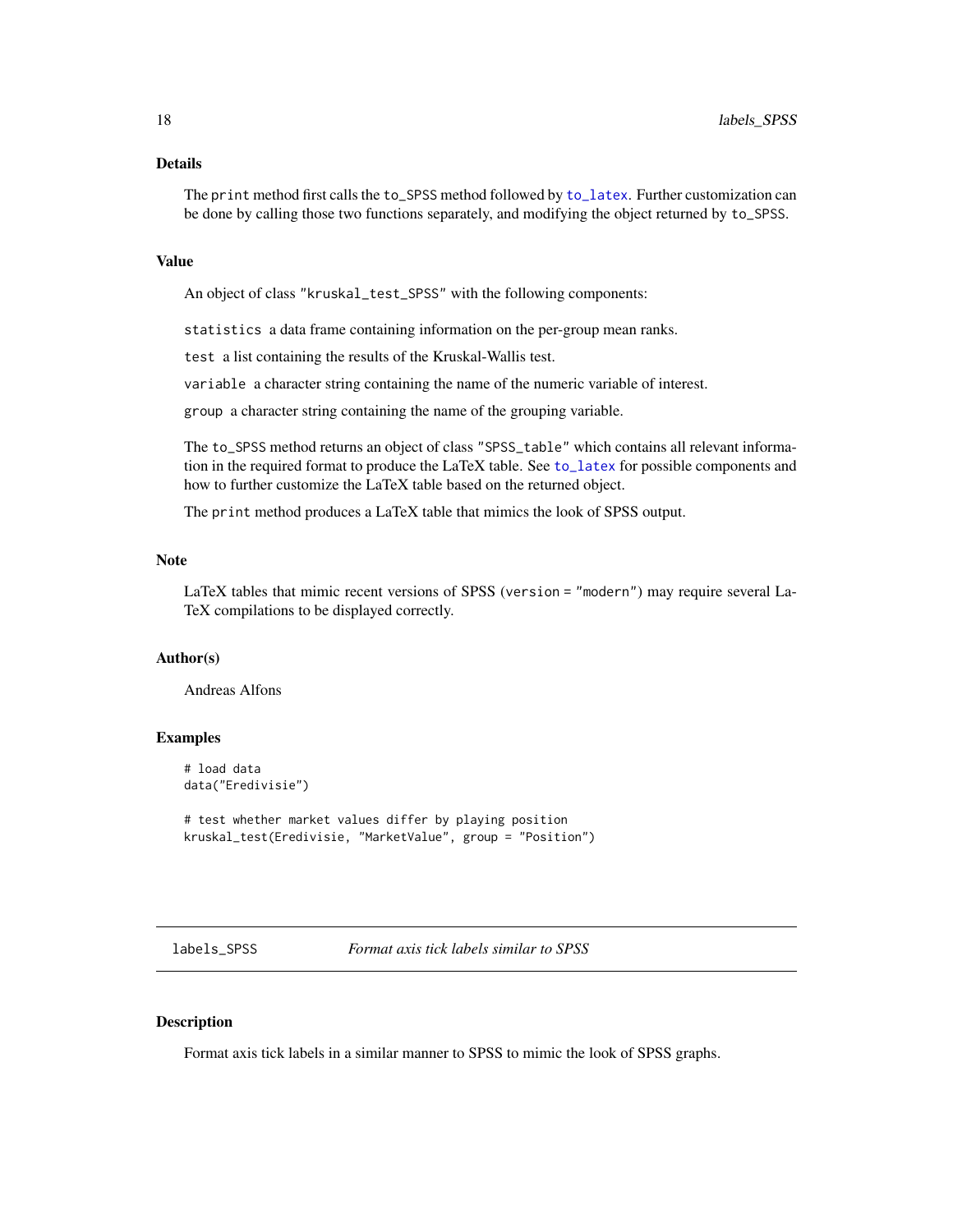<span id="page-18-0"></span>line\_plot 19

#### Usage

```
number\_SPSS(x, big.maxk = "", ...)numberSPSS(x, big.maxk = "", ...)substr\_SPSS(x, start = 1, stop = 8)substrSPSS(x, start = 1, stop = 8)
```
# Arguments

| $\mathsf{x}$ | for number_SPSS, a numeric vector to format. For substr_SPSS, a vector of<br>character strings to be cut.                                           |
|--------------|-----------------------------------------------------------------------------------------------------------------------------------------------------|
| big.mark     | a character string to be inserted every 3 digits to separate thousands. The default<br>is an empty string for no separation.                        |
| $\cdot$      | additional arguments to be passed to number.                                                                                                        |
| start, stop  | integers giving the first and last character to remain in the cut string, respectively.<br>The default is to cut strings to the first 8 characters. |

# Details

number\_SPSS is a wrapper for [number](#page-0-0) that by default does not put a separator every 3 digits so separate thousands. It mainly exists to prevent scientific notation in axis tick labels, hence it is typically supplied as the labels argument of [scale\\_x\\_continuous](#page-0-0) or [scale\\_y\\_continuous](#page-0-0).

substr\_SPSS is a wrapper for [substr](#page-0-0) to cut character strings by default to the first 8 characters, which is SPSS behavior for the tick labels of a discrete axis in some (but not all) plots. It is typically supplied as the labels argument of [scale\\_x\\_discrete](#page-0-0) or [scale\\_y\\_discrete](#page-0-0).

# Value

A character vector of the same length as x

line\_plot *Line Plots*

# Description

Draw connected lines for variables in a data frame. The plot thereby mimics the look of SPSS graphs.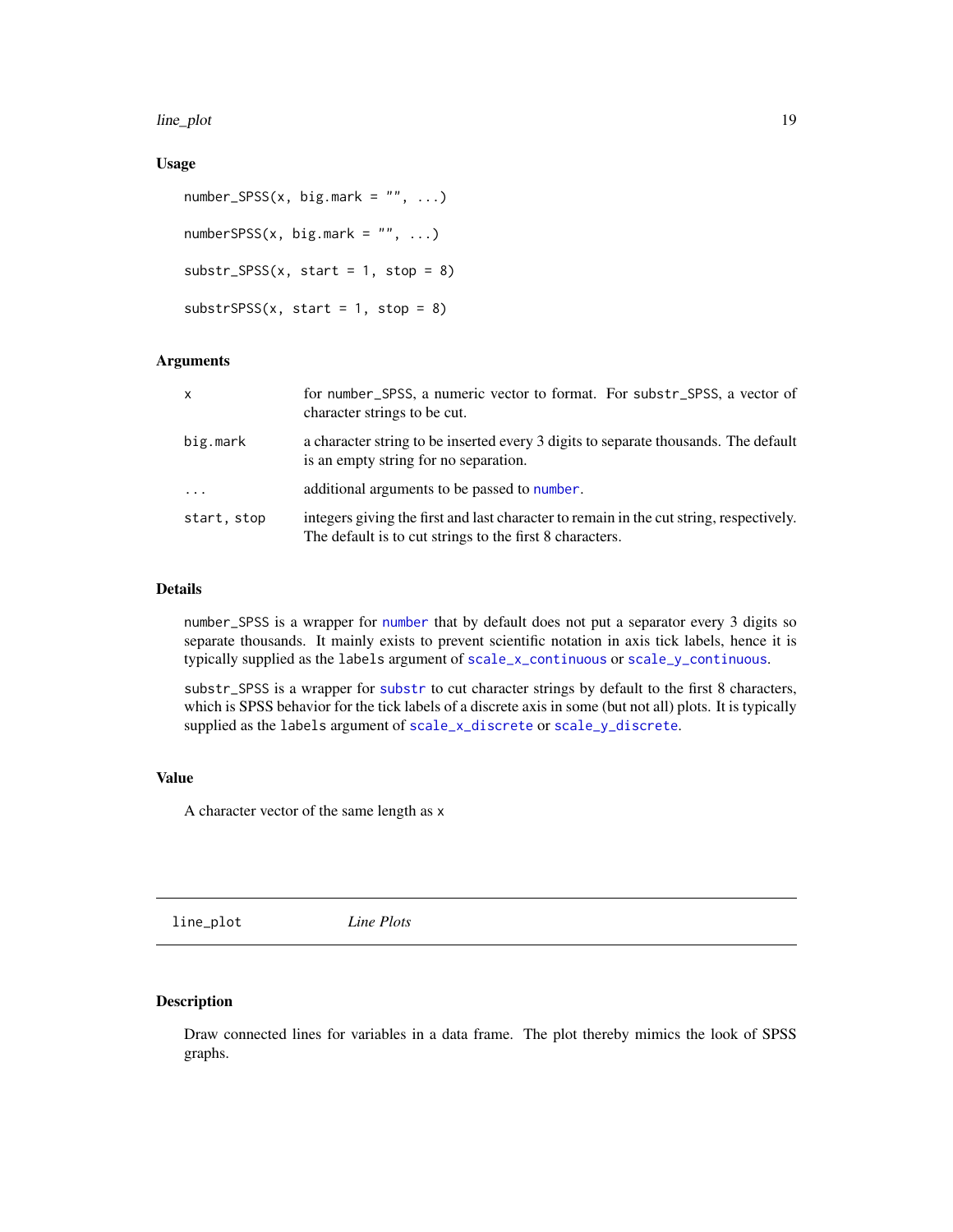# Usage

```
line_plot(
  data,
  variables,
  index = NULL,
  version = r2spss_options$get("version"),
  ...
\mathcal{L}
```
# Arguments

| data      | a data frame containing the variables to be plotted.                                                                                                                                    |
|-----------|-----------------------------------------------------------------------------------------------------------------------------------------------------------------------------------------|
| variables | a character vector specifying at least one variable to be plotted on the y-axis.<br>In case of multiple variables, separate lines are drawn for each variable and a<br>legend is shown. |
| index     | a character string specifying a variable to be plotted on the $x$ -axis, or NULL to<br>plot the observations against their index.                                                       |
| version   | a character string specifying whether the plot should mimic the look of recent<br>SPSS versions ("modern") or older versions (<24; "legacy").                                           |
| $\cdots$  | additional arguments to be passed down to geom_line.                                                                                                                                    |

# Value

An object of class ["ggplot"](#page-0-0), which produces a line plot when printed.

# Author(s)

Andreas Alfons

### Examples

```
# load data
data("Eredivisie")
# log-transform market values
Eredivisie$logMarketValue <- log(Eredivisie$MarketValue)
# aggregate log market values by position
means <- aggregate(Eredivisie[, "logMarketValue", drop = FALSE],
                   Eredivisie[, "Position", drop = FALSE],
                  FUN = mean)# create profile plot
line_plot(means, "logMarketValue", "Position")
# easier and fancier as the plot method of ANOVA results
oneway <- ANOVA(Eredivisie, "logMarketValue",
               group = "Position")
plot(oneway)
```
<span id="page-19-0"></span>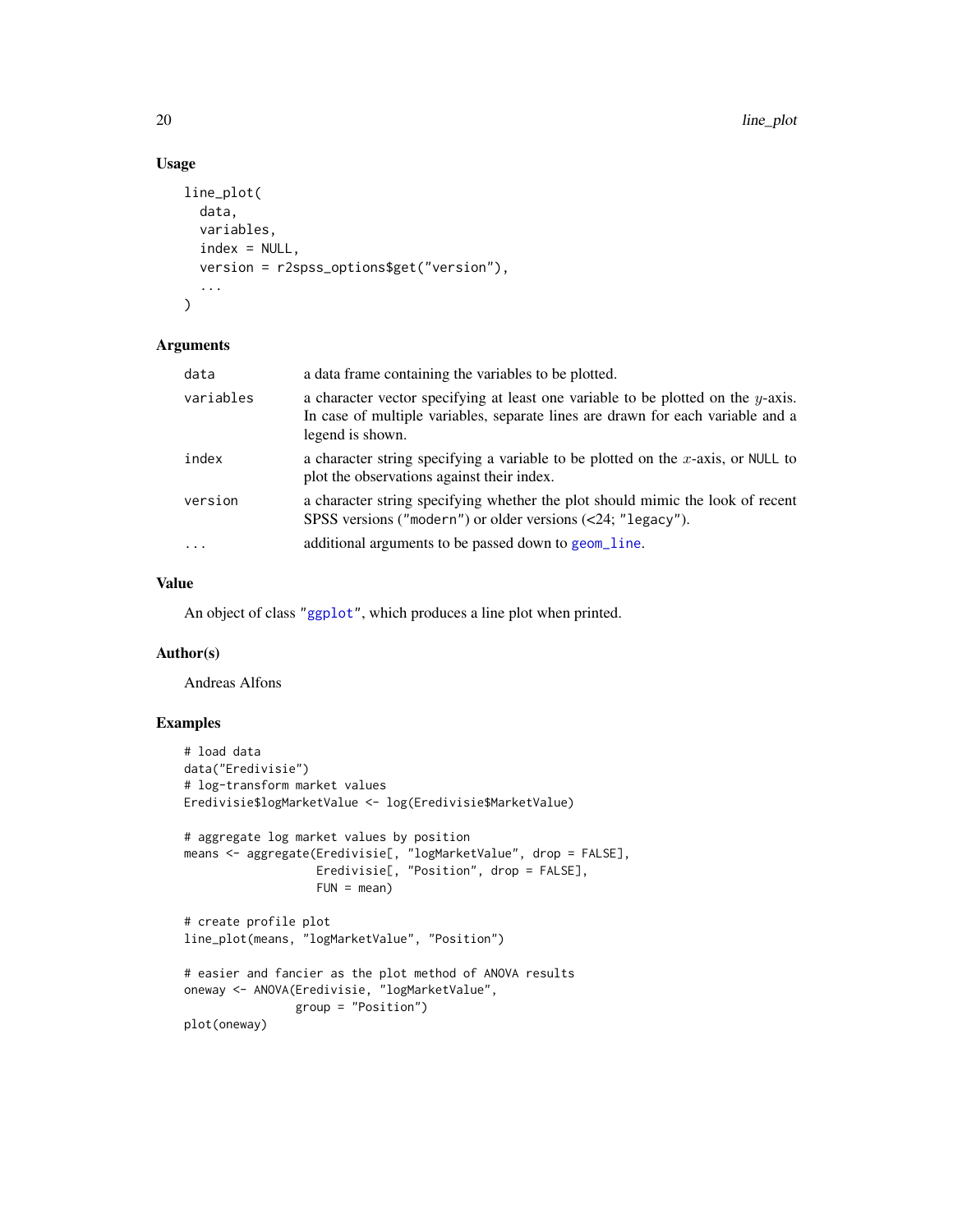<span id="page-20-0"></span>

# Description

Color palette used by SPSS, and discrete color scales to be used in plots (e.g., for multiple lines in a plot) to mimic the look of SPSS graphs.

# Usage

```
palette_SPSS(n = NULL, version = r2spss_options$get("version"))
paletteSPSS(n = NULL, version = r2spss_options$get("version"))
SPSS_pal(version = r2spss_options$get("version"), direction = 1)
scale_color_SPSS(
  ...,
 version = r2spss_options$get("version"),
 direction = 1,
 aesthetics = "color"
)
scale_colour_SPSS(
  ...,
 version = r2spss_options$get("version"),
 direction = 1,
 aesthetics = "colour"
)
scale_fill_SPSS(
  ...,
  version = r2spss_options$get("version"),
 direction = 1,
 aesthetics = "fill"
)
```
#### Arguments

| n         | an integer giving the number of colors to select from the palette. If NULL (the<br>default), all colors of the palette are returned.             |
|-----------|--------------------------------------------------------------------------------------------------------------------------------------------------|
| version   | a character string specifying whether to use the color palette of recent SPSS<br>versions ("modern") or older versions $(\langle 24;$ "legacy"). |
| direction | an integer giving the direction to travel through the palette. Possible values are<br>1 for forward (the default) and -1 for backward.           |
| $\cdots$  | additional arguments to be passed to discrete_scale.                                                                                             |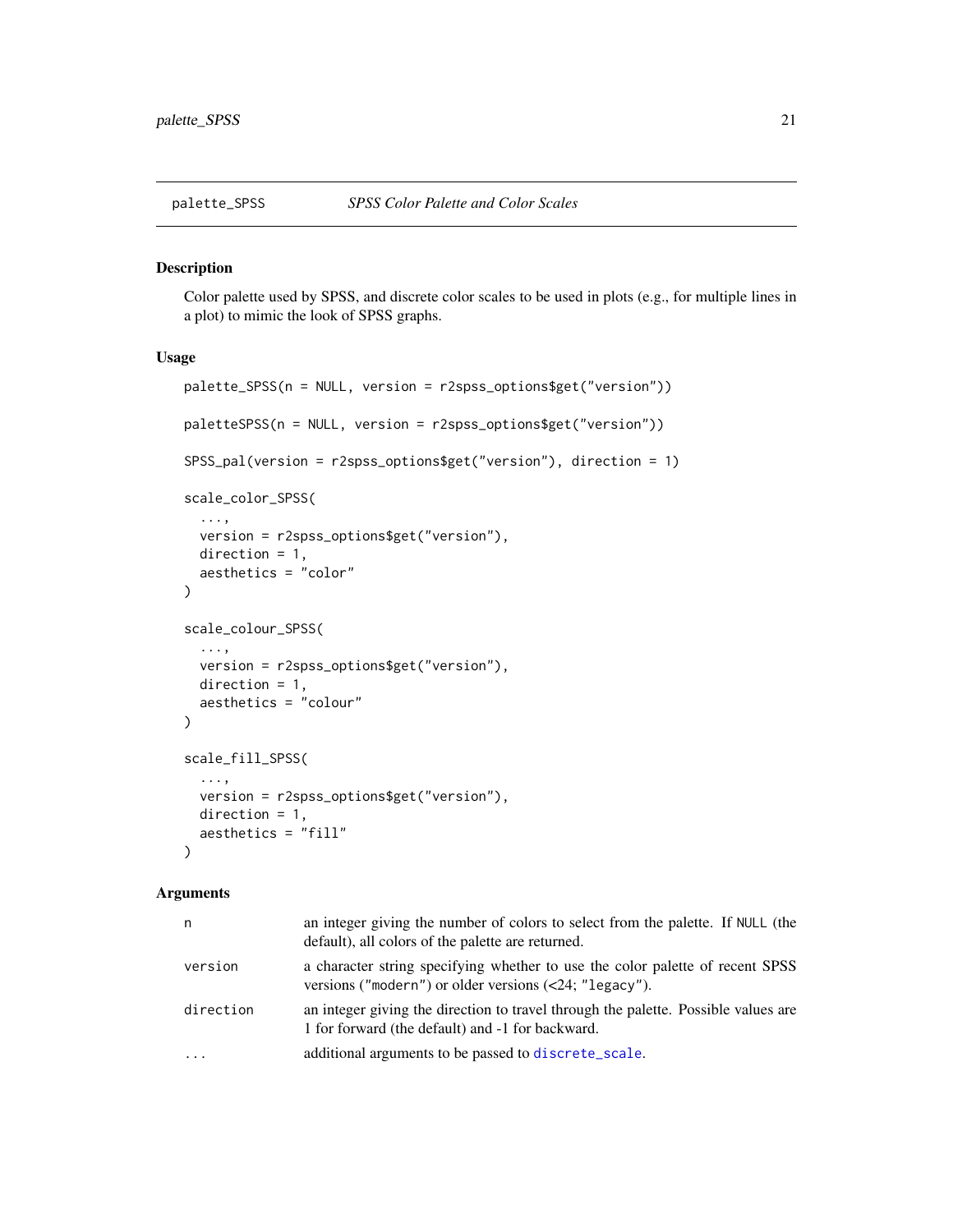<span id="page-21-0"></span>

| aesthetics | a character string or vector listing the names of the aesthetics with which the |
|------------|---------------------------------------------------------------------------------|
|            | scale works. For example, color settings can be applied to the color and fill   |
|            | aesthetics by supplying c("color", "fill").                                     |

#### Value

palette\_SPSS returns a character vector specifying up to 30 colors as used by SPSS.

SPSS\_pal returns a function that generates colors from the specified SPSS color palette, in the specified direction. It is mainly used internally by the discrete color scales.

scale\_color\_SPSS, scale\_colour\_SPSS, and scale\_fill\_SPSS return a discrete color scale to be added to plots.

#### Author(s)

Andreas Alfons

#### Examples

```
# data to be plotted
df \le data.frame(x = 1:30, y = 0)
# initialize plot
p \leftarrow \text{ggplot(aes(x = x, y = y, fill = factor(x)), data = df) + }geom_point(shape = 21, size = 3, show.legend = FALSE) +
  theme_SPSS()
# colors of modern SPSS versions
p + theme_SPSS() + scale_fill_SPSS()
# colors of legacy SPSS versions
p + theme_SPSS(version = "legacy") +
  scale_fill_SPSS(version = "legacy")
```
r2spss-deprecated *Deprecated plot functions in r2spss*

# <span id="page-21-1"></span>Description

These plot functions are deprecated and may be removed as soon as the next release of r2spss. The functions plotSPSS, linesSPSS, boxSPSS, and histSPSS are built around base R graphics and have been superseded by functions built on [ggplot2](#page-0-0).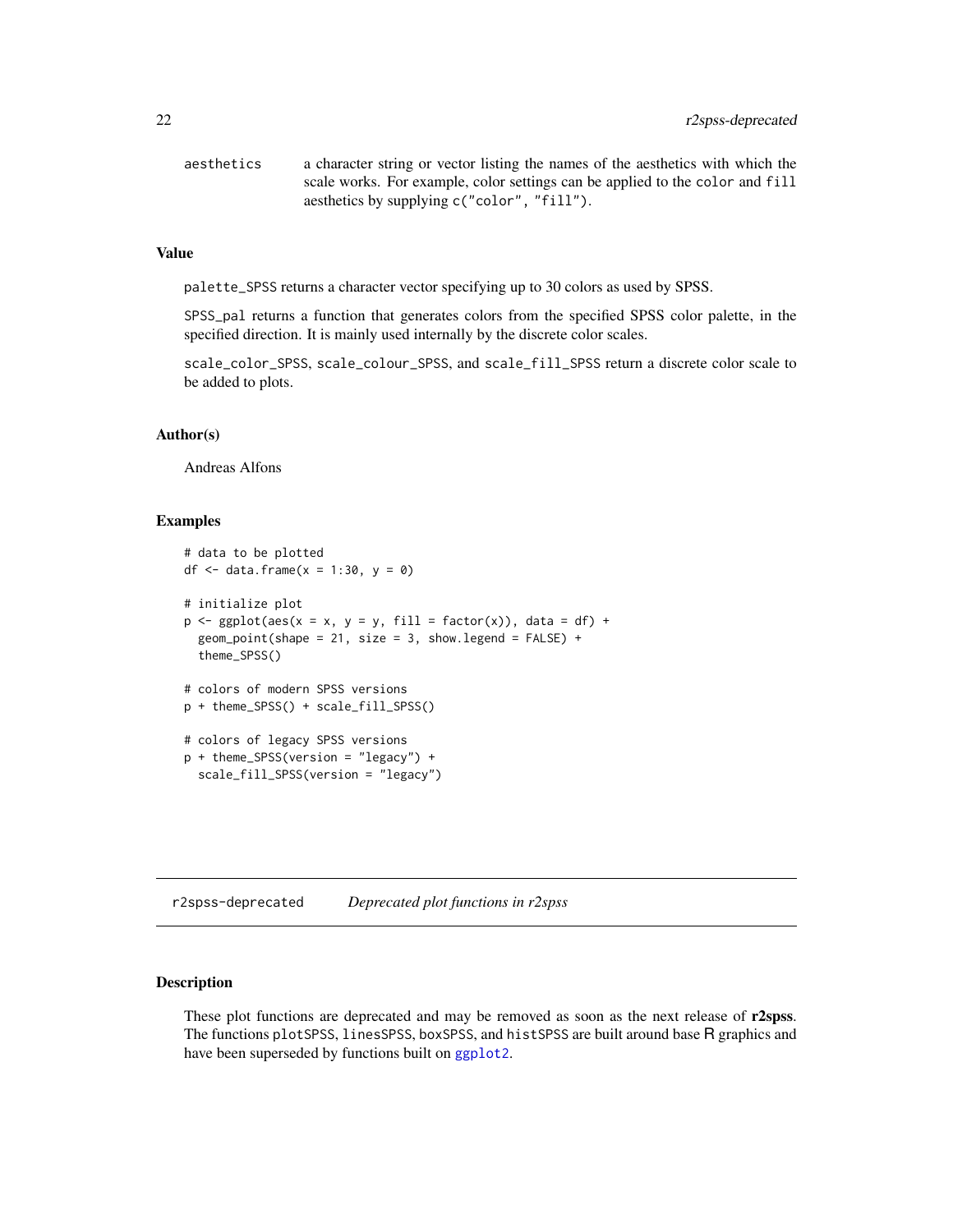# <span id="page-22-0"></span>r2spss-deprecated 23

# Usage

```
plotSPSS(data, variables, xlab = NULL, ylab = NULL, ...)
linesSPSS(data, variables, index = NULL, xlab = NULL, ylab = NULL, ...)
boxplotSPSS(
  data,
 variables,
 group = NULL,
 xlab = NULL,ylab = NULL,
 cut.names = NULL,
  ...
\mathcal{L}
```
histSPSS(data, variable, normal = FALSE, xlab = NULL, ylab = NULL, ...)

# Arguments

| data       | a data frame containing the variables to be plotted.                                                                                                                                                                                                                                                        |
|------------|-------------------------------------------------------------------------------------------------------------------------------------------------------------------------------------------------------------------------------------------------------------------------------------------------------------|
| variables  | For plots PSS, a character vector specifying at least two variables to be plotted.<br>In case of two variables, a simple scatter plot is produced with the first variable<br>on the x-axis and the second variable on the y-axis. In case of more than two<br>variables, a scatter plot matrix is produced. |
|            | For linesSPSS, a character vector specifying at least one variable to be plotted<br>on the $y$ -axis. In case of multiple variables, separate lines are drawn for each<br>variable and a legend is shown.                                                                                                   |
|            | For boxplotSPSS, a character vector specifying separate variables to be plotted.<br>If group is not NULL, only the first variable is used and box plots of groups of<br>observations are drawn instead.                                                                                                     |
| xlab, ylab | the axis labels.                                                                                                                                                                                                                                                                                            |
|            | additional arguments to be passed down, in particular graphical parameters (see<br>boxplot, hist, and par).                                                                                                                                                                                                 |
| index      | a character string specifying a variable to be plotted on the $x$ -axis, or NULL to<br>plot the observations against their index.                                                                                                                                                                           |
| group      | an character string specifying a grouping variable, or NULL for no grouping.                                                                                                                                                                                                                                |
| cut.names  | a logical indicating whether to cut long variable names or group labels to 8<br>characters. The default is TRUE for box plots of separate variables, but FALSE for<br>box plots of groups of observations (which mimics SPSS behavior).                                                                     |
| variable   | a character string specifying the variable to be plotted.                                                                                                                                                                                                                                                   |
| normal     | a logical indicating whether to add a normal density with the estimated mean<br>and standard deviation (the default is FALSE).                                                                                                                                                                              |

# Details

plotSPSS draws a scatter plot or a scatter plot matrix of variables in a data frame.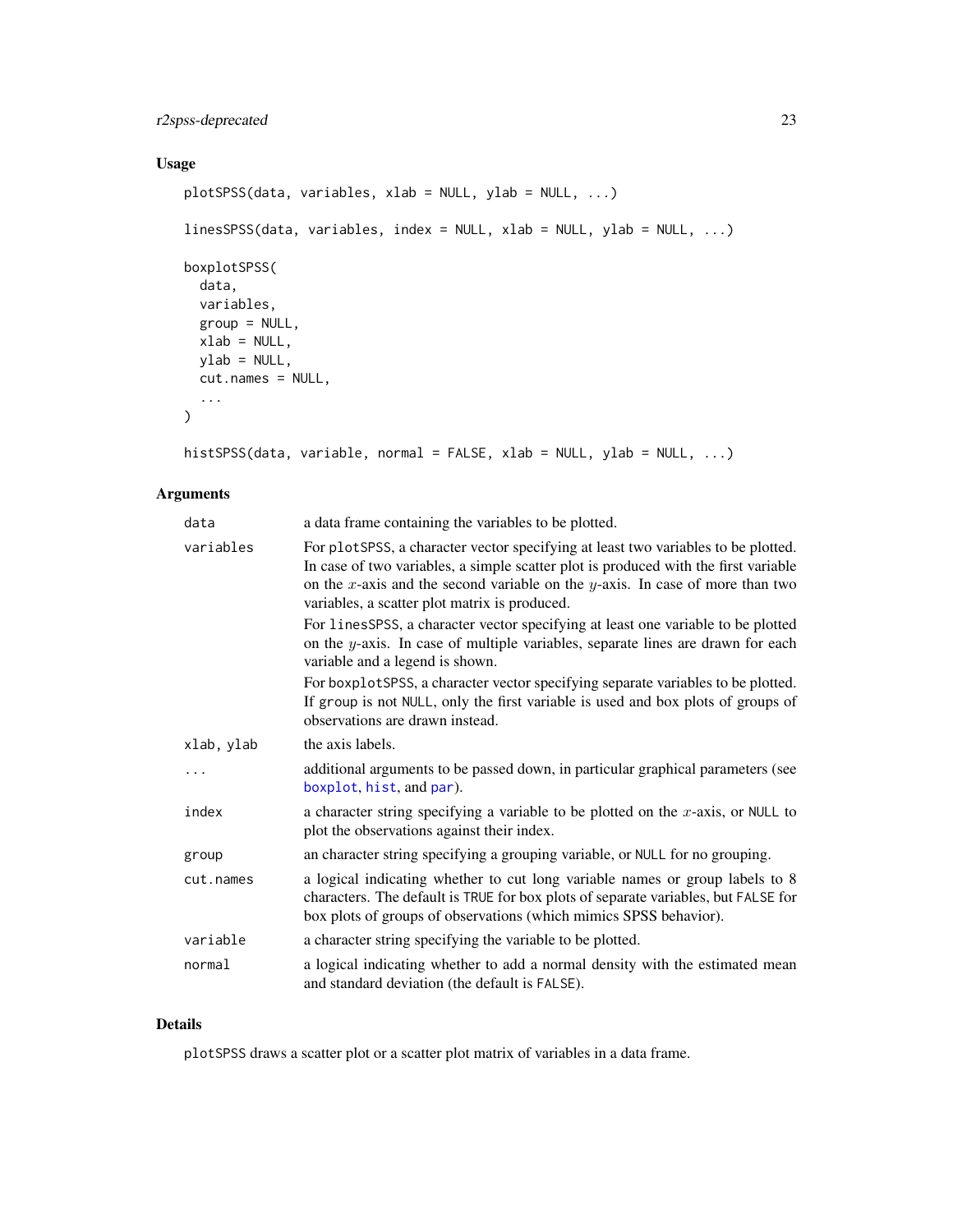<span id="page-23-0"></span>linesSPSS draws connected lines for variables in a data frame.

boxplotSPSS draw box plots of variables in a data frame, including box plots for groups of observations and box plots for separate variables.

histSPSS draws a histogram of a variable in a data frame.

The plots thereby mimic the look of graphs in older versions of SPSS (<24).

#### Value

plotSPSS and linesSPSS do not return anything but produce a plot.

boxplotSPSS returns a list containing summary statistics invisibly (see [boxplot](#page-0-0)) and produces a plot.

histSPSS returns an object of class "histogram" invisibly (see [hist](#page-0-0)) and produces a plot.

# Author(s)

Andreas Alfons

r2spss.sty *Create the LaTeX style file for 'r2spss'*

#### Description

Create the LaTeX style file required to compile LaTeX documents that include tables created by package r2spss. You can put the resulting file *r2spss.sty* in the folder containing your LaTeX document, and you should include

\usepackage{r2spss}

in the preamble of your LaTeX document.

#### Usage

r2spss.sty(path = NULL)

# Arguments

path a character string specifying the path to the folder in which to put the style file, or NULL (the default) to print the contents of the style file to the standard output connection (usually the R console).

# Value

Nothing is returned, the function is called for its side effects.

#### Author(s)

Andreas Alfons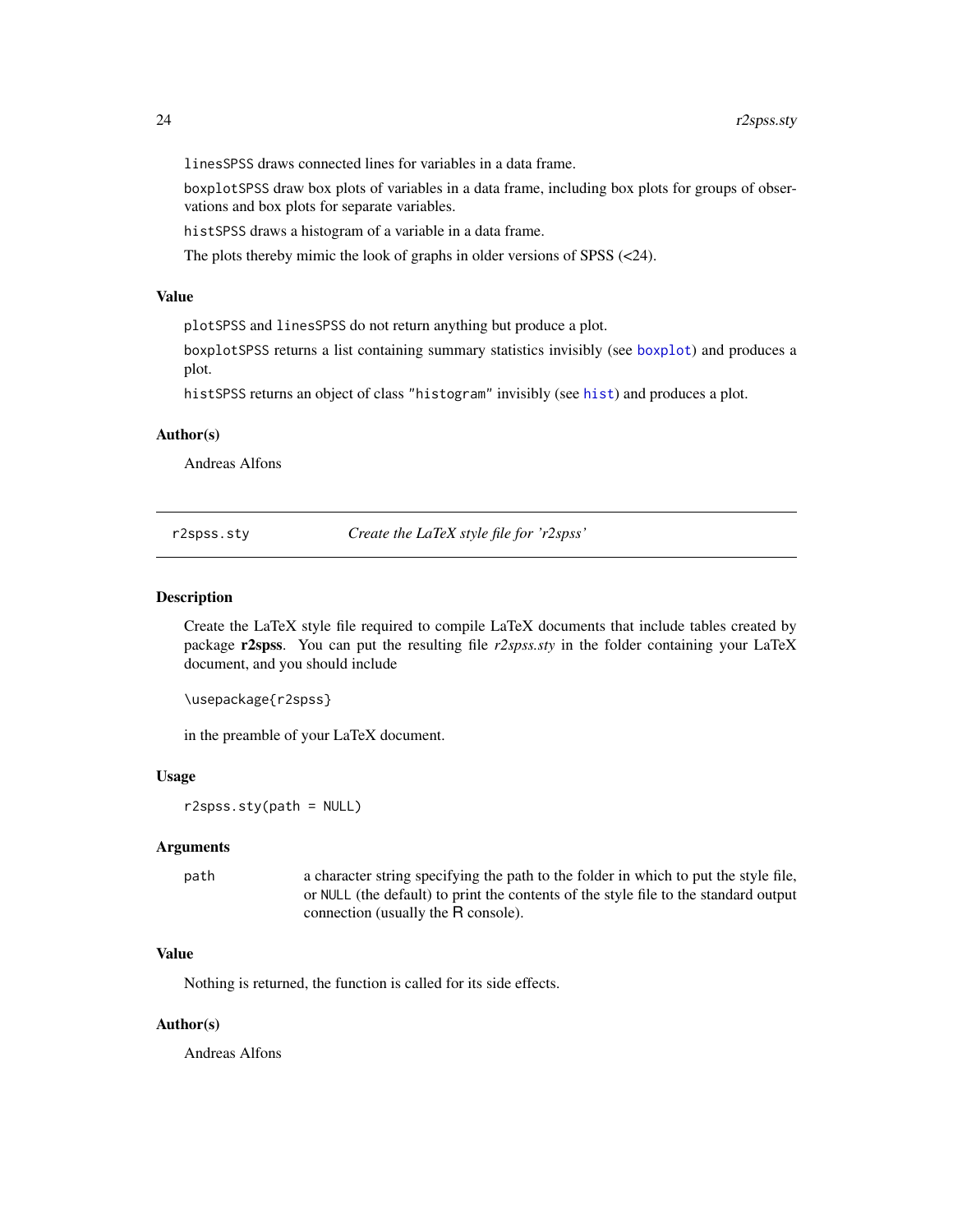# <span id="page-24-0"></span>r2spss\_options 25

#### Examples

```
# print contents of style file
r2spss.sty()
## Not run:
 # put file 'r2spss.sty' in the current working directory
 r2spss.sty(".")
## End(Not run)
```
<span id="page-24-1"></span>r2spss\_options *Options for package r2spss*

# Description

Retrieve or set global options for package  $r2spss$  (within the current R session) via accessor functions.

## Usage

r2spss\_options

# Format

A list with the following two components:

- get(which, drop = TRUE) an accessor function to retrieve current options, which are usually returned as a named list. Argument which allows to select which options to retrieve. If a single option is selected, argument drop indicates whether only its value should be returned (TRUE) or a list of length one (FALSE).
- $set(...)$  an accessor function to set certain options using name = value pairs.

#### Details

The following options are available:

- version a character string that controls the default for whether tables and plots should mimic the content and look of recent SPSS versions ("modern") or older versions (<24; "legacy").
- minor a logical that overrides whether function [to\\_latex](#page-32-1) should include any supplied minor grid lines in SPSS tables. In particular for tables that mimic older SPSS versions, minor grid lines can be somewhat distracting from the content, so setting this option to FALSE provides a quick way to suppress them. The look of the resulting tables still closely mimics SPSS while being somewhat cleaner.

#### Author(s)

Andreas Alfons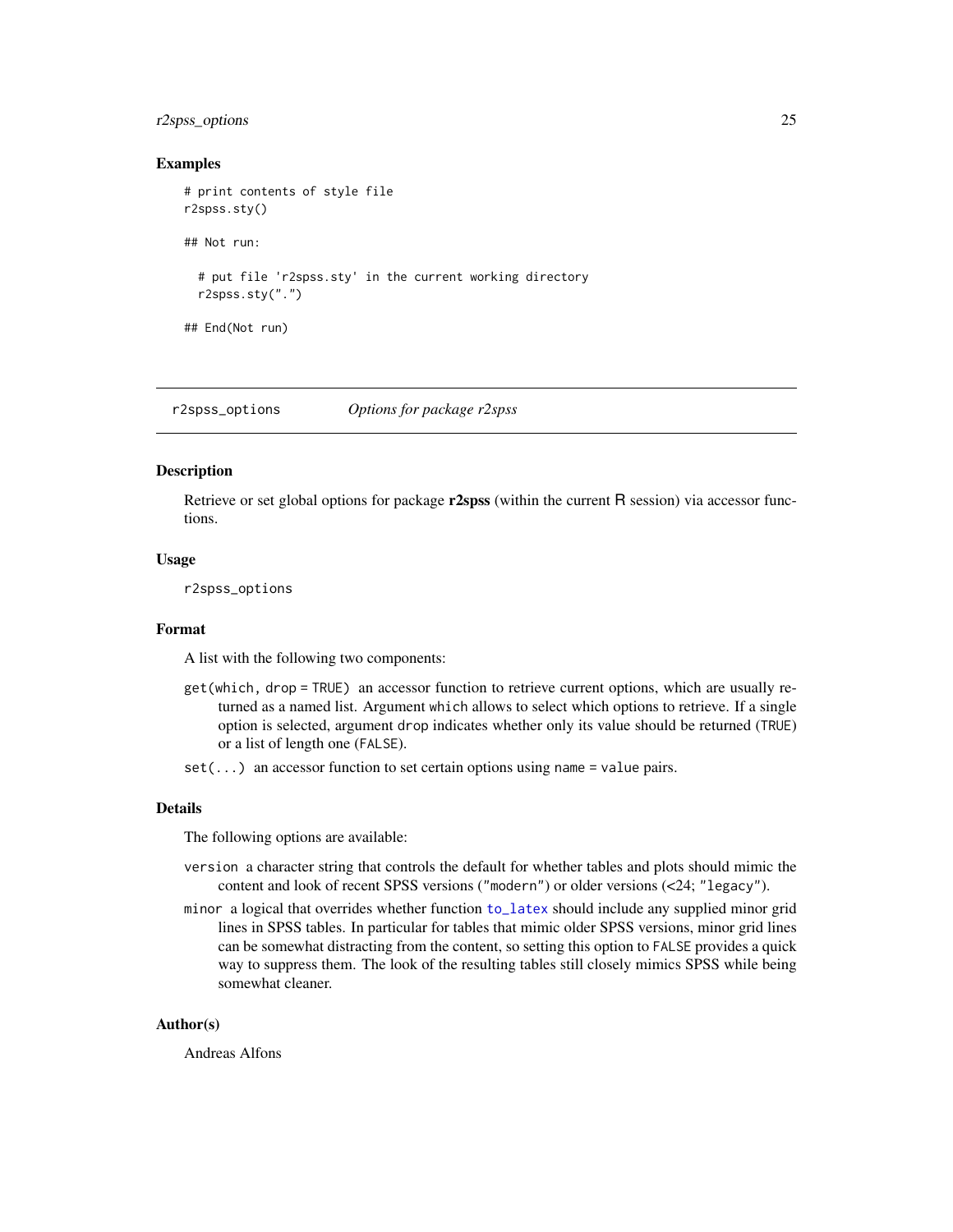# <span id="page-25-0"></span>26 regression

#### Examples

```
# retrieve the list of options
r2spss_options$get()
# retrieve a single option
r2spss_options$get("version")
## Not run:
# set options
r2spss_options$set(version = "legacy", minor = FALSE)
## End(Not run)
```
# regression *Linear Regression*

#### Description

Perform linear regression on variables of a data set. The output is printed as a LaTeX table that mimics the look of SPSS output, and plots of the results mimic the look of SPSS graphs.

#### Usage

```
regression(..., data, labels = NULL)
## S3 method for class 'regression_SPSS'
to_SPSS(
 object,
  statistics = c("estimates", "anova", "summary"),
  change = FALSE,version = r2spss_options$get("version"),
  ...
)
## S3 method for class 'regression_SPSS'
print(
  x,
  statistics = c("summary", "anova", "estimates"),
  change = FALSE,version = r2spss_options$get("version"),
  ...
)
## S3 method for class 'regression_SPSS'
coef(object, ...)
```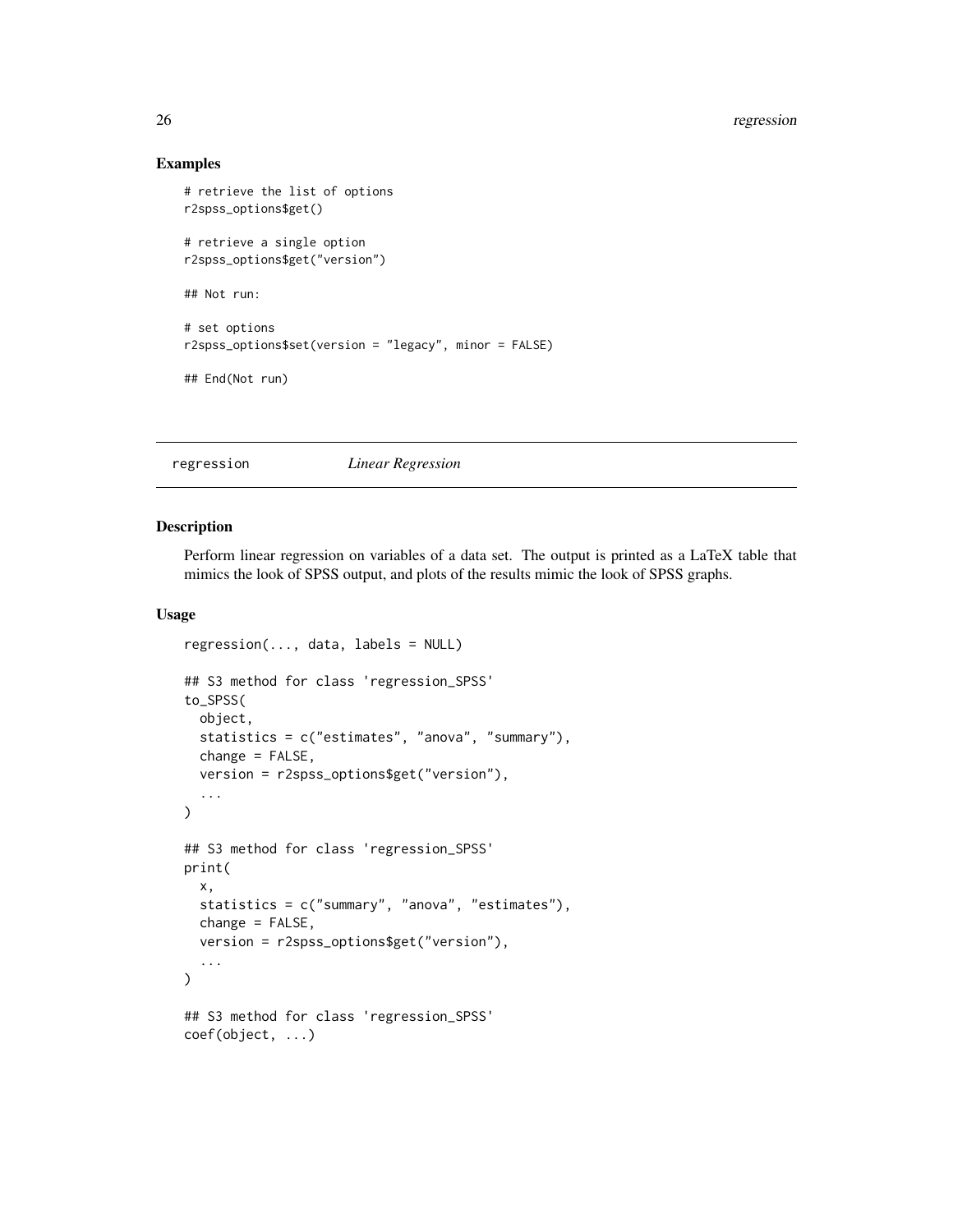# <span id="page-26-0"></span>regression 27

```
## S3 method for class 'regression_SPSS'
df.residual(object, ...)
## S3 method for class 'regression_SPSS'
fitted(object, standardized = FALSE, ...)
## S3 method for class 'regression_SPSS'
residuals(object, standardized = FALSE, ...)
## S3 method for class 'regression_SPSS'
plot(
 x,
 y,
 which = c("histogram", "scatter"),
 version = r2spss_options$get("version"),
  ...
\mathcal{L}
```
# Arguments

| .            | for regression, at least one formula specifying a regression model. Differ-<br>ent models can be compared by supplying multiple formulas. For the to_SPSS<br>and print methods, additional arguments to be passed down to format_SPSS.<br>For the plot method, additional arguments to be passed down to histSPSS or<br>plotSPSS, in particular graphical parameters. For other methods, this is cur-<br>rently ignored. |
|--------------|--------------------------------------------------------------------------------------------------------------------------------------------------------------------------------------------------------------------------------------------------------------------------------------------------------------------------------------------------------------------------------------------------------------------------|
| data         | a data frame containing the variables.                                                                                                                                                                                                                                                                                                                                                                                   |
| labels       | a character or numeric vector giving labels for the regression models in the out-<br>put tables.                                                                                                                                                                                                                                                                                                                         |
| object, x    | an object of class "regression_SPSS" as returned by function regression.                                                                                                                                                                                                                                                                                                                                                 |
| statistics   | a character string or vector specifying which SPSS tables to produce. Available<br>options are "summary" for model summaries, "anova" for ANOVA results, and<br>"estimates" for estimated coefficients. For the to_SPSS method, only one<br>option is allowed (the default is the table of ANOVA results), but the print<br>method allows several options (the default is to print all tables).                          |
| change       | a logical indicating whether tests on the $R^2$ change should be included in the ta-<br>ble with model summaries (if statistics = "summary"). The default is FALSE.                                                                                                                                                                                                                                                      |
| version      | a character string specifying whether the table or plot should mimic the content<br>and look of recent SPSS versions ("modern") or older versions (<24; "legacy").<br>For the table, the main difference in terms of content is that small p-values are<br>displayed differently.                                                                                                                                        |
| standardized | a logical indicating whether to return standardized residuals and fitted values<br>(TRUE), or residuals and fitted values on their original scale (FALSE).                                                                                                                                                                                                                                                               |
| У            | ignored (only included because it is defined for the generic function plot).                                                                                                                                                                                                                                                                                                                                             |
| which        | a character string specifying which plot to produce. Possible values are "histogram"<br>for a histogram of the residuals, or "scatter" for a scatterplot of the standard-<br>ized residuals against the standardized fitted values.                                                                                                                                                                                      |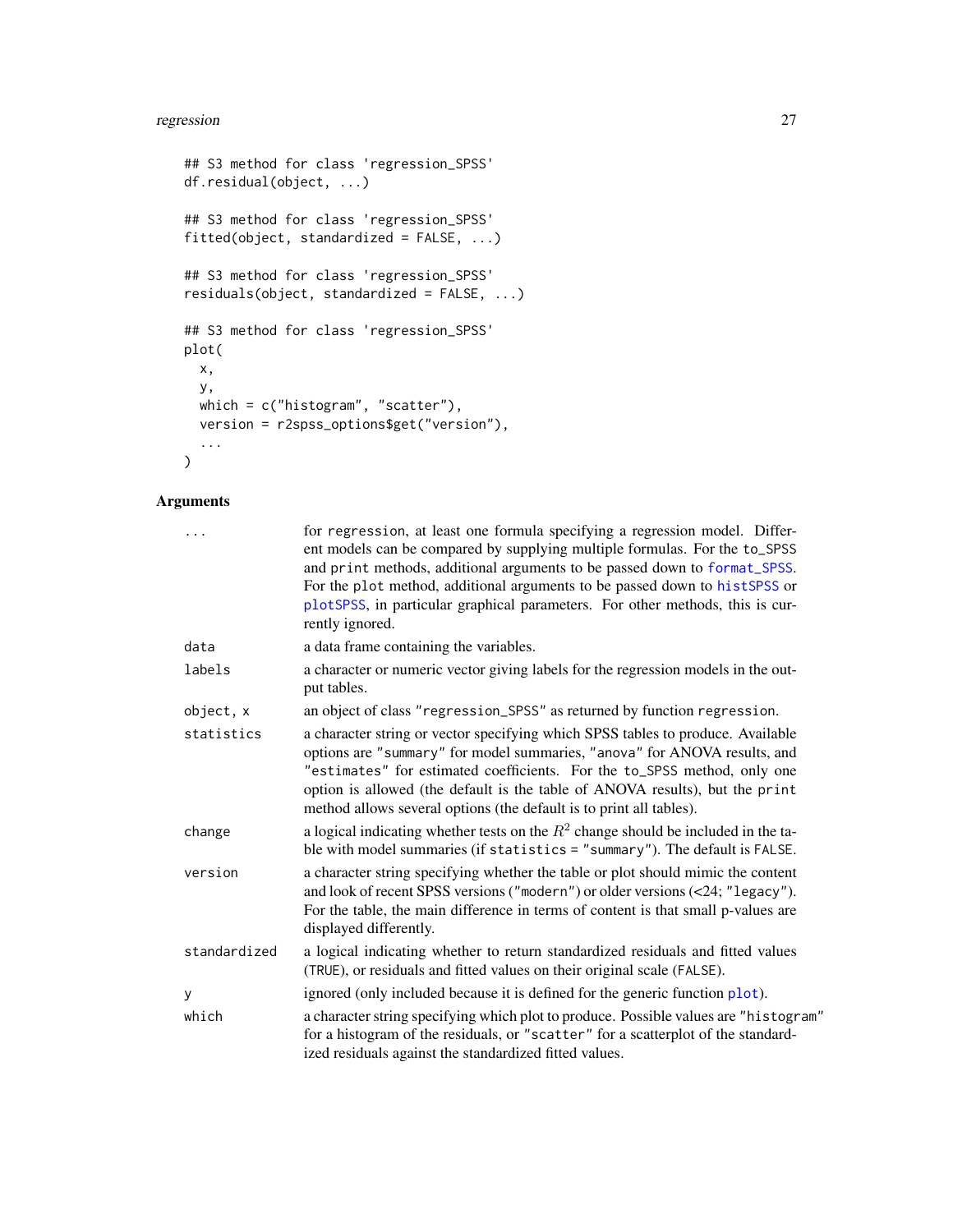# <span id="page-27-0"></span>Details

The print method first calls the to\_SPSS method followed by [to\\_latex](#page-32-1). Further customization can be done by calling those two functions separately, and modifying the object returned by to\_SPSS.

#### Value

An object of class "regression\_SPSS" with the following components:

- models a list in which each component is an ojbect of class "lm" as returned by function [lm](#page-0-0).
- summaries a list in which each component is an ojbect of class "summary.lm" as returned by the [summary](#page-0-0) method for objects of class "1m".

response a character string containing the name of the response variable.

method a character string specifying whether the nested models are increasing in dimension by entering additional variables ("enter") or decreasing in dimension by removing variables ("remove").

The to\_SPSS method returns an object of class "SPSS\_table" which contains all relevant information in the required format to produce the LaTeX table. See [to\\_latex](#page-32-1) for possible components and how to further customize the LaTeX table based on the returned object.

The print method produces a LaTeX table that mimics the look of SPSS output.

The coef, df.residual, fitted and residuals methods return the coefficients, residual degrees of freedom, fitted values and residuals, respectively, of the *last* model (to mimic SPSS functionality).

Similarly, the plot method returns the specified plot for the *last* model as an object of class ["ggplot"](#page-0-0), which produces the plot when printed.

# Note

LaTeX tables that mimic recent versions of SPSS (version = "modern") may require several La-TeX compilations to be displayed correctly.

# Author(s)

Andreas Alfons

#### Examples

```
# load data
data("Eredivisie")
# log-transform market values
Eredivisie$logMarketValue <- log(Eredivisie$MarketValue)
# squared values of age
Eredivisie$AgeSq <- Eredivisie$Age^2
# simple regression model of log market value on age
```

```
fit1 <- regression(logMarketValue ~ Age, data = Eredivisie)
fit1 # print LaTeX table
plot(fit1, which = "scatter") # diagnostic plot
```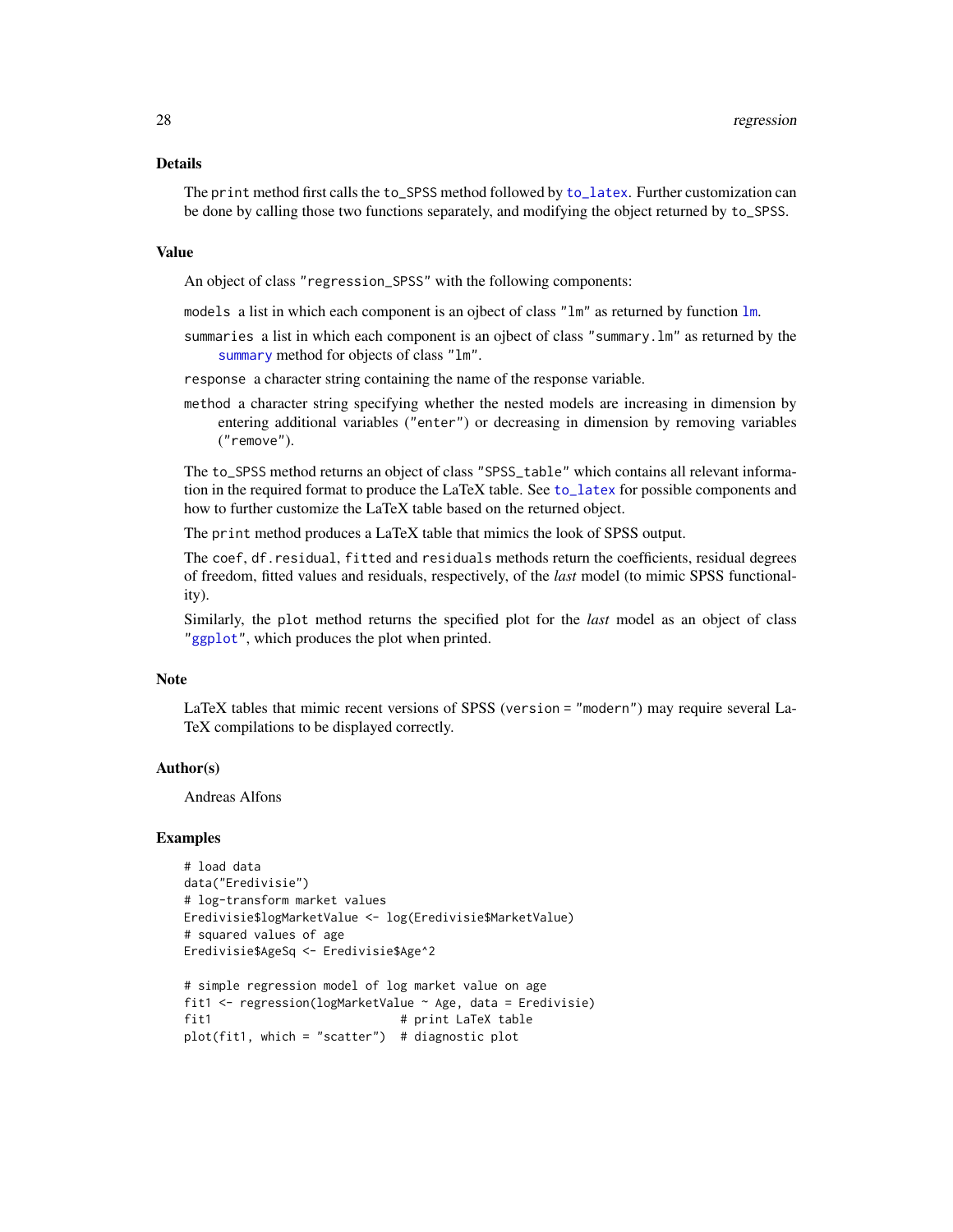# <span id="page-28-0"></span>scatter\_plot 29

```
# add a squared effect for age
fit2 <- regression(logMarketValue ~ Age + AgeSq,
                 data = Eredivisie, labels = 2)
fit2 # print LaTeX table
plot(fit2, which = "scatter") # diagnostic plot
# more complex models with model comparison
fit3 <- regression(logMarketValue ~ Age + AgeSq,
                 logMarketValue ~ Age + AgeSq + Contract +
                                 Foreign,
                 logMarketValue ~ Age + AgeSq + Contract +
                                 Foreign + Position,
                 data = Eredivisie, labels = 2:4)
print(fit3, change = TRUE) # print LaTeX table
plot(fit3, which = "histogram") # diagnostic plot
```
scatter\_plot *Scatter Plot and Scatter Plot Matrix*

# Description

Draw a scatter plot or a scatter plot matrix of variables in a data frame. The plots thereby mimic the look of SPSS graphs.

#### Usage

```
scatter_plot(data, variables, version = r2spss_options$get("version"), ...)
```
### Arguments

| data      | a data frame containing the variables to be plotted.                                                                                                                                                                                                                                            |
|-----------|-------------------------------------------------------------------------------------------------------------------------------------------------------------------------------------------------------------------------------------------------------------------------------------------------|
| variables | a character vector specifying at least two variables to be plotted. In case of two<br>variables, a simple scatter plot is produced with the first variable on the $x$ -axis<br>and the second variable on the y-axis. In case of more than two variables, a<br>scatter plot matrix is produced. |
| version   | a character string specifying whether the plot should mimic the look of recent<br>SPSS versions ("modern") or older versions (<24; "legacy").                                                                                                                                                   |
| $\cdots$  | for a simple scatter plot, additional arguments are passed down to geom_point.<br>For a scatter plot matrix, additional arguments to be passed down, in particular<br>base graphics parameters (see par).                                                                                       |

# Value

In case of a simple scatter plot, an object of class ["ggplot"](#page-0-0), which produces the plot when printed. In case of a scatter plot matrix, nothing is returned but a plot is produced.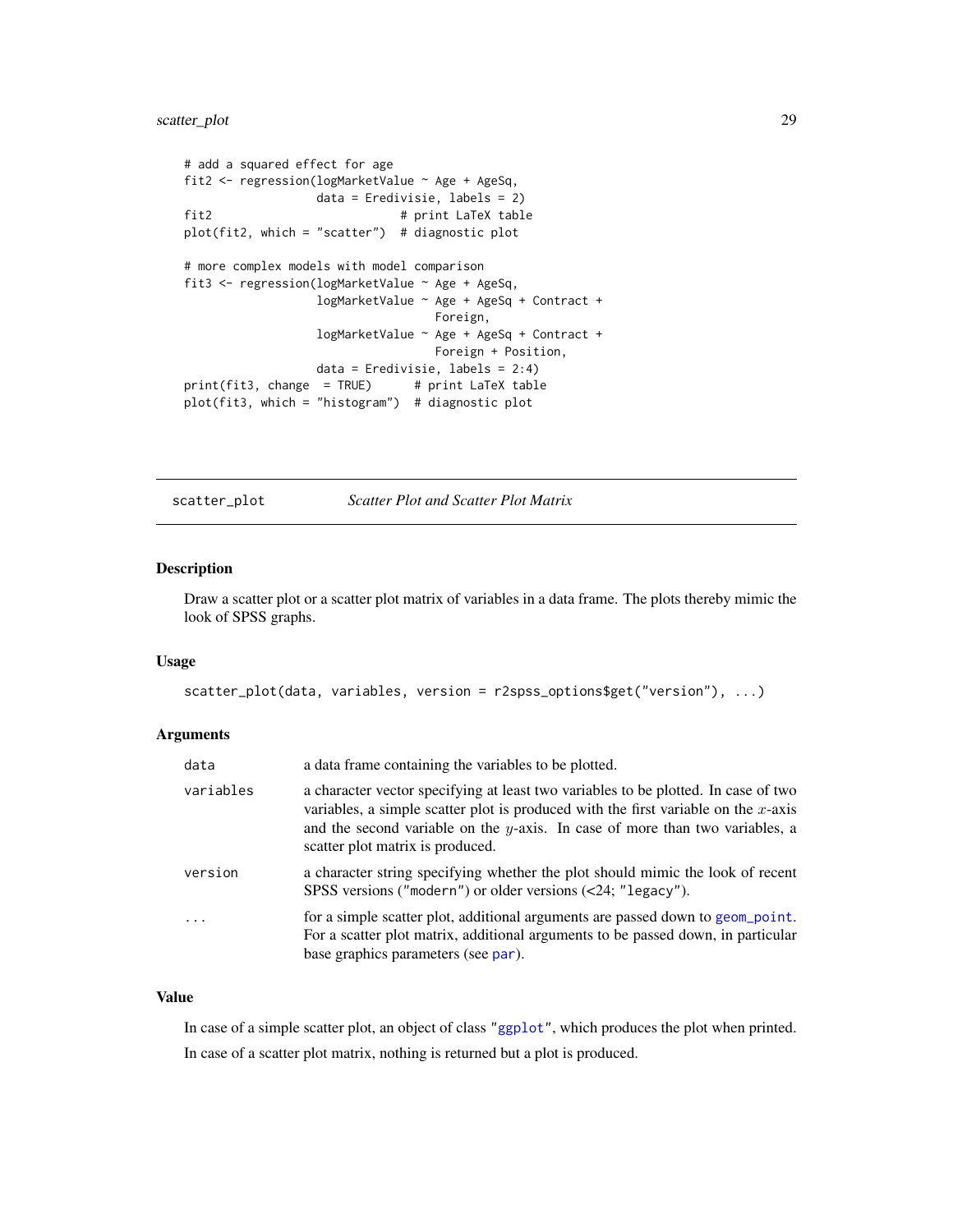# Note

Wile all other plots in r2spss are based on [ggplot2](#page-0-0) (including the simple scatter plot), the scatter plot matrix is built around base R graphics. This is because ggplot2 does not provide an implementation of a scatter plot matrix, and an implementation based on separate scatter plots on a matrix layout would be slow.

# Author(s)

Andreas Alfons

# Examples

```
# load data
data("Eredivisie")
# log-transform market values
Eredivisie$logMarketValue <- log(Eredivisie$MarketValue)
# plot log market values against age
scatter_plot(Eredivisie, c("Age", "logMarketValue"))
# scatterplot matrix of age, number of minutes played, and
# log market values
scatter_plot(Eredivisie, c("Age", "Minutes", "logMarketValue"))
```

| sign_test |  | Sign Test |
|-----------|--|-----------|
|-----------|--|-----------|

#### Description

Perform a sign test for a paired sample on variables of a data set. The output is printed as a LaTeX table that mimics the look of SPSS output.

#### Usage

```
sign_test(data, variables, exact = FALSE)
## S3 method for class 'sign_test_SPSS'
to_SPSS(
 object,
  statistics = c("test", "frequencies"),
 version = r2spss_options$get("version"),
  ...
\lambda## S3 method for class 'sign_test_SPSS'
print(
 x,
```
<span id="page-29-0"></span>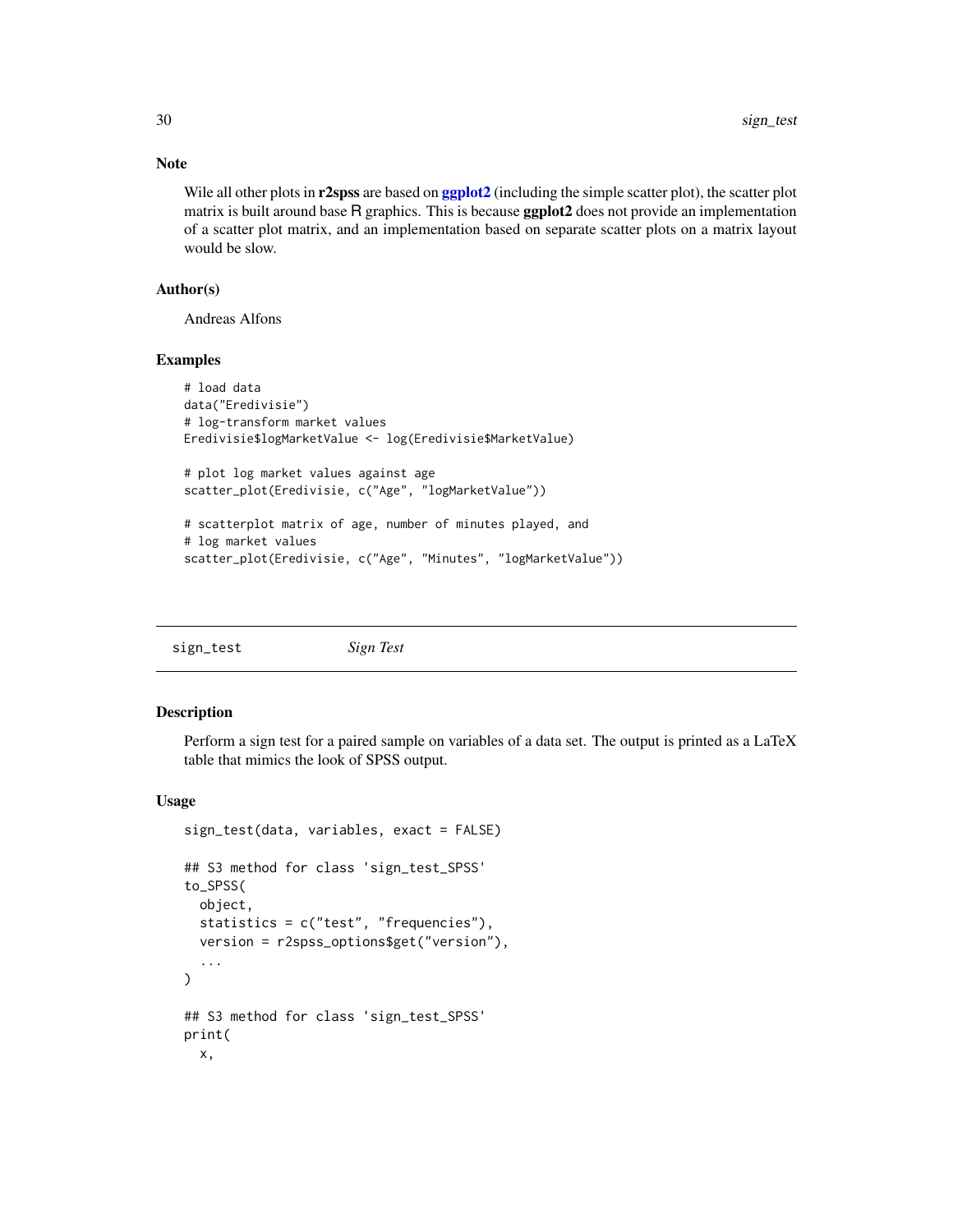```
statistics = c("frequencies", "test"),
 version = r2spss_options$get("version"),
  ...
\lambda
```

```
signTest(data, variables, exact = FALSE)
```
#### Arguments

| data       | a data frame containing the variables.                                                                                                                                                                                                                                                                                                                               |
|------------|----------------------------------------------------------------------------------------------------------------------------------------------------------------------------------------------------------------------------------------------------------------------------------------------------------------------------------------------------------------------|
| variables  | a character vector specifying two numeric variables containing the paired obser-<br>vations.                                                                                                                                                                                                                                                                         |
| exact      | a logical indicating whether or not to include the exact p-value using the bi-<br>nomial distribution. Note that the p-value using the normal approximation is<br>always reported.                                                                                                                                                                                   |
| object, x  | an object of class "sign_test_SPSS" as returned by function sign_test.                                                                                                                                                                                                                                                                                               |
| statistics | a character string or vector specifying which SPSS tables to produce. Available<br>options are "frequencies" for a summary of the frequencies and "test" for<br>test results. For the to_SPSS method, only one option is allowed (the default<br>is the table of test results), but the print method allows several options (the<br>default is to print all tables). |
| version    | a character string specifying whether the table should mimic the content and<br>look of recent SPSS versions ("modern") or older versions $(\langle 24;$ "legacy").<br>The main difference in terms of content is that small p-values are displayed<br>differently.                                                                                                  |
| $\ddots$ . | additional arguments to be passed down to format_SPSS.                                                                                                                                                                                                                                                                                                               |

# Details

The print method first calls the to\_SPSS method followed by [to\\_latex](#page-32-1). Further customization can be done by calling those two functions separately, and modifying the object returned by to\_SPSS.

#### Value

An object of class "sign\_test\_SPSS" with the following components:

- statistics a data frame containing information on the number of observations with negative and positive differences.
- asymptotic a list containing the results of the test using the normal approximation.
- exact if requested, a numeric vector containing the exact two-sided p-value, one-sided p-value, and point probability using the binomial distribution.
- variables a character vector containing the names of the two numeric variables with the paired observations.
- n an integer giving the number of observations.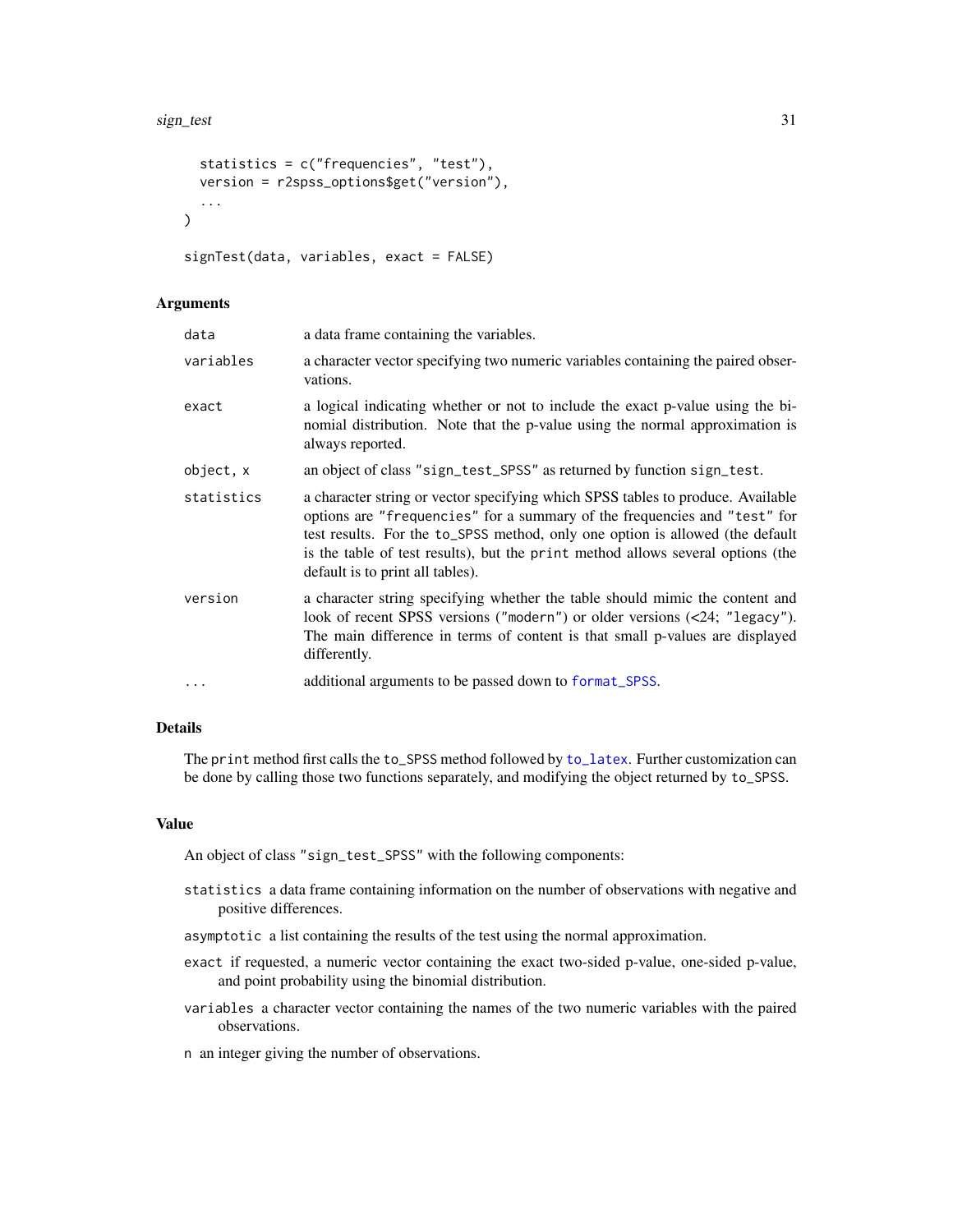The to\_SPSS method returns an object of class "SPSS\_table" which contains all relevant information in the required format to produce the LaTeX table. See [to\\_latex](#page-32-1) for possible components and how to further customize the LaTeX table based on the returned object.

The print method produces a LaTeX table that mimics the look of SPSS output.

# Note

LaTeX tables that mimic recent versions of SPSS (version = "modern") may require several La-TeX compilations to be displayed correctly.

#### Author(s)

Andreas Alfons

# Examples

```
# load data
data("Exams")
```

```
# test whether grades differ between the
# regular exam and the resit
sign_test(Exams, c("Regular", "Resit"))
```

```
theme_SPSS Plot theme to mimic the look of SPSS graphs
```
# Description

Complete theme that controls all non-data display of a plot to mimic the look of SPSS graphs. Use [theme](#page-0-0) after theme\_SPSS to further tweak the display.

# Usage

```
theme_SPSS(
 base_size = 12,
 base_family = "",
 baseline_size = 0.5,
 base_rect_size = 0.5,
  version = r2spss_options$get("version"),
  scales = NULL,
  scale.x = scales,scale.y = scales
)
```
<span id="page-31-0"></span>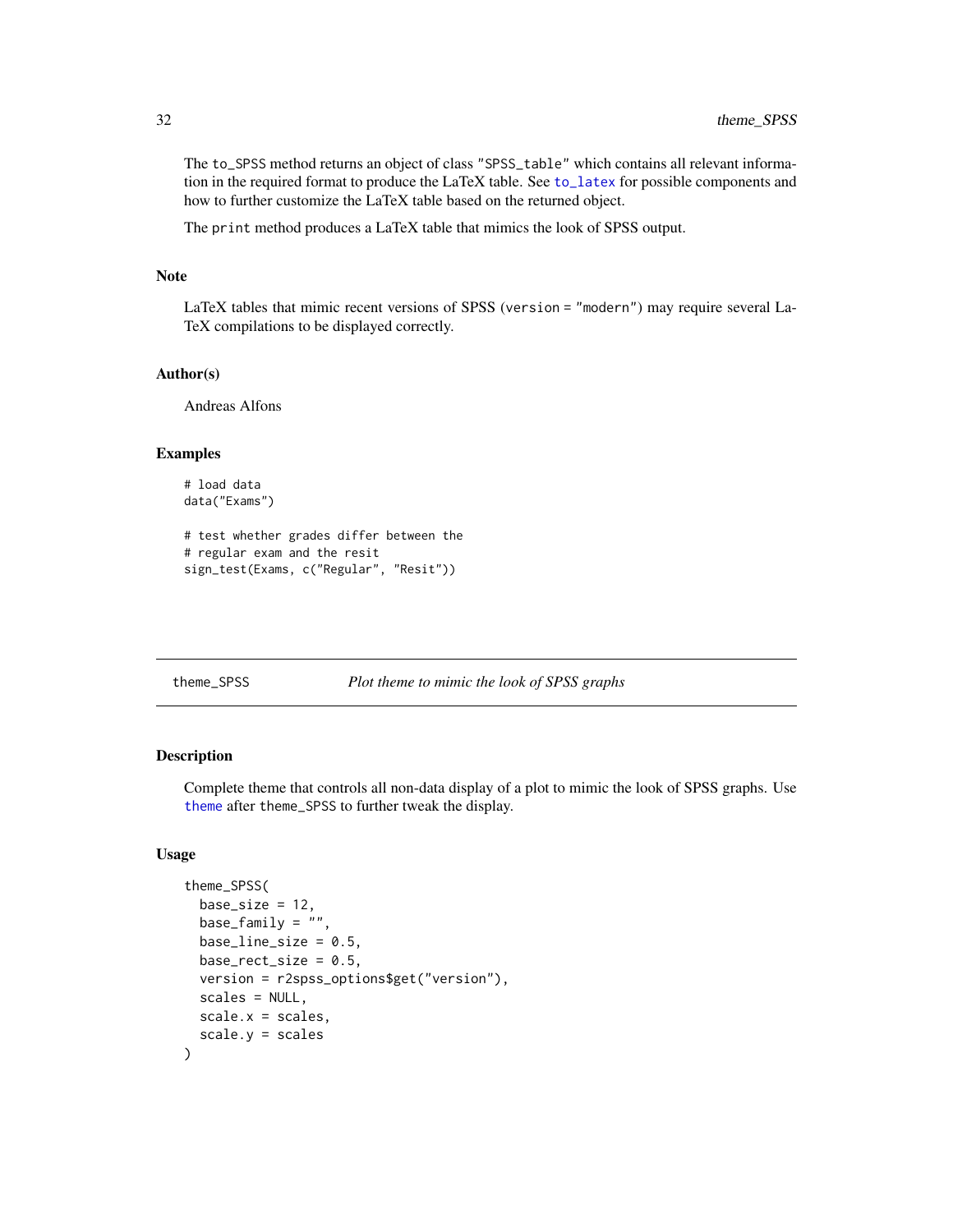#### <span id="page-32-0"></span>to\_latex 33

#### Arguments

| base_size                | an integer giving the base font size in pts.                                                                                                                      |  |
|--------------------------|-------------------------------------------------------------------------------------------------------------------------------------------------------------------|--|
| base_family              | a character string giving the base font family.                                                                                                                   |  |
|                          | base_line_size base size for line elements.                                                                                                                       |  |
|                          | base_rect_size base size for borders of rectangle elements.                                                                                                       |  |
| version                  | a character string specifying whether to mimic the look of recent SPSS versions<br>("modern") or older versions $(\langle 24;$ "legacy").                         |  |
| scales, scale.x, scale.y |                                                                                                                                                                   |  |
|                          | a character string specifying whether both or each of the axes are expected to                                                                                    |  |
|                          | be continuous ("continuous") or discrete ("discrete"). Note that this only<br>controls the appearance of the tick labels on the axis, as the theme has no control |  |

controls the appearance of the tick labels on the axis, as the theme has no control over the information that is displayed in the plot. SPSS displays larger tick labels a for discrete axis than for a continuous axis, hence specifying this information in the theme adjusts the tick label size accordingly. The default (NULL) means that the tick labels are of the same size as for a continuous axis.

### Examples

```
# data to be plotted
df \le data.frame(x = 1:30, y = 0)
# initialize plot
p \leq - ggplot(aes(x = x, y = y, fill = factor(x)), data = df) +
 geom\_point(shape = 21, size = 3, show. legend = FALSE) +theme_SPSS()
# colors of modern SPSS versions
p + theme_SPSS() + scale_fill_SPSS()
# colors of legacy SPSS versions
p + theme_SPSS(version = "legacy") +
 scale_fill_SPSS(version = "legacy")
```
<span id="page-32-1"></span>to\_latex *Print LaTeX Tables that Mimic the Look of SPSS Output*

#### Description

Use information from an R object to print a LaTeX table that mimics the look of SPSS output. Typically, one would first call [to\\_SPSS](#page-36-1) with an object returned by a function in r2spss, and then call to\_latex with the resulting object of class "SPSS\_table" to print the LaTeX table. Note that the print methods in r2spss perform these two steps at once, but calling [to\\_SPSS](#page-36-1) and to\_latex separately can be useful for customization of the LaTeX table.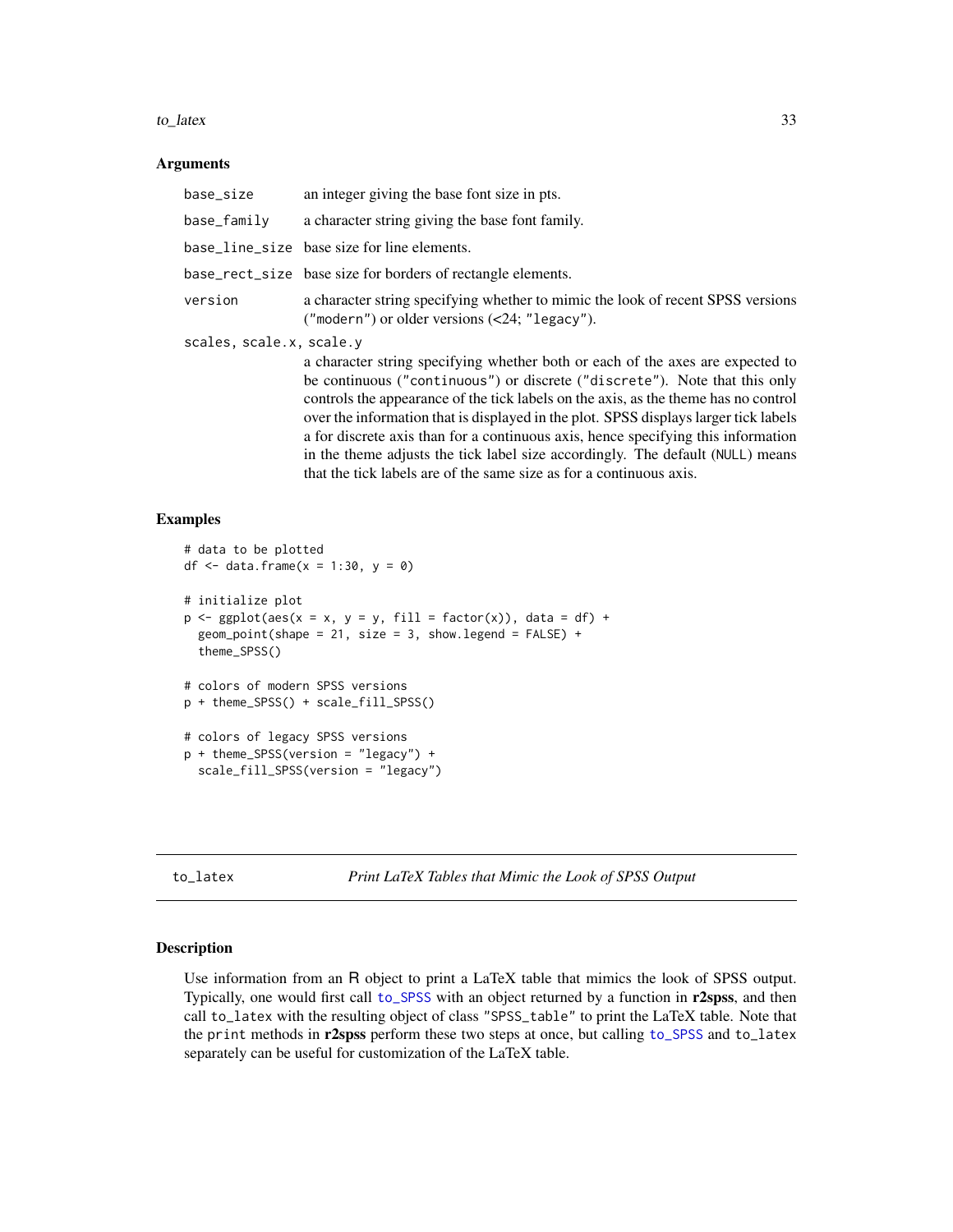# Usage

```
to_latex(object, ...)
## S3 method for class 'SPSS_table'
to_latex(object, version = r2spss_options$get("version"), ...)
## S3 method for class 'data.frame'
to_latex(
 object,
 main = NULL,
 sub = NULL,header = TRUE,
 label = NULL,row_names = TRUE,
  info = NULL,
 alignment = NULL,
 border = NULL,
 footnotes = NULL,
 major = NULL,
 minor = NULL,
 version = r2spss_options$get("version"),
  ...
\mathcal{L}
```
# Arguments

| object  | an object of class "SPSS_table" as returned by to_SPSS methods, or a data. frame.                                                                                                                                                                                                                                                                                                                                                                                                                                                                                                                                                                                                                                              |
|---------|--------------------------------------------------------------------------------------------------------------------------------------------------------------------------------------------------------------------------------------------------------------------------------------------------------------------------------------------------------------------------------------------------------------------------------------------------------------------------------------------------------------------------------------------------------------------------------------------------------------------------------------------------------------------------------------------------------------------------------|
| .       | for the "data. frame" method, additional arguments to be passed to format_SPSS.<br>For the "SPSS_table" method, additional arguments are currently ignored.                                                                                                                                                                                                                                                                                                                                                                                                                                                                                                                                                                    |
| version | a character string specifying whether the table should mimic the look of re-<br>cent SPSS versions ("modern") or older versions (<24; "legacy"). For the<br>"SPSS_table" method, note that also the <i>content</i> of some tables generated by<br>functions in <b>r2spss</b> is different for current and older SPSS versions. These ob-<br>jects contain a component "version" which will passed to the "data.frame"<br>method to ensure that the content and look of the table match. Other tables have<br>the same content irrespective of the SPSS version, and this argument controls<br>the look of those tables. The default is to inherit from the global option within<br>the current R session (see r2spss_options). |
| main    | a single character string defining the main title of the SPSS table, or NULL to<br>suppress the main title.                                                                                                                                                                                                                                                                                                                                                                                                                                                                                                                                                                                                                    |
| sub     | a single character string defining the sub-title of the SPSS table, or NULL to<br>suppress the sub-title.                                                                                                                                                                                                                                                                                                                                                                                                                                                                                                                                                                                                                      |
| header  | a logical indicating whether to include a header in the SPSS table based on<br>the column names of object (defaults to TRUE). Alternatively, it is possible to<br>supply a character vector giving the header of each column, or a list defining<br>a complex header layout with merged header cells. In the latter case, the list<br>can have up to three components, with each component defining one level of the                                                                                                                                                                                                                                                                                                           |

<span id="page-33-0"></span>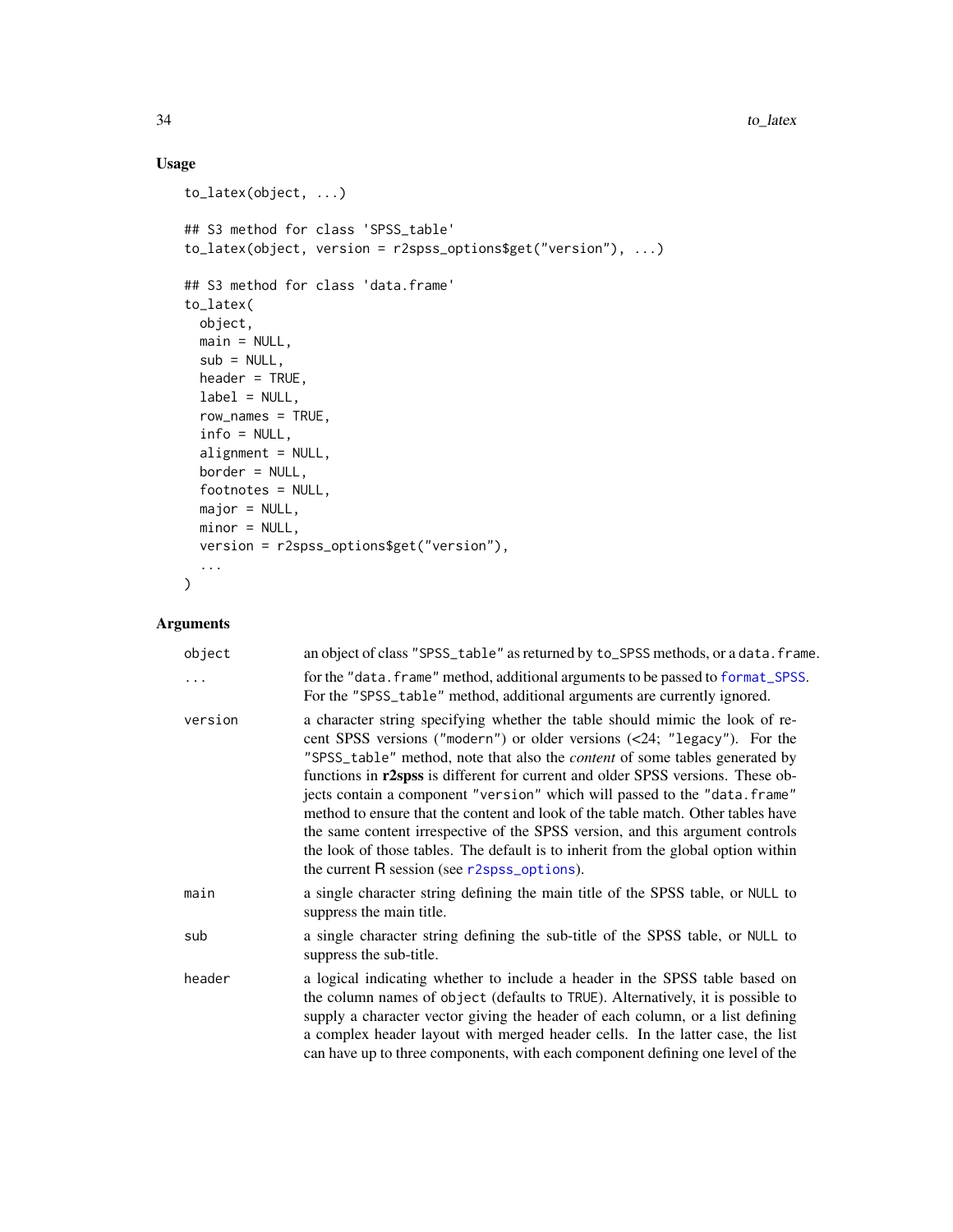|           | header. The last list component should be a character vector giving the bottom-<br>level header of each column. The other list components should be data frames<br>with the following columns:                                                                                                                                                                                                                                                                                                                                                                                                                                         |
|-----------|----------------------------------------------------------------------------------------------------------------------------------------------------------------------------------------------------------------------------------------------------------------------------------------------------------------------------------------------------------------------------------------------------------------------------------------------------------------------------------------------------------------------------------------------------------------------------------------------------------------------------------------|
|           | first an integer vecot giving the first column of each (merged) header cell.                                                                                                                                                                                                                                                                                                                                                                                                                                                                                                                                                           |
|           | last an integer vector giving the last column of each (merged) header cell.                                                                                                                                                                                                                                                                                                                                                                                                                                                                                                                                                            |
|           | text a character vector containing the text of each (merged) header cell.                                                                                                                                                                                                                                                                                                                                                                                                                                                                                                                                                              |
|           | Line breaks (character $\n\lambda$ n) can be included to wrap the text of a header cell over<br>several rows.                                                                                                                                                                                                                                                                                                                                                                                                                                                                                                                          |
| label     | a character string giving a label to be added as the first column of the table, or<br>NULL to suppress such a column. In many SPSS tables, this contains the name<br>of a variable used in the analysis.                                                                                                                                                                                                                                                                                                                                                                                                                               |
| row_names | a logical indicating whether to add the row names of object as a column in the<br>SPSS table (defaults to TRUE). Alternatively, it is possible to supply a character<br>vector giving the row labels to be added as a column. Line breaks (character $\ln$ )<br>can be included to wrap the text of a row label over several rows.                                                                                                                                                                                                                                                                                                     |
| info      | an integer giving the number of columns in the SPSS table that contain auxiliary<br>information on the results. This has an effect of the default formatting, align-<br>ment, and borders. The default is 0 if row_names is FALSE and 1 otherwise.<br>Note that a column defined by label and a column defined by row_names are<br>always added to info if the former are supplied.                                                                                                                                                                                                                                                    |
| alignment | a list with components header and table, with each component being a char-<br>acter vector that contains the LaTeX alignment specifiers of the header and table<br>body, respectively, of each column. Permissible alignment specifiers are "1"<br>for left-aligned, "c" for centered, and "r" for right aligned. The default is left-<br>aligned for the header and table body of the columns containing auxiliary in-<br>formation, and centered and right-aligned, respectively, for the header and table<br>body of the columns containing the actual results. It should not be necessary to<br>set the column alignment manually. |
| border    | a logical vector indicating which (outer and inner) vertical borders should be<br>drawn. The default is that tables that mimic recent versions of SPSS (version<br>= "modern") draw only borders in between columns that contain the actual re-<br>sults, whereas tables that mimic older versions of SPSS (version = "legacy")<br>draw all borders except in between columns containing auxiliary information. It<br>should not be necessary to set the vertical borders manually.                                                                                                                                                    |
| footnotes | a character vector giving footnotes to be added below the SPSS table, or NULL to<br>suppress footnotes. Alternatively, it is possible to supply a data frame with the<br>following columns:                                                                                                                                                                                                                                                                                                                                                                                                                                            |
|           | marker character vector giving footnote markers to be included in a cell of the<br>SPSS table. For footnotes without a marker, an empty character string can<br>be used.                                                                                                                                                                                                                                                                                                                                                                                                                                                               |
|           | row an integer vector specifying the row of the SPSS table in which to include<br>each footnote marker, or NA for footnotes without a marker. In addition, the<br>character strings "main" and "sub" can be used to include footnote markers<br>in the main title and sub-title, respectively.                                                                                                                                                                                                                                                                                                                                         |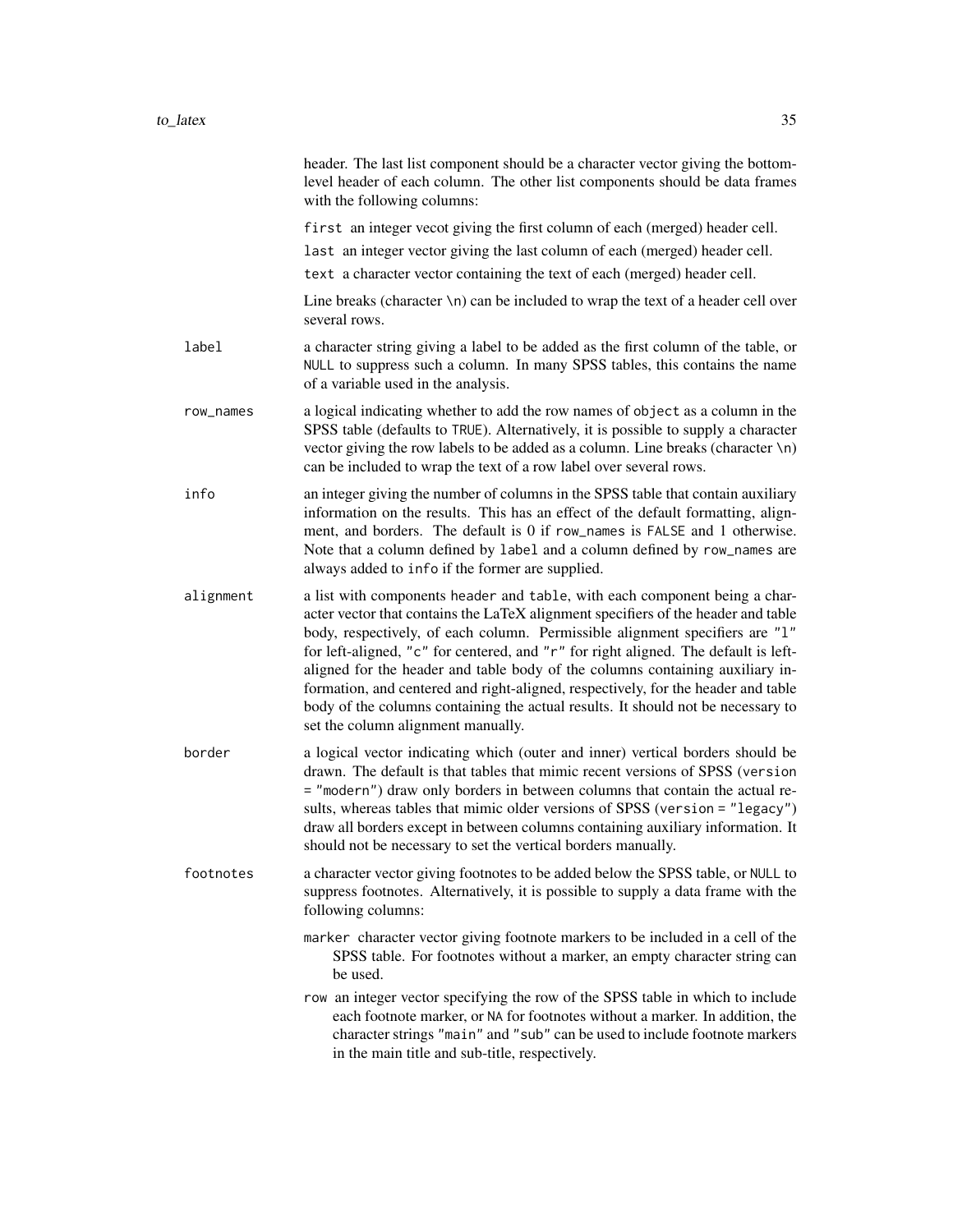<span id="page-35-0"></span>

|              | column an integer vector specifying the column of the SPSS table in which<br>to include each footnote marker, or NA for footnotes without a marker or<br>footnote markers in the main title or sub-title.                                                                                                                                                            |
|--------------|----------------------------------------------------------------------------------------------------------------------------------------------------------------------------------------------------------------------------------------------------------------------------------------------------------------------------------------------------------------------|
|              | text a character vector containing the text of each footnote.                                                                                                                                                                                                                                                                                                        |
| major, minor | an integer vector specifying the rows of the SPSS table after which to draw<br>major or minor grid lines that stretch across all columns of the table, or NULL to<br>suppress the respective grid lines. Alternatively, each of these arguments can be<br>a data frame with the following columns defining partial grid lines:                                       |
|              | row an integer vector specifying the rows of the SPSS table after which to draw<br>grid lines.                                                                                                                                                                                                                                                                       |
|              | first an integer vector specifying the first column of each partial line.                                                                                                                                                                                                                                                                                            |
|              | last an integer vector specifying the last column of each partial line.                                                                                                                                                                                                                                                                                              |
|              | The only difference between the two type of grid lines is that minor grid lines can<br>also be suppressed globally within the current R session by setting r2spss_options\$set(minor<br>= FALSE), see r2spss_options. Also note that these arguments only control the<br>grid lines in between rows of the table body. Horizontal table borders are always<br>drawn. |

#### Details

The "SPSS\_table" method takes component table of the object and supplies it to the data.frame method, with additional components in the object being passed as additional arguments.

The "data.frame" method allows to extend the functionality of  $r2spss$  with additional LaTeX tables that mimic the look of SPSS output.

# Value

Nothing is returned, the function is called for its side effects.

# Note

LaTeX tables that mimic recent versions of SPSS (version = "modern") may require several La-TeX compilations to be displayed correctly.

### Author(s)

Andreas Alfons

# Examples

```
## Kruskal-Wallis test example
```

```
# load data
data("Eredivisie")
```

```
# compute a Kruskual-Wallis test to investigate whether
# market values differ by playing position
kw <- kruskal_test(Eredivisie, "MarketValue",
                  group = "Position")
```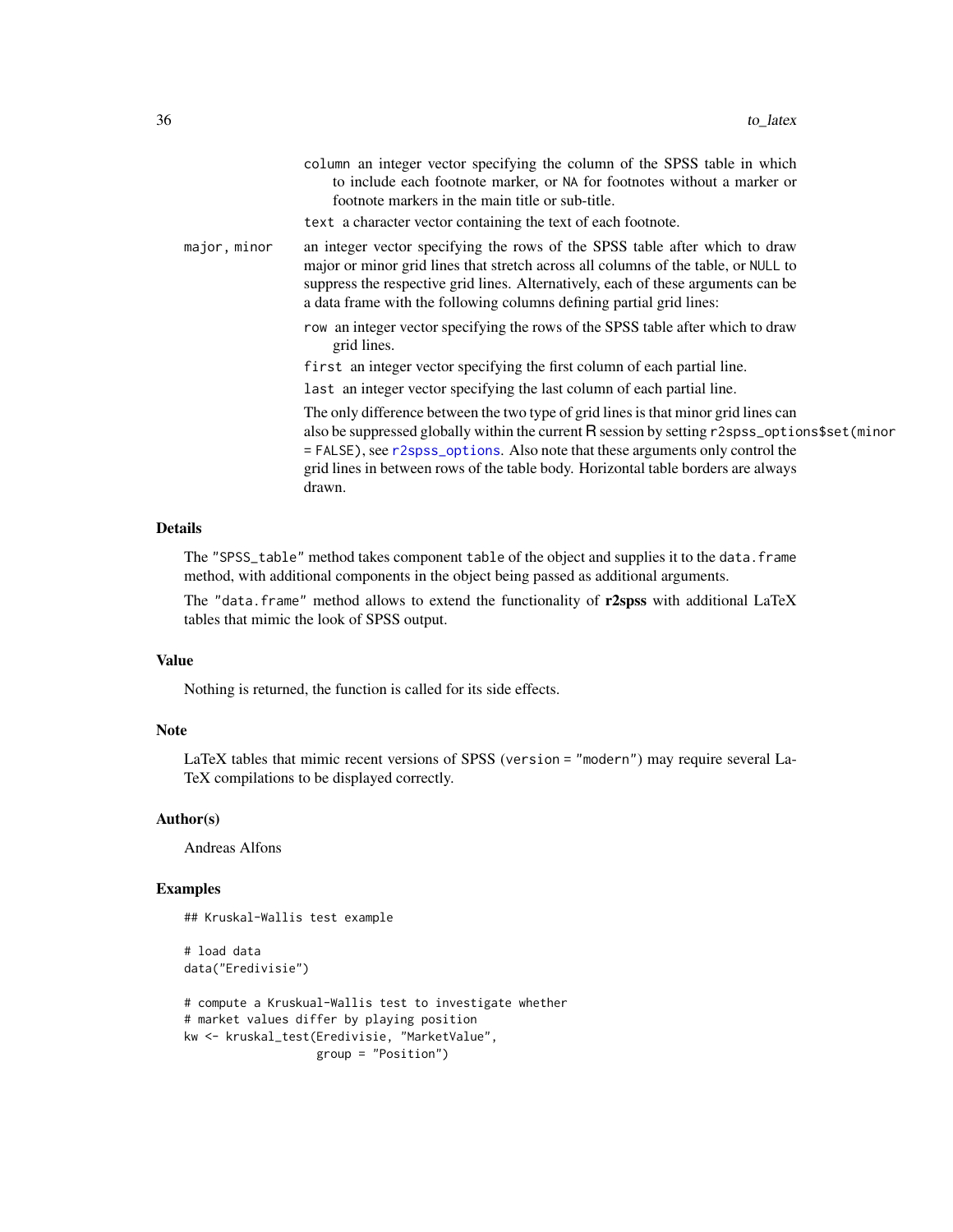```
# convert to an object of class "SPSS_table" that
# contains the table with the test results
kw_spss <- to_SPSS(kw, statistics = "test")
kw_spss
# blank out the number of degrees of freedom to ask
# an assignment question about it
kw_spss$table[2, 1] <- "???"
# print the LaTeX table to be included in the assignment
to_latex(kw_spss)
## t test example
# load data
data("Exams")
# test whether the average grade on the resit
# differs from 5.5 (minimum passing grade)
t < -t_{test(Examples, "Resit", mu = 5.5)}# convert to an object of class "SPSS_table" that
# contains the table with the test results
t_spss <- to_SPSS(t, statistics = "test")
# this is an example of a complex header layout
t_spss$header
# add additional line breaks in bottom-level header
t_spss$header[[3]] <- gsub("-", "-\n", t_spss$header[[3]],
                           fixed = TRUE)
# print the LaTeX table
to_latex(t_spss)
```
<span id="page-36-1"></span>to\_SPSS *Convert R Objects to SPSS-Style Tables*

# Description

Generic function to convert an R object into an object that contains all necessary information for printing a LaTeX table that mimics the look of SPSS output.

#### Usage

```
to_SPSS(object, ...)
to_spss(object, ...)
```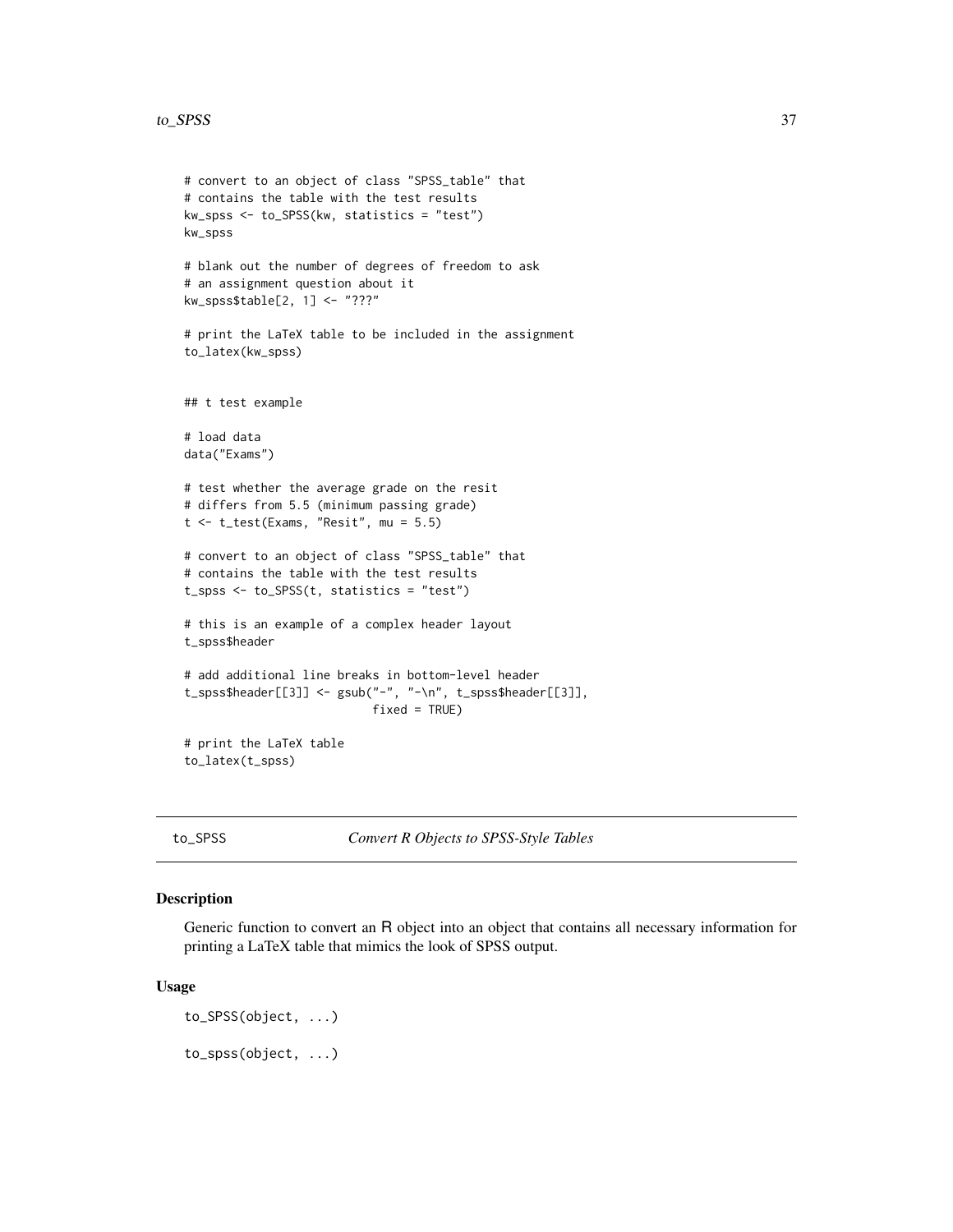#### <span id="page-37-0"></span>**Arguments**

| object                  | an R object for which a to_SPSS method exists, such as objects returned by<br>functions in r2spss. |
|-------------------------|----------------------------------------------------------------------------------------------------|
| $\cdot$ $\cdot$ $\cdot$ | additional arguments passed down to methods.                                                       |

# Value

In order to work as expected, methods of to\_SPSS should return an object of class "SPSS\_table". It should include a component table that contains a data frame, which can be supplied as the first argument to [to\\_latex](#page-32-1) to print a LaTeX table that mimics the look of SPSS output. Additional components of the returned object define additional arguments to be passed to the "data.frame" method of [to\\_latex](#page-32-1).

#### Note

to\_spss is a simple wrapper for to\_SPSS, which exists for convenience.

#### Author(s)

Andreas Alfons

# Examples

```
# load data
data("Eredivisie")
# compute a Kruskual-Wallis test to investigate whether
# market values differ by playing position
kw <- kruskal_test(Eredivisie, "MarketValue",
                  group = "Position")
# convert to an object of class "SPSS_table" that
# contains the table with the test results
kw_spss <- to_SPSS(kw, statistics = "test")
kw_spss
# blank out the number of degrees of freedom to ask
# an assignment question about it
kw_spss$table[2, 1] <- "???"
# print the LaTeX table to be included in the assignment
```
to\_latex(kw\_spss)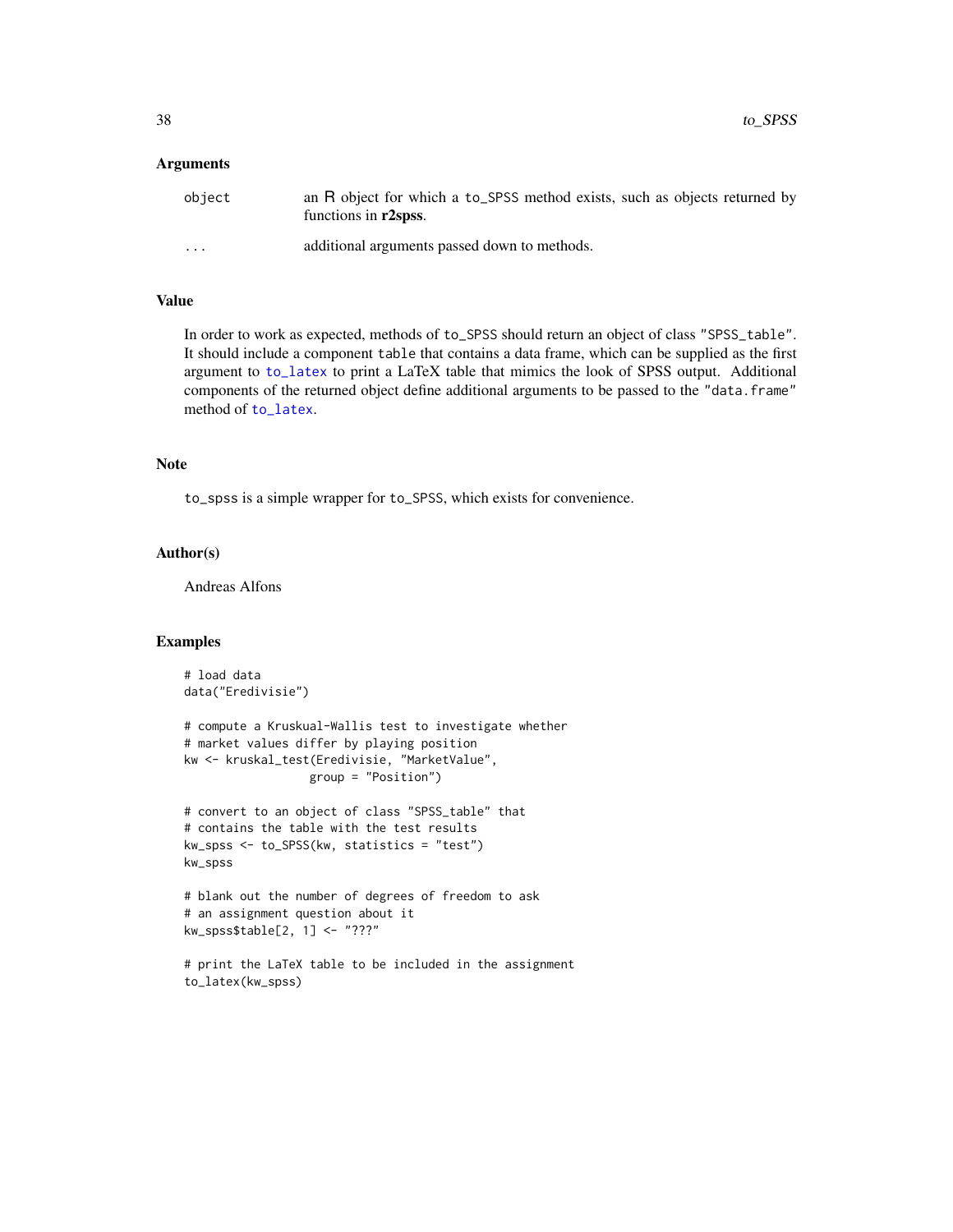<span id="page-38-1"></span><span id="page-38-0"></span>

#### Description

Compute the trimmed mean. This function differs from the implementation of the trimmed mean in the base R function [mean](#page-0-0) in the following ways. While mean always rounds down the number of observations to be trimmed, this function rounds to the nearest integer. In addition, mean implements proper NA handling, whereas this function assumes that there are no missing values and may fail in their presence.

#### Usage

trimmed\_mean(x, trim =  $0.05$ )

#### **Arguments**

|      | a numeric vector.                                                              |
|------|--------------------------------------------------------------------------------|
| trim | numeric: the fraction of observations to be trimmed from each tail of x before |
|      | computing the mean (defaults to $0.05$ ).                                      |

# Details

The main purpose of this function is to reproduce SPSS results for Levene's test on homogeneity of the variances based on the trimmed mean (see [ANOVA](#page-3-1)), which are slightly too far off when using the base R function [mean](#page-0-0). Rounding the number of observations to be trimmed to the nearest integer brings the results closer to those of SPSS, but they are still not identical.

#### Value

The trimmed mean of the values in x as a single numeric value.

# Author(s)

Andreas Alfons

# See Also

[mean](#page-0-0)

#### Examples

```
x \leq -c(0:10, 50)# trimmed_mean() rounds number of observations
# to be trimmed to the nearest integer
trimmed_mean(x, trim = 0.05)
```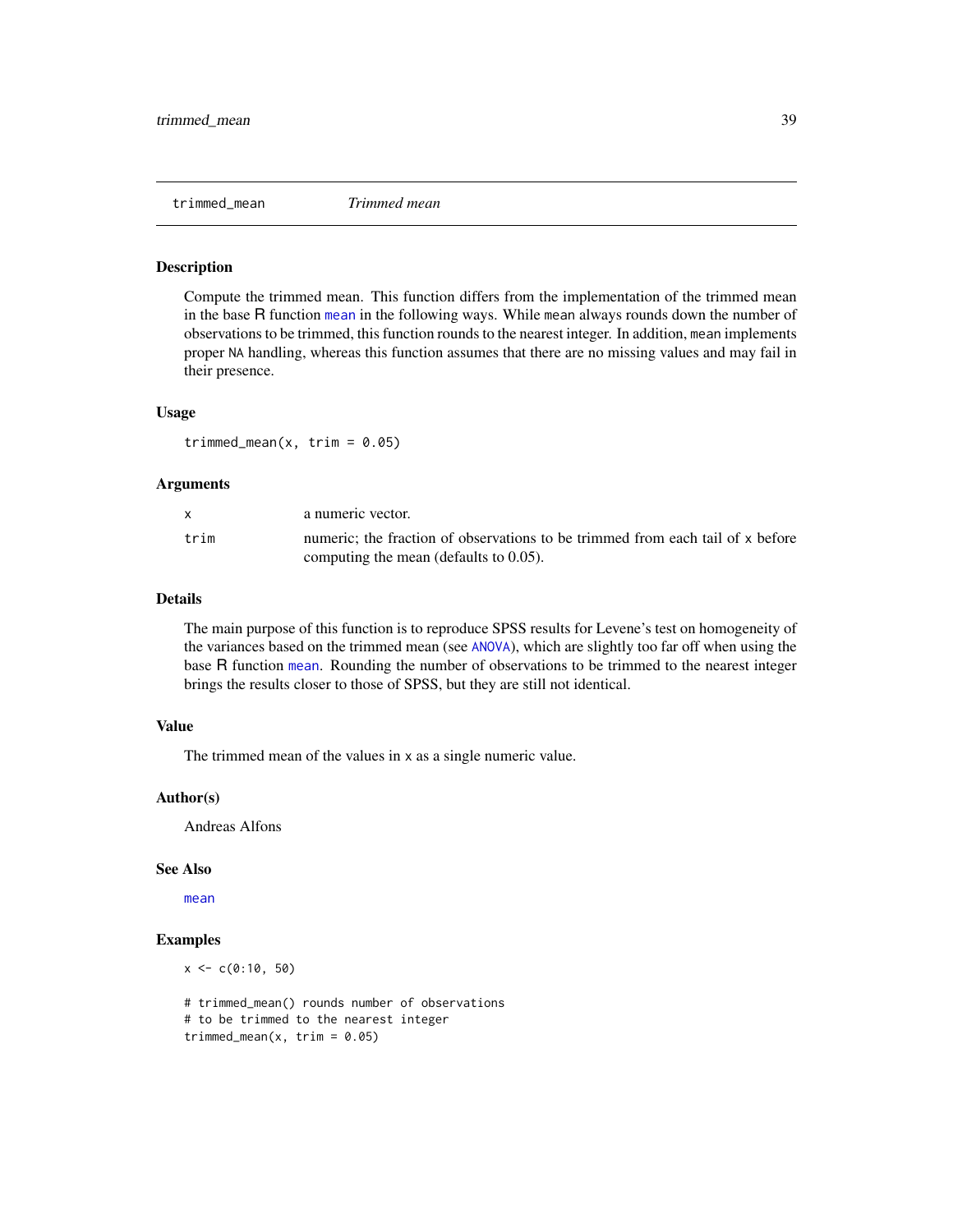```
# base R function mean() rounds down number of
# observations to be trimmed
mean(x, trim = 0.05)mean(x)
```
t\_test *t Tests*

#### Description

Perform a one-sample t test, a paired-sample t test or an independent-samples t test on variables of a data set. The output is printed as a LaTeX table that mimics the look of SPSS output.

#### Usage

```
t_test(data, variables, group = NULL, mu = 0, conf.level = 0.95)
## S3 method for class 't_test_SPSS'
to_SPSS(
  object,
  statistics = c("test", "statistics"),
 version = r2spss_options$get("version"),
 digits = 3,
  ...
\mathcal{E}## S3 method for class 't_test_SPSS'
print(
 x,
  statistics = c("statistics", "test"),
  version = r2spss_options$get("version"),
 digits = 3,
  ...
)
```

```
tTest(data, variables, group = NULL, mu = 0, conf.level = 0.95)
```
#### Arguments

data a data frame containing the variables.

variables a character vector specifying numeric variable(s) to be used for testing the mean(s). If group is NULL, a one-sample t test is performed if only one variable is specified, and a paired-sample t test is performed if two variables are specified. If a grouping variable is specified in group, an independent-samples t-test is performed and this should be a character string specifying the numeric variable of interest.

<span id="page-39-0"></span>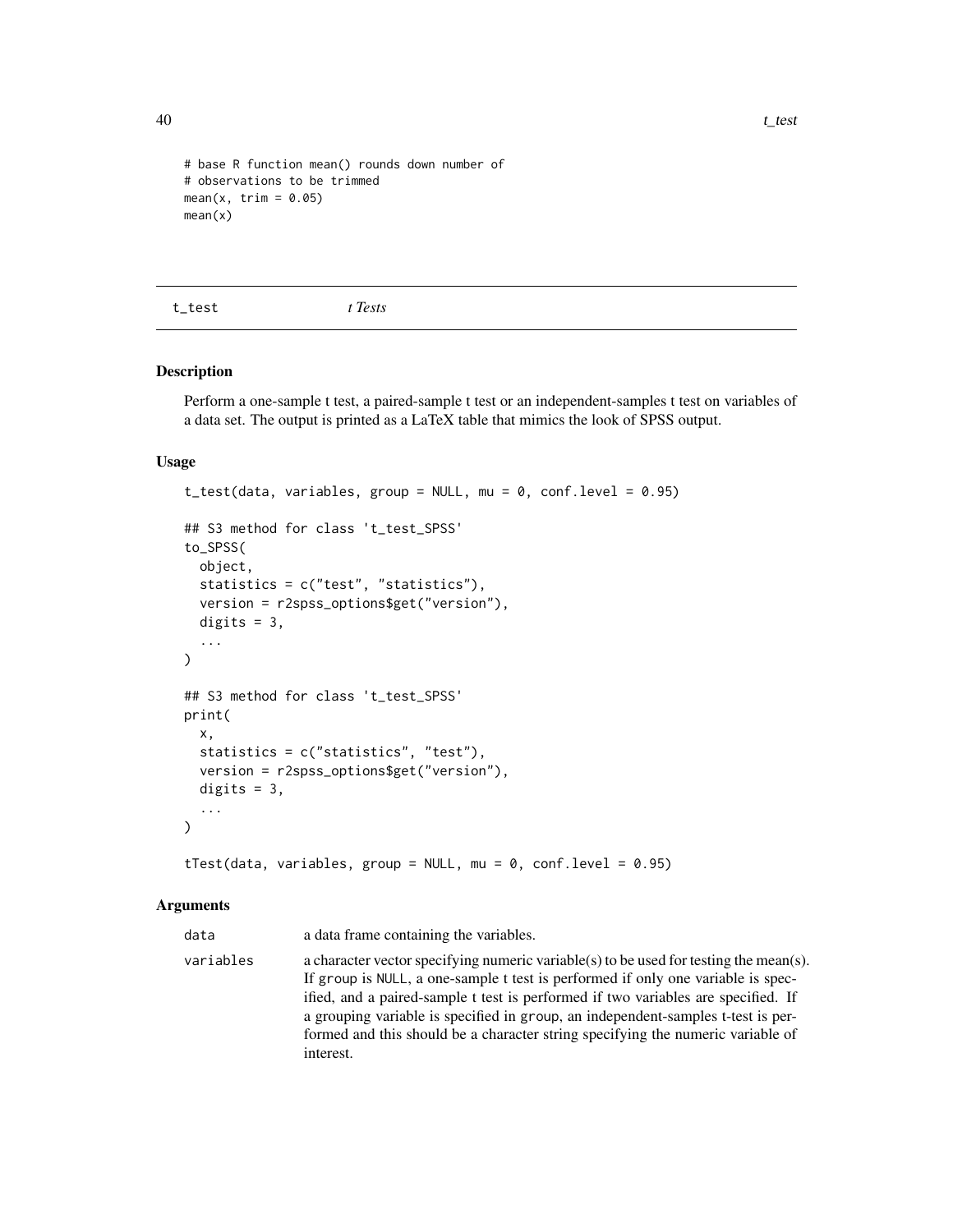<span id="page-40-0"></span>

| group      | a character string specifying a grouping variable for an independent-samples<br>t-test, or NULL.                                                                                                                                                                                                                                                                                                                                                                                           |
|------------|--------------------------------------------------------------------------------------------------------------------------------------------------------------------------------------------------------------------------------------------------------------------------------------------------------------------------------------------------------------------------------------------------------------------------------------------------------------------------------------------|
| mu         | a number indicating the true value of the mean for a one-sample t test.                                                                                                                                                                                                                                                                                                                                                                                                                    |
| conf.level | a number between 0 and 1 giving the confidence level of the confidence interval.                                                                                                                                                                                                                                                                                                                                                                                                           |
| object, x  | an object of class "t_test_SPSS" as returned by function t_test.                                                                                                                                                                                                                                                                                                                                                                                                                           |
| statistics | a character string or vector specifying which SPSS tables to produce. Available<br>options are "statistics" for descriptive statistics and "test" for test results.<br>For the to_SPSS method, only one option is allowed (the default is the table of<br>test results), but the print method allows several options (the default is to print<br>all tables).                                                                                                                              |
| version    | a character string specifying whether the table should mimic the content and<br>look of recent SPSS versions ("modern") or older versions (<24; "legacy").<br>The main differences in terms of content are that recent SPSS versions show a<br>one-sided p-value in addition to the two-sided p-value, and that small p-values<br>are displayed differently. For the paired-sample test, recent versions of SPSS<br>also display a label <i>Pair 1</i> for the selected pair of variables. |
| digits     | an integer giving the number of digits after the comma to be printed in the SPSS<br>tables.                                                                                                                                                                                                                                                                                                                                                                                                |
| $\ddots$ . | additional arguments to be passed down to format_SPSS.                                                                                                                                                                                                                                                                                                                                                                                                                                     |

# **Details**

The print method first calls the to\_SPSS method followed by [to\\_latex](#page-32-1). Further customization can be done by calling those two functions separately, and modifying the object returned by to\_SPSS.

#### Value

An object of class "t\_test\_SPSS" with the following components:

statistics a data frame containing the relevant descriptive statistics.

test an object of class "htest" as returned by [t.test](#page-0-0) (only one-sample and paired-sample tests).

variables a character vector containing the name(s) of the relevant numeric variable(s).

n an integer giving the number of observations (only paired-sample test).

- levene an object as returned by [leveneTest](#page-0-0) (only independent-samples test).
- pooled an object of class "htest" as returned by  $t$ . test assuming equal variances (only independentsamples test).
- satterthwaite an object of class "htest" as returned by [t.test](#page-0-0) not assuming equal variance (only independent-samples test).
- group a character string containing the name of the grouping variable (only independent-samples test).

type a character string giving the type of t test performed ("one-sample", "paired", or "independent").

The to\_SPSS method returns an object of class "SPSS\_table" which contains all relevant information in the required format to produce the LaTeX table. See [to\\_latex](#page-32-1) for possible components and how to further customize the LaTeX table based on the returned object.

The print method produces a LaTeX table that mimics the look of SPSS output.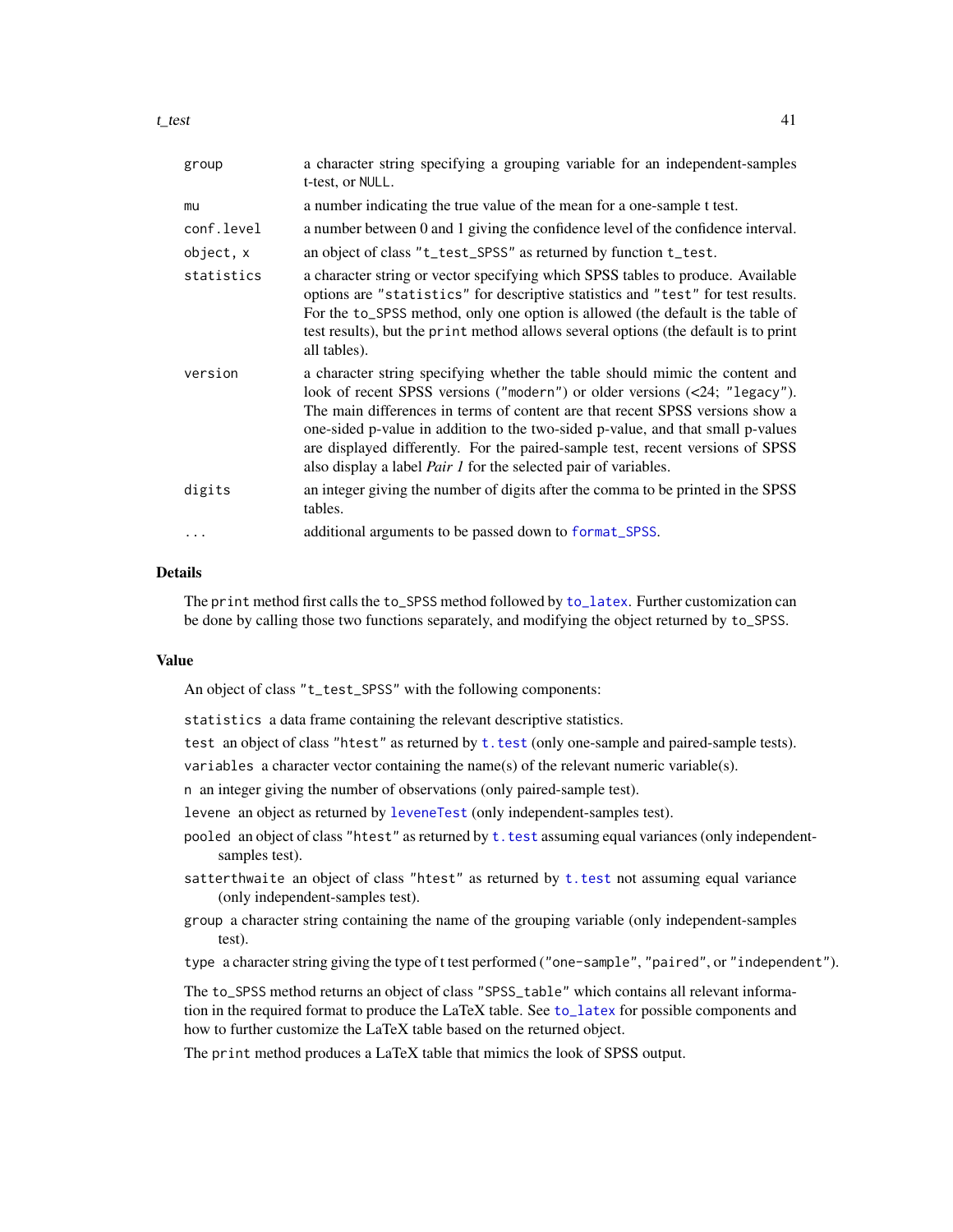<span id="page-41-0"></span>LaTeX tables that mimic recent versions of SPSS (version = "modern") may require several La-TeX compilations to be displayed correctly.

#### Author(s)

Andreas Alfons

#### Examples

## one-sample and paired-sample t test

```
# load data
data("Exams")
# test whether the average grade on the resit
# differs from 5.5 (minimum passing grade)
t_test(Exams, "Resit", mu = 5.5)
# test whether average grades differ between the
# regular exam and the resit
t_test(Exams, c("Resit", "Regular"))
## independent-samples t test
# load data
data("Eredivisie")
# log-transform market values
Eredivisie$logMarketValue <- log(Eredivisie$MarketValue)
# test whether average log market values differ between
# Dutch and foreign players
```

```
t_test(Eredivisie, "logMarketValue", group = "Foreign")
```
wilcoxon\_test *Wilcoxon Signed Rank and Rank Sum Tests*

# Description

Perform a Wilcoxon signed rank test for a paired sample or a Wilcoxon rank sum test for independent samples on variables of a data set. The output is printed as a LaTeX table that mimics the look of SPSS output.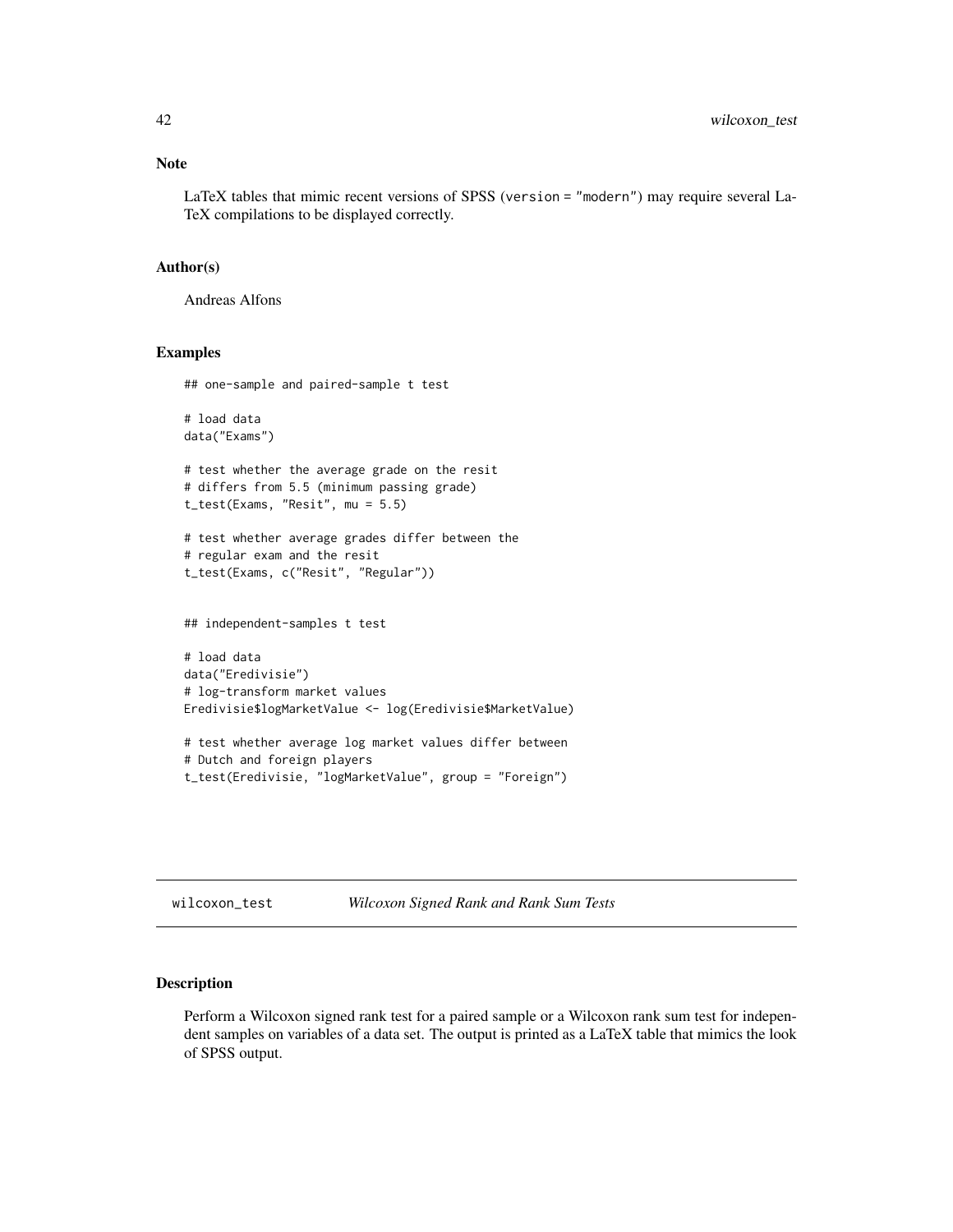# wilcoxon\_test 43

# Usage

```
wilcoxon_test(data, variables, group = NULL, exact = FALSE)
## S3 method for class 'wilcoxon_test_SPSS'
to_SPSS(
  object,
  statistics = c("test", "ranks"),
  version = r2spss_options$get("version"),
  digits = NULL,
  ...
\mathcal{L}## S3 method for class 'wilcoxon_test_SPSS'
print(
  x,
  statistics = c("ranks", "test"),
  version = r2spss_options$get("version"),
  digits = 2:3,
  ...
)
wilcoxonTest(data, variables, group = NULL, exact = FALSE)
```
### Arguments

| data       | a data frame containing the variables.                                                                                                                                                                                                                                                                                                                                                                                        |
|------------|-------------------------------------------------------------------------------------------------------------------------------------------------------------------------------------------------------------------------------------------------------------------------------------------------------------------------------------------------------------------------------------------------------------------------------|
| variables  | a character vector specifying numeric variable(s) to be used. If group is NULL,<br>the Wilcoxon signed rank test is performed and this should be a character vector<br>specifying two numeric variables which contain the paired observations. If a<br>grouping variable is specified in group, the Wilcoxon rank sum test is performed<br>and this should be a character string specifying the numeric variable of interest. |
| group      | a character string specifying a grouping variable for the Wilcoxon rank sum test,<br>or NULL.                                                                                                                                                                                                                                                                                                                                 |
| exact      | a logical indicating whether the Wilcoxon rank sum test should also return the<br>p-value of the exact test. The default is FALSE. Note that the p-value of the<br>asymptotic test is always returned.                                                                                                                                                                                                                        |
| object, x  | an object of class "wilcoxon_test_SPSS" as returned by function wilcoxon_test.                                                                                                                                                                                                                                                                                                                                                |
| statistics | a character string or vector specifying which SPSS tables to produce. Available<br>options are "ranks" for a summary of the ranks and "test" for test results. For<br>the to_SPSS method, only one option is allowed (the default is the table of test<br>results), but the print method allows several options (the default is to print all<br>tables).                                                                      |
| version    | a character string specifying whether the table should mimic the content and<br>look of recent SPSS versions ("modern") or older versions (<24; "legacy").<br>The main difference in terms of content is that small p-values are displayed<br>differently.                                                                                                                                                                    |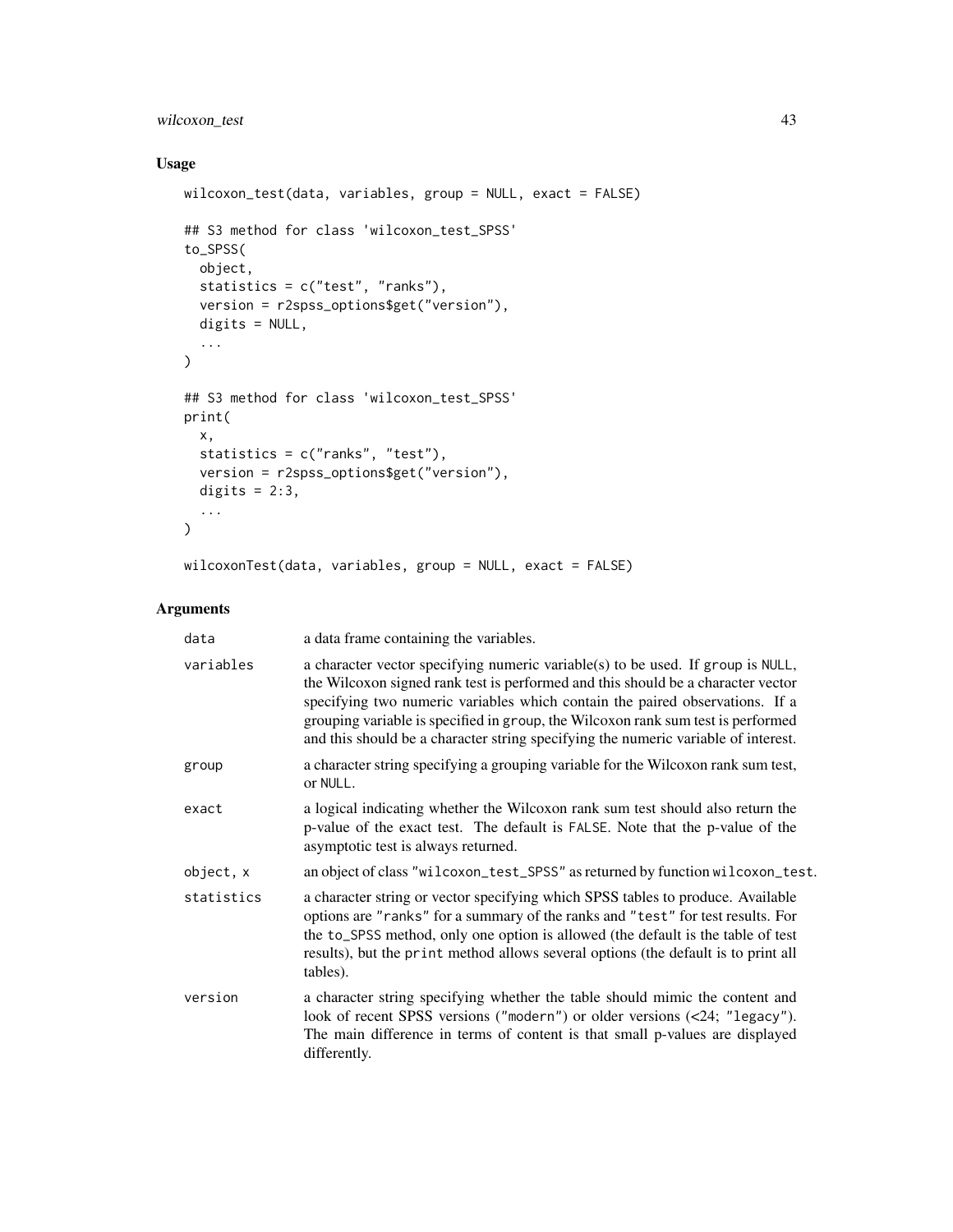<span id="page-43-0"></span>

| digits   | for the to_SPSS method, an integer giving the number of digits after the comma   |
|----------|----------------------------------------------------------------------------------|
|          | to be printed in the SPSS table. For the print method, this should be an integer |
|          | vector of length 2, with the first element corresponding to the number of digits |
|          | in table with the summary of the ranks, and the second element corresponding     |
|          | to the number of digits in the table for the test.                               |
| $\cdots$ | additional arguments to be passed down to format_SPSS.                           |

# Details

The print method first calls the to\_SPSS method followed by [to\\_latex](#page-32-1). Further customization can be done by calling those two functions separately, and modifying the object returned by to\_SPSS.

# Value

An object of class "wilcoxon\_test\_SPSS" with the following components:

statistics a data frame containing the relevant information on the ranks.

test a list containing the results of the Wilcoxon signed rank test (only paired-sample test).

variables a character vector containing the name(s) of the relevant numeric variable(s).

n an integer giving the number of observations (only paired-sample test).

u numeric; the Mann-Whitney U test statistic (only independent-samples test).

w numeric; the Wilcoxon rank sum test statistic (only independent-samples test).

- asymptotic a list containing the results of the Wilcoxon rank sum test using the normal approximation (only independent-samples test).
- exact if requested, the corresponding p-value of the exact Wilcoxon rank sum test test (only independent-samples test).
- group a character string containing the name of the grouping variable (only independent-samples test).

type a character string giving the type of Wilcoxon test performed "paired" or "independent").

The to\_SPSS method returns an object of class "SPSS\_table" which contains all relevant information in the required format to produce the LaTeX table. See [to\\_latex](#page-32-1) for possible components and how to further customize the LaTeX table based on the returned object.

The print method produces a LaTeX table that mimics the look of SPSS output.

#### Note

The Wilcoxon rank sum test also reports the value of the equivalent Mann-Whitney U test statistic.

LaTeX tables that mimic recent versions of SPSS (version = "modern") may require several La-TeX compilations to be displayed correctly.

# Author(s)

Andreas Alfons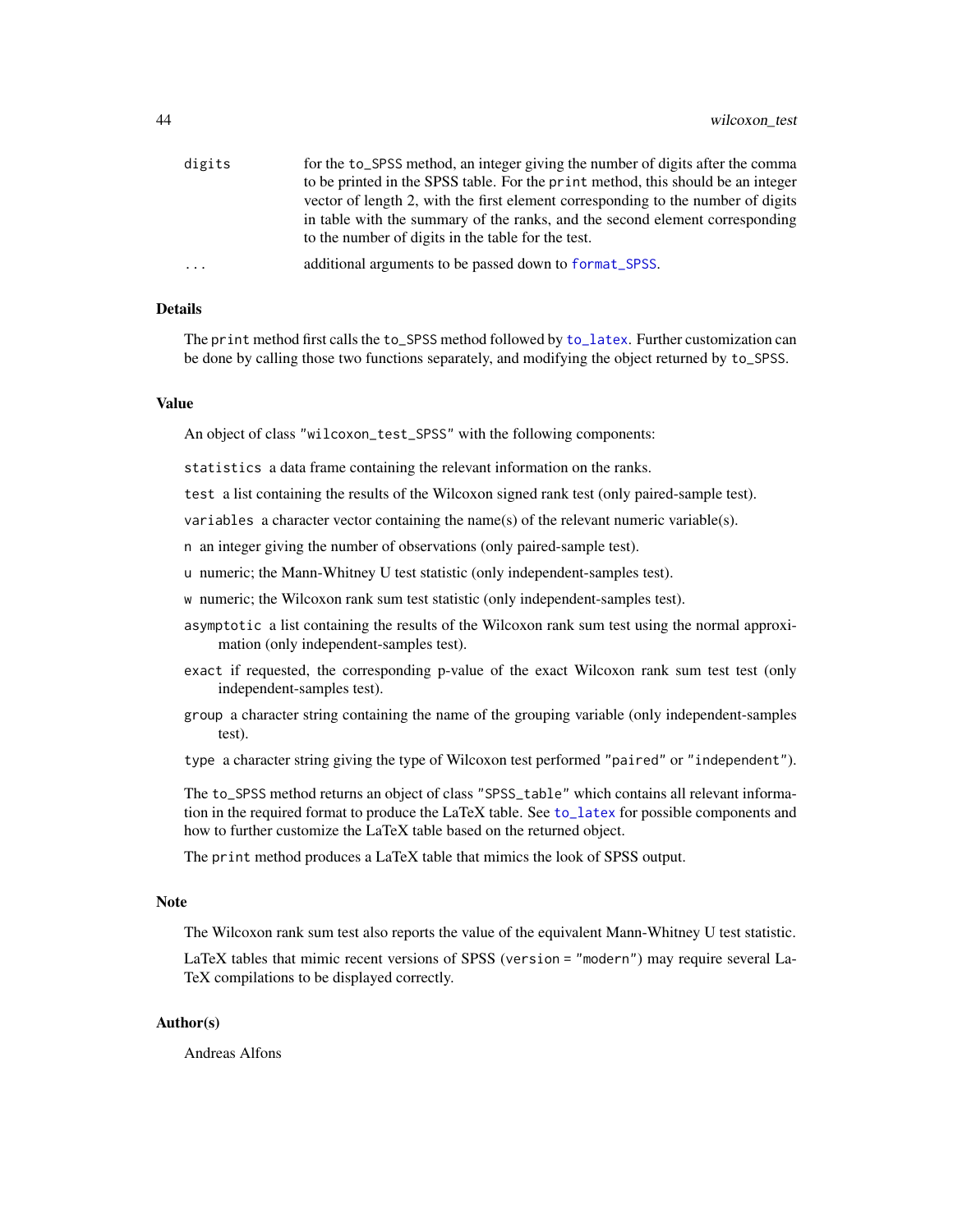# wilcoxon\_test 45

# Examples

## paired sample

# load data data("Exams")

# test whether grades differ between the # regular exam and the resit wilcoxon\_test(Exams, c("Regular", "Resit"))

## independent samples

# load data data("Eredivisie")

# test whether market values differ between Dutch and foreign # players wilcoxon\_test(Eredivisie, "MarketValue", group = "Foreign")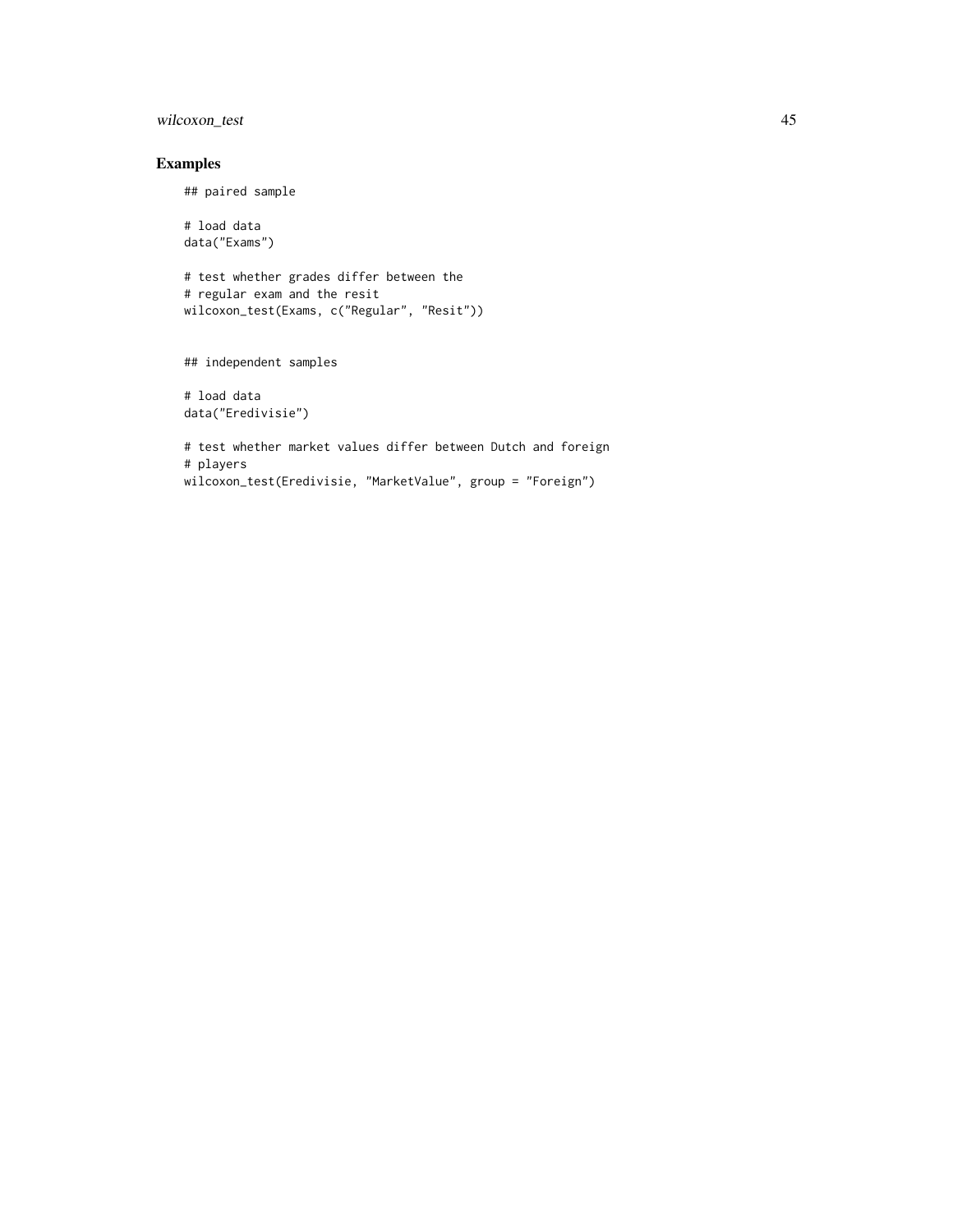# <span id="page-45-0"></span>Index

∗ IO r2spss.sty , [24](#page-23-0) ∗ aplot theme\_SPSS , [32](#page-31-0) ∗ arith trimmed\_mean , [39](#page-38-0) ∗ color palette\_SPSS , [21](#page-20-0) ∗ datasets Eredivisie, [12](#page-11-0) Exams, [13](#page-12-0) ∗ hplot box\_plot , [7](#page-6-0) histogram , [15](#page-14-0) line\_plot , [19](#page-18-0) r2spss-deprecated , [22](#page-21-0) scatter\_plot , [29](#page-28-0) ∗ htest ANOVA, [4](#page-3-0) chisq\_test , [8](#page-7-0) kruskal\_test , [16](#page-15-0) sign\_test, [30](#page-29-0) t\_test , [40](#page-39-0) wilcoxon\_test , [42](#page-41-0) ∗ manip to\_SPSS , [37](#page-36-0) ∗ multivariate regression , [26](#page-25-0) ∗ package r2spss-package , [2](#page-1-0) ∗ print to\_latex , [33](#page-32-0) ∗ univar descriptives , [10](#page-9-0) ∗ utilities format\_SPSS , [13](#page-12-0) labels\_SPSS , [18](#page-17-0) r2spss\_options , [25](#page-24-0)

ANOVA , [4](#page-3-0) , *[39](#page-38-0)*

as.character , *[14](#page-13-0)*

box\_plot , [7](#page-6-0) boxplot , *[23](#page-22-0) , [24](#page-23-0)* boxplotSPSS *(*r2spss-deprecated *)* , [22](#page-21-0)

chisq\_test , [8](#page-7-0) chisqTest *(*chisq\_test *)* , [8](#page-7-0) coef.regression\_SPSS *(*regression *)* , [26](#page-25-0)

descriptives , [10](#page-9-0) df.residual.regression\_SPSS *(*regression*)*, [26](#page-25-0) discrete\_scale , *[21](#page-20-0)*

Eredivisie, [12](#page-11-0) Exams, [13](#page-12-0) expand\_limits , *[16](#page-15-0)*

fitted.regression\_SPSS *(*regression *)* , [26](#page-25-0) format\_SPSS , *[5](#page-4-0)* , *[9](#page-8-0)* , *[11](#page-10-0)* , [13](#page-12-0) , *[17](#page-16-0)* , *[27](#page-26-0)* , *[31](#page-30-0)* , *[34](#page-33-0)* , *[41](#page-40-0)* , *[44](#page-43-0)* formatSPSS *(*format\_SPSS *)* , [13](#page-12-0)

geom\_boxplot , *[7](#page-6-0)* geom\_histogram , *[16](#page-15-0)* geom\_line , *[16](#page-15-0)* , *[20](#page-19-0)* geom\_point , *[29](#page-28-0)* ggplot , *[6,](#page-5-0) [7](#page-6-0)* , *[16](#page-15-0)* , *[20](#page-19-0)* , *[28](#page-27-0) , [29](#page-28-0)* ggplot2 , *[22](#page-21-0)* , *[30](#page-29-0)*

hist , *[23](#page-22-0) , [24](#page-23-0)* histogram, [15](#page-14-0) histSPSS , *[27](#page-26-0)* histSPSS *(*r2spss-deprecated *)* , [22](#page-21-0)

kruskal\_test , [16](#page-15-0) kruskalTest *(*kruskal\_test *)* , [16](#page-15-0)

labels\_SPSS , [18](#page-17-0) leveneTest , *[5](#page-4-0)* , *[41](#page-40-0)*